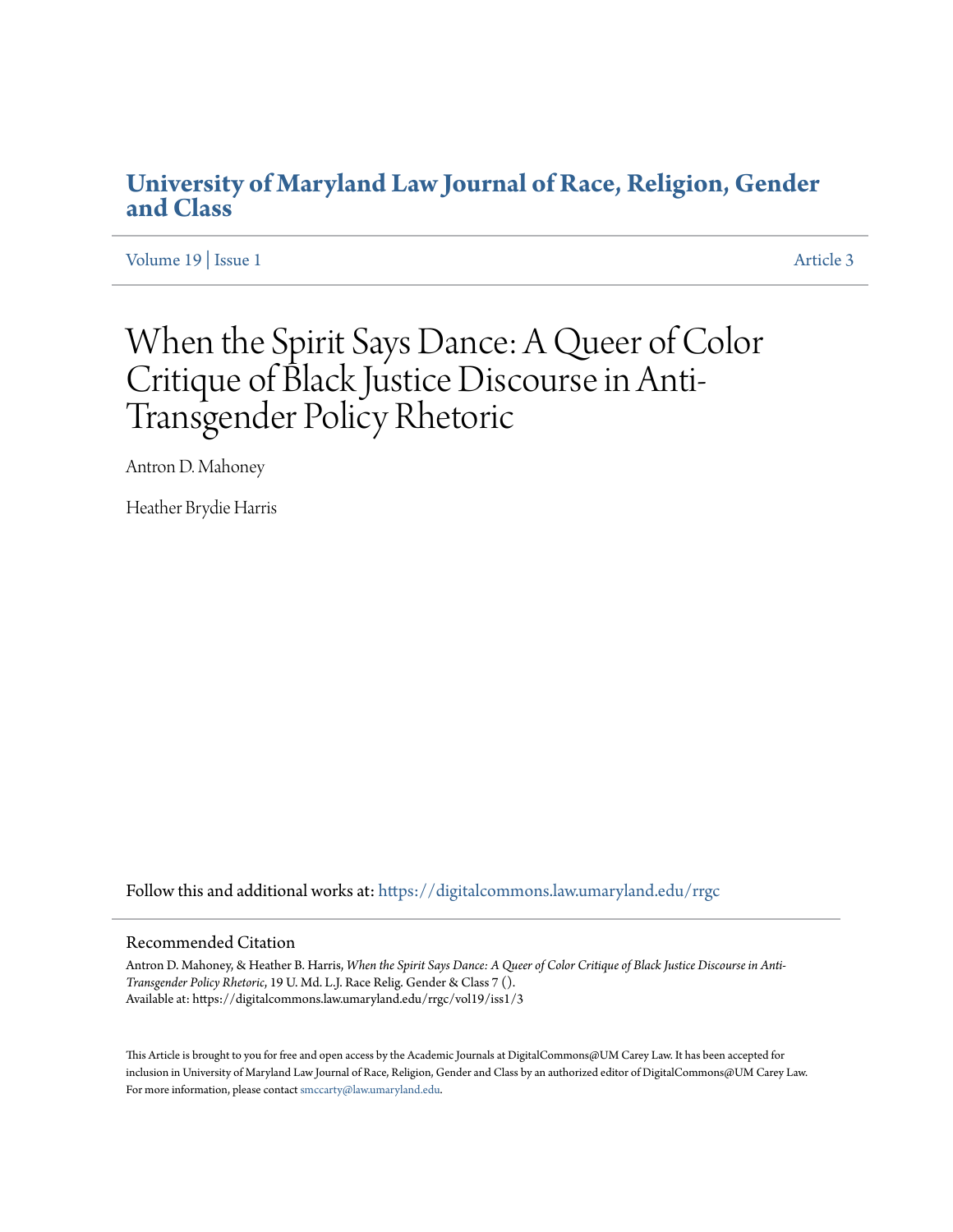# **WHEN THE SPIRIT SAYS DANCE: A QUEER OF COLOR CRITIQUE OF BLACK JUSTICE DISCOURSE IN ANTI-TRANSGENDER POLICY RHETORIC**

#### ANTRON D. MAHONEY\*

#### HEATHER BRYDIE HARRIS\*\*

#### **INTRODUCTION**

In a closed-door forum on July 11, 2017, United States Attorney General Jeff Sessions invoked Martin Luther King, Jr. in a speech given to and in support of the Alliance Defending Freedom (ADF), an anti-LGBT religious freedom group responsible for crafting many early antitransgender bathroom bills.<sup>1</sup> Employing King, Sessions parallels the racial civil rights struggle of the past to the current "important work" of the ADF—by representing a divine moral right that he suggests be protected by the state.<sup>2</sup> Besides the personal criticism of Sessions' civil rights record by Coretta Scott King when he was nominated for federal judgeship in 1986,<sup>3</sup> Sessions' deployment of King seems paradoxical on

<sup>© 2019</sup> Antron D. Mahoney & Heather Brydie Harris

<sup>\*</sup> Antron D. Mahoney is a PhD candidate in the Department of Pan-African Studies and the Graduate Certificate Program in Women's and Gender Studies at the University of Louisville in Louisville, Kentucky. With anticipated completion this summer 2019, Antron's research centers on unpacking the interrelated understandings of and associations between freedom and embodiment; specifically, he investigates the intersections of social movements and theories of race, gender, and sexuality. We would like to thank the editors of this special issue and the journal for this opportunity and Dr. Brandon McCormack for his invaluable feedback on a previous draft of this paper.

<sup>\*\*</sup> Heather Brydie Harris is a fellow at the University of Louisville completing a doctoral degree in Pan-African Studies. Harris's research interrogates the often-contentious relationship between Black, queer, and theological life. Harris's areas of interest are based in Black Queer Studies, Womanist Ethics, and Social Justice Studies as they are understood through the frameworks of performance, phenomenology, and intersectional-futurist logics. Harris completed an MA in Social Justice and Ethics from the Iliff School of Theology, and a BA in Women and Gender Studies at Metro State University of Denver.

<sup>1</sup> Samantha Michaels, *Sessions Thanks Anti-LGBT Group for Its "Important Work*,*"* MOTHER JONES (July 13, 2017, 6:39 PM), https://www.motherjones.com/crime-justice/2017/07/sessionsthanks-anti-lgbt-group-for-its-important-work/.

<sup>2</sup> *Id.* 

<sup>3</sup> *See* Wesley Lowery, *Read the Letter Coretta Scott King Wrote Opposing Sessions's 1986 Federal Nomination*, WASH. POST (Jan. 10, 2017), https://www.washingtonpost.com/news/powerpost/wp/2017/01/10/read-the-letter-coretta-scott-king-wrote-opposing-sessionss-1986-federal-nomination/?utm\_term=.3b7351f22ad5 (discussing and reprinting the 1986 letter).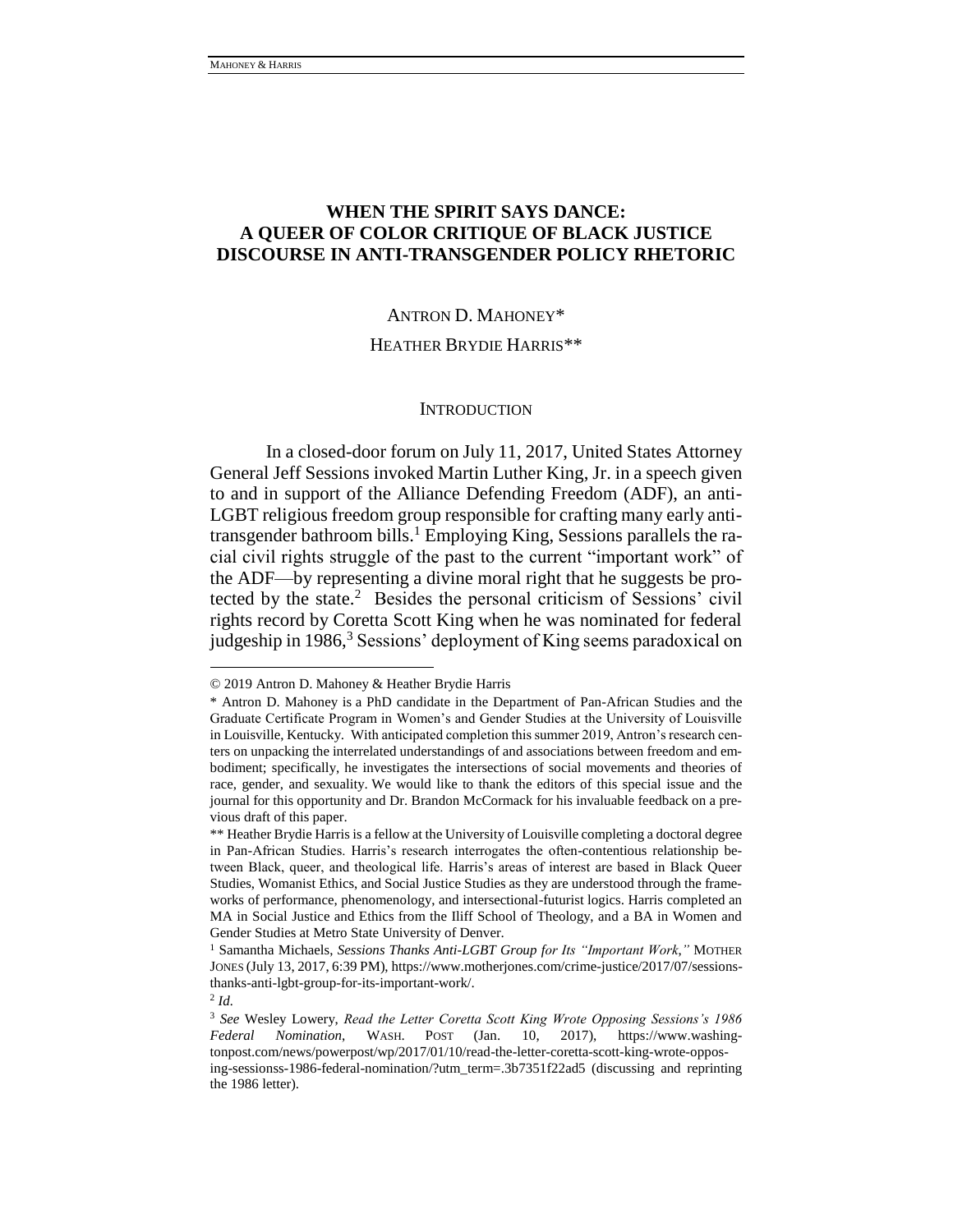many levels. However, of particular interest to this study, is how Sessions' rhetorical use of King forms a racialized fate-linking discursive logic. A logic predicated on religion that aligns the state and the Civil Rights Movement in a commemorative fashion to demonstrate a popular will for anti-LGBT policies and practices.

This racial framing raises questions about what Judith Butler describes as democratic expressions of popular will— "[W]ho really are 'the people'? And what operation of discursive power circumscribes 'the people' at any given moment, and for what purpose?"<sup>4</sup> Never an all-inclusive or a given material reality of a population, Butler contends claims at "the people" are "a bid for hegemony" rooted in a performative field of power that always demarcates who are not "the people."<sup>5</sup> In this case, Sessions' use of a racial justice discourse to frame the work of the ADF consigns queer people, specifically trans people, as those outside the boundaries of state recognition.

In the past two years, there has been proliferation of antitransgender "bathroom bills" in the United States that discriminate against trans people, including students, by barring access to the use of appropriate facilities.<sup>6</sup> In 2016, at least nineteen states considered antitransgender bathroom bills, and in 2017, at least sixteen states considered similar bills with at least twelve states proposing bills that specifically address accommodations in public schools.<sup>7</sup> To date, North Carolina is the only state to have enacted this type of legislation, and as of March 2017, the public restroom accommodation portion of the bill has been repealed.<sup>8</sup> However, with the Trump administration rescinding Obama-era policy, which protected trans students and allowed them to use bathrooms corresponding with their gender identity, it can be expected that the propagation of these anti-transgender bills will continue in the foreseeable future.<sup>9</sup>

<sup>4</sup> JUDITH BUTLER, NOTES TOWARD A PERFORMATIVE THEORY OF ASSEMBLY 3 (2015) [hereinafter BUTLER, PERFORMATIVE THEORY OF ASSEMBLY].

<sup>5</sup> *Id.* at 3–4.

<sup>6</sup> Joellen Kralik, *"Bathroom Bill" Legislative Tracking*, NAT'L CONF. ST. LEGISLATURES (July 28, 2017), http://www.ncsl.org/research/education/-bathroom-bill-legislative-tracking635951130.aspx#2.

<sup>7</sup> *Id.*

<sup>8</sup> *Id.*

<sup>&</sup>lt;sup>9</sup> *Id.*; Sandra Battle, Acting Assistant Sec'y for Civil Rights, U.S. Dep't of Educ. & T.E. Wheeler, II, Acting Assistant Att'y Gen. for Civil Rights, U.S. Dep't of Just., Dear Colleague Letter: Withdrawal of May 2015 and 2016 Guidance on Transgender Students (Feb. 22, 2017), http://i2.cdn.turner.com/cnn/2017/images/02/23/1atransletterpdf022317.pdf.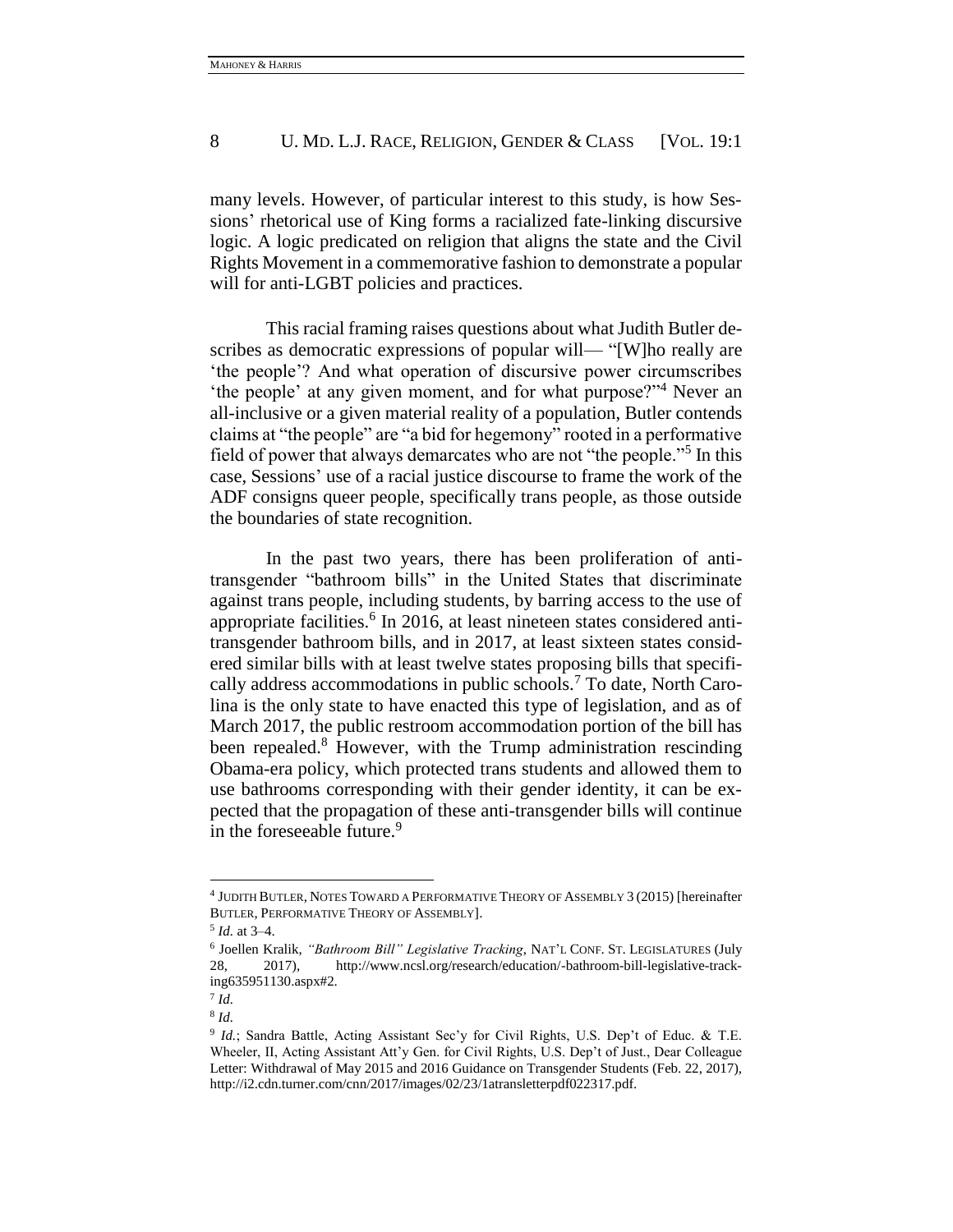Moreover, the use of racial justice framing, specifically invoking King, has become a popular discursive strategy by state actors and conservative evangelicals in attempting to garner multiracial support for bathroom bills.<sup>10</sup> As such, we will analyze two case studies in which abstract memorializing rhetoric of Martin Luther King, Jr. and the Civil Rights Movement is employed in the framing of anti-transgender bathroom legislation.<sup>11</sup> Butler suggests for a more radical form of democracy, equality cannot be solely based on extension of recognition (which inevitably leaves a group out), perhaps instead, a change in the social relations between the recognizable and unrecognizable would ultimately change how we conceive "the people."<sup>12</sup>

In order to uncover these relations of power and challenge the configurations between the recognizable and unrecognizable, we examine a performance-in-resistance by black transwoman activist Micky Bradford in a public protest in opposition to anti-transgender legislation in North Carolina.<sup>13</sup> This black queer embodied disposition constitutes a queer of color critique which centers the queer of color subject, revealing the often-obscured interconnected logics of race, gender, sexuality and class in cultural formations to map and remap the contours of power propagated by state forces.<sup>14</sup> Through the spectacle of Bradford's performance, we, as black queer scholars, conceptualize a queer womanist reading of King that undermines and reconstitutes the state's logic of popular will.<sup>15</sup>

#### II. ADMINISTRATIVE VIOLENCE

A month before the incoming Trump administration would overturn Obama-era public school guidance on trans students, on January 5, 2017, Texas Lt. Governor Dan Patrick held a press conference to announce the filing of a new bill, the Texas Privacy Act.<sup>16</sup>

<sup>10</sup> *See* Alex Bollinger, *Tennessee Introduces Bathroom Bill, Marriage Equality Ban*, LGBTQ NATION (Feb. 10, 2017), https://www.lgbtqnation.com/2017/02/tennessee-introduces-bathroom-bill-marriage-equality-ban/; Kristina Marusic, *Texas Politician Invokes MLK in Announcement of New Anti-Trans Bathroom Bill*, LOGO NEWNOWNEXT (Jan. 5, 2017), http://www.newnownext.com/texas-lt-gov-dan-patrick-press-conference-privacy-protectionact-senate-bill-6-anti-trans-bathroom-bill/01/2017/.

<sup>11</sup> *See infra* Part II.

<sup>12</sup> BUTLER, PERFORMATIVE THEORY OF ASSEMBLY, *supra* note 4, at 5–6.

<sup>13</sup> *See infra* Part III.

<sup>14</sup> *Id.*

<sup>15</sup> *Id.*

<sup>16</sup> Press Conference: Lt. Governor Dan Patrick, TEX. SENATE (Jan. 5, 2017), http://tlcsenate.granicus.com/MediaPlayer.php?view\_id=42&clip\_id=11502; *see also* Alexa Ura et al., *Following*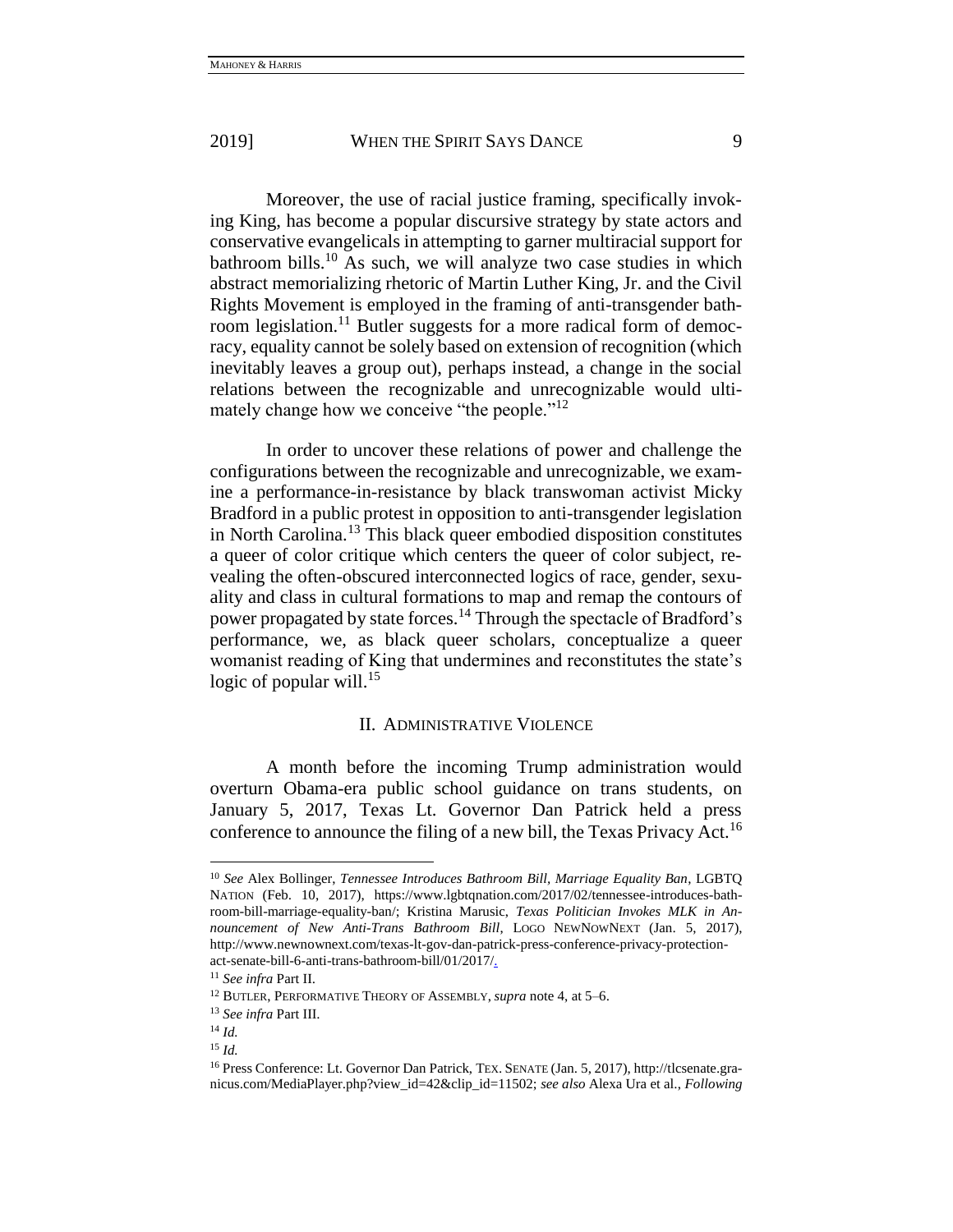Authored by Republican State Senator Lois Kolkhorst, the bill requires that students use restrooms according to their, as the bill states, "biological sex"—by which they mean "the physical condition of being male or female, which is stated on a person's birth certificate."<sup>17</sup> In May 2016, the Obama administration directed its Departments of Justice and Education's civil rights divisions to issue a guidance to schools to not prohibit students from using bathrooms that matched their gender identity but may not align with the sex indicated on their birth certificate.<sup>18</sup> Thus, under Title IX provisions, treating a student's gender identity as their sex. $^{19}$ 

This legal conception of sex as gender was a progressive stance taken throughout much of the Obama administration.<sup>20</sup> The category of sex has been a contested ground in transgender anti-discrimination law.<sup>21</sup> The (re)reading of sex as a protected class in federal law has been employed for transgender law reform, providing three distinctive readings of the category—sex as biology, sex as anatomy, and sex as gender—with the latter characterizing a still limiting but "an advance over prior approaches to anti-discrimination law concepts of sex in transgender contexts."<sup>22</sup> Limited by its propensity to reify binary gendered norms, nonetheless, sex as gender interpretations are not constituted on anatomical considerations but on transgressive gendered behavior, or as Alex Sharpe states, "gender performance replaces a concern with transgender 'authenticity' that characterizes prior anti-discrimination law reform jurisprudence."<sup>23</sup> Thus, during the Obama era,

 $\overline{a}$ 

tion/2015/11/30/6879527e-95e4-11e5-b5e4-

*North Carolina's Lead, Dan Patrick Unveils So-Called "Bathroom Bill"*, TEXAS TRIBUNE (Jan. 5, 2017, 1:00 PM), https://www.texastribune.org/2017/01/05/texas-lt-gov-dan-patrick-unveilsso-called-bathroo/.

<sup>17</sup> S.B. 6, 85th Leg., Reg. Sess. (Tex. 2017).

<sup>18</sup> Catherine E. Lhamon, Assistant Sec'y for Civil Rights, U.S. Dep't of Educ. & Vanita Gupta, Principal Deputy Assistant Att'y Gen. for Civil Rights, U.S. Dep't of Just., Dear Colleague Letter on Transgender Students (May 13, 2016), https://www2.ed.gov/about/offices/list/ocr/letters/colleague-201605-title-ix-transgender.pdf.

<sup>19</sup> *Id.*

<sup>20</sup> *See* Juliet Eilperin, *Obama's Quiet Transgender Revolution*, WASH. POST (Dec. 1, 2015), https://www.washingtonpost.com/politics/obamas-quiet-transgender-revolu-

<sup>279</sup>b4501e8a6\_story.html?utm\_term=.28166ab9d0fd.

<sup>21</sup> ALEX N. SHARPE, TRANSGENDER JURISPRUDENCE: DYSPHORIC BODIES OF LAW 136–37 (2006); *see also* Sandhya Somashekhar, *Is Discrimination Against Transgender People a Form of Sex Discrimination?*, WASH. POST (May 5, 2016), https://www.washingtonpost.com/national/is-discrimination-against-transgender-people-a-form-of-sex-discrimination/2016/05/05/deff7450- 12df-11e6-81b4-581a5c4c42df\_story.html?utm\_term=.d69d9be3b42b.

<sup>22</sup> SHARPE, *supra* note 21, at 139–54.

<sup>23</sup> *Id.* at 155.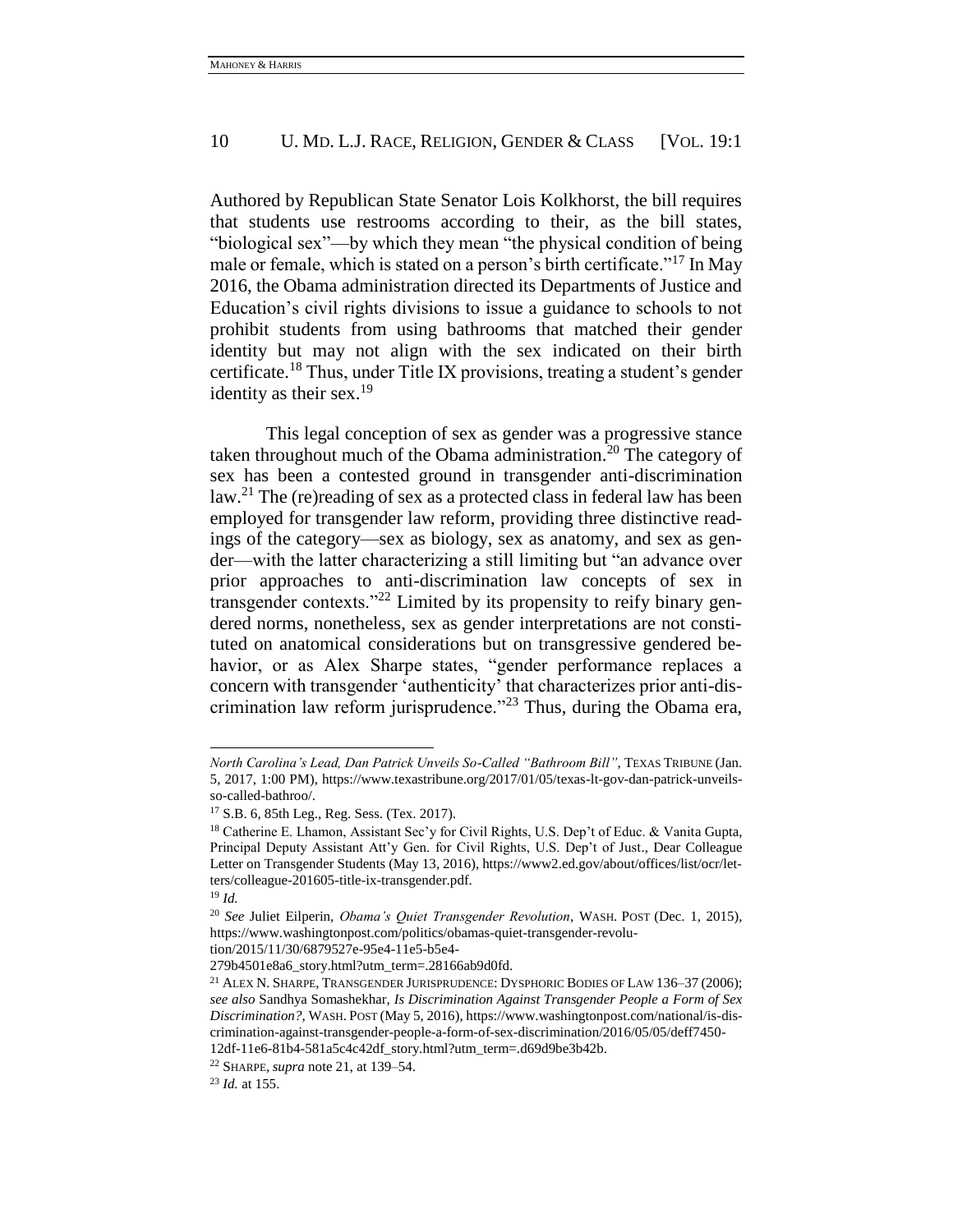with push from trans advocate organizations and activists, similar interpretations of sex were implemented in the Social Security Administration (SSA), removing the requirement of sex-confirmation surgery for changing the sex indicator on federal legal documents,<sup>24</sup> and Equal Employment Opportunity Commission protections, which ruled in 2012 that gender identity-based employment discrimination is "sex" discrimination violating Title VII of the Civil Rights Act of 1964. 25

However, the Trump administration would not only overturn the Title IX Obama-era mandates in February 2017, but a year later, would go as far as to no longer investigate complaints filed by trans students who had been banned from restrooms that match their gender identity.<sup>26</sup> These inconsistencies and possibilities in proscribing anti-discrimination law to protect trans people highlight Dean Spade's critical push for a trans politics that "move beyond the politics of recognition and inclusion,"<sup>27</sup> as found in anti-discrimination/hate crime law, to focus on the administrative realm of governance.<sup>28</sup> Administrative governance includes the federal agencies, such as the SSA, and state agencies like departments of health, transportation, education, etc., that actually create and produce meaning for the category of sex.<sup>29</sup> Laws and policies in the administrative realm can enact a form of trans violence through their rules that govern gender, whether that's gender reclassification ID policies, healthcare access, or sex-segregation of public institutions—these policies effect the security and vulnerability of trans populations.<sup>30</sup> This has been especially true in the age of the "War on Terror" where an increased scrutiny of immigration and funding of United States militarism has led to an increase policing of national standardization of categorizing gender, a "state-building project, a project that increases the

<sup>&</sup>lt;sup>24</sup> NAT'L CTR. TRANSGENDER EQUALITY, TRANSGENDER PEOPLE AND THE SOCIAL SECURITY ADMINISTRATION (June 2013), https://transequality.org/sites/default/files/docs/kyr/SSAResource\_June2013.pdf; *see also* Eilperin, *supra* note 20.

<sup>25</sup> *Fact Sheet: Recent EEOC Litigation Regarding Title VII & LGBT-Related Discrimination*, U.S. EEOC (July 8, 2016), https://www.eeoc.gov/eeoc/litigation/selected/lgbt\_facts.cfm.

<sup>26</sup> Moriah Balingit, *Education Department No Longer Investigating Transgender Bathroom Complaints*, WASH. POST (Feb. 12, 2018), https://www.washingtonpost.com/news/education/wp/2018/02/12/education-department-will-no-longer-investigate-transgender-bathroomcomplaints/?utm\_term=.73dce7ba491d.

<sup>&</sup>lt;sup>27</sup> DEAN SPADE, NORMAL LIFE: ADMINISTRATIVE VIOLENCE, CRITICAL TRANS POLITICS, AND THE LIMITS OF LAW 8 (2015) [hereinafter SPADE, NORMAL LIFE].

<sup>28</sup> *Id.* at 9.

<sup>29</sup> *Id.* at 11.

<sup>30</sup> *Id.* at 11–12.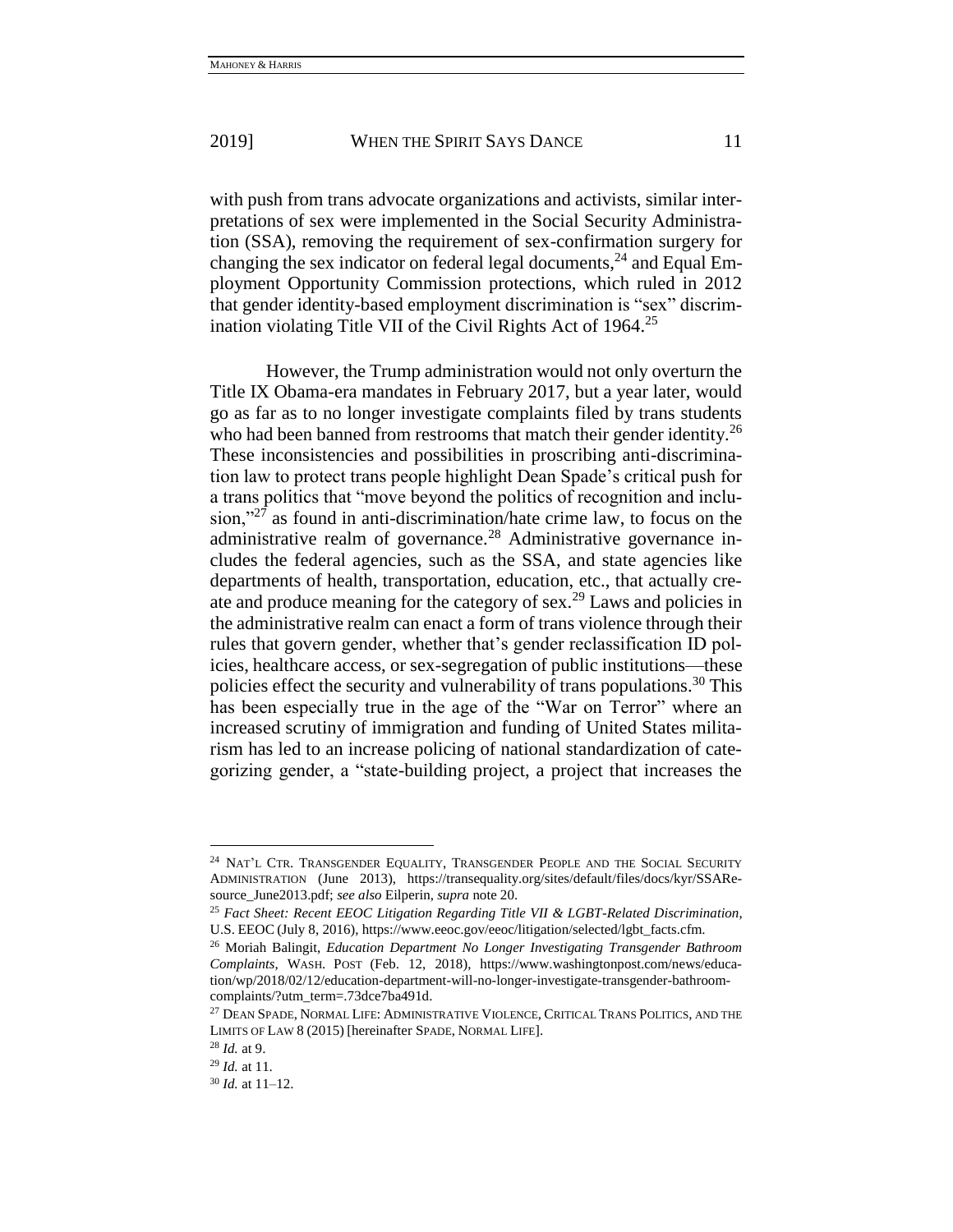reach of the state through the use of a national standard."<sup>31</sup> Therefore, resisting anti-transgender administrative policies directly affect the survival of trans people while limiting the expansive power of the state.<sup>32</sup>

#### *A. Framing Race and Religion through Fate*

Lt. Governor Patrick's public proclamation of a Texas "bathroom bill" can be seen as the initiation of the anti-trans insurgency to come.<sup>33</sup> Patrick's announcement would also set another precedent in the anti-trans political movement. It would be one of the first citations, or framing, of anti-trans policy and rhetoric with a black justice discourse.<sup>34</sup> Patrick opened the press conference with a quote from Martin Luther King, Jr. stating, "Martin Luther King said, 'Our lives begin to end the day we become silent on things that matter."<sup>35</sup> Patrick goes on to say, "This legislation, the Texas Privacy Act . . . is unquestionably one of the things that matters. It's the right thing to do. I know it. Texans know it. And Senator Kolkhorst knows it."<sup>36</sup>

"Framing" is typically defined as methods of mobilization in which social actors discursively translate policy and social conditions while making meaning of their issue on a collective level.<sup>37</sup> Framing can be employed by both progressive and conservative social movements in

<sup>31</sup> Dean Spade, *Documenting Gender*, 59 HASTINGS L.J. 731, 738 (2008) [hereinafter Spade, *Documenting Gender*].

<sup>32</sup> SPADE, NORMAL LIFE, *supra* note 27, at 74–75.

<sup>33</sup> *See* Press Conference: Lt. Governor Dan Patrick, *supra* note 16.

<sup>34</sup> *Id.*; *see also* Jeff Taylor, *Texas Introduces Anti-Transgender Bathroom Bill with Quote From MLK, Jr.*, LGBTQ NATION (Jan. 5, 2017), https://www.lgbtqnation.com/2017/01/texas-introduces-anti-transgender-bathroom-bill/.

<sup>35</sup> Press Conference: Lt. Governor Dan Patrick, *supra* note 16; *see also* Alex Zielinski, *Lt. Gov. Patrick Unleashes Anti-Transgender Bill*, SAN ANTONIO CURRENT (Jan. 5, 2017, 3:40 PM), https://www.sacurrent.com/the-daily/archives/2017/01/05/lt-gov-patrick-unleashes-antitransgender-bill.

<sup>36</sup> Press Conference: Lt. Governor Dan Patrick, *supra* note 16.

<sup>37</sup> *See* David A. Snow et al., *The Framing Perspective on Social Movements: Its Conceptual Roots and Architecture*, *in* THE WILEY BLACKWELL COMPANION TO SOCIAL MOVEMENTS 392, 393–95 (David A. Snow et al. eds., 2d ed. 2019) (defining "framing" in the social movement context). *See also* Holly J. McCammon et al., *"No Weapon Save Argument": Strategic Frame Amplification in the U.S. Woman Suffrage Movements*, 45 SOC. Q. 529, 530–31, 539 (2004) ("[F]raming [is] the interpretive and communicative work that movement actors do to bolster support for their movement and its cause."); Deana A. Rohlinger, *Framing the Abortion Debate: Organizational Resources, Media Strategies, and Movement-Countermovement Dynamics*, 43 SOC. Q. 479, 480 (2002) ("Framing is the process of constructing and defining events for an audience through the control of the agenda and vocabulary.").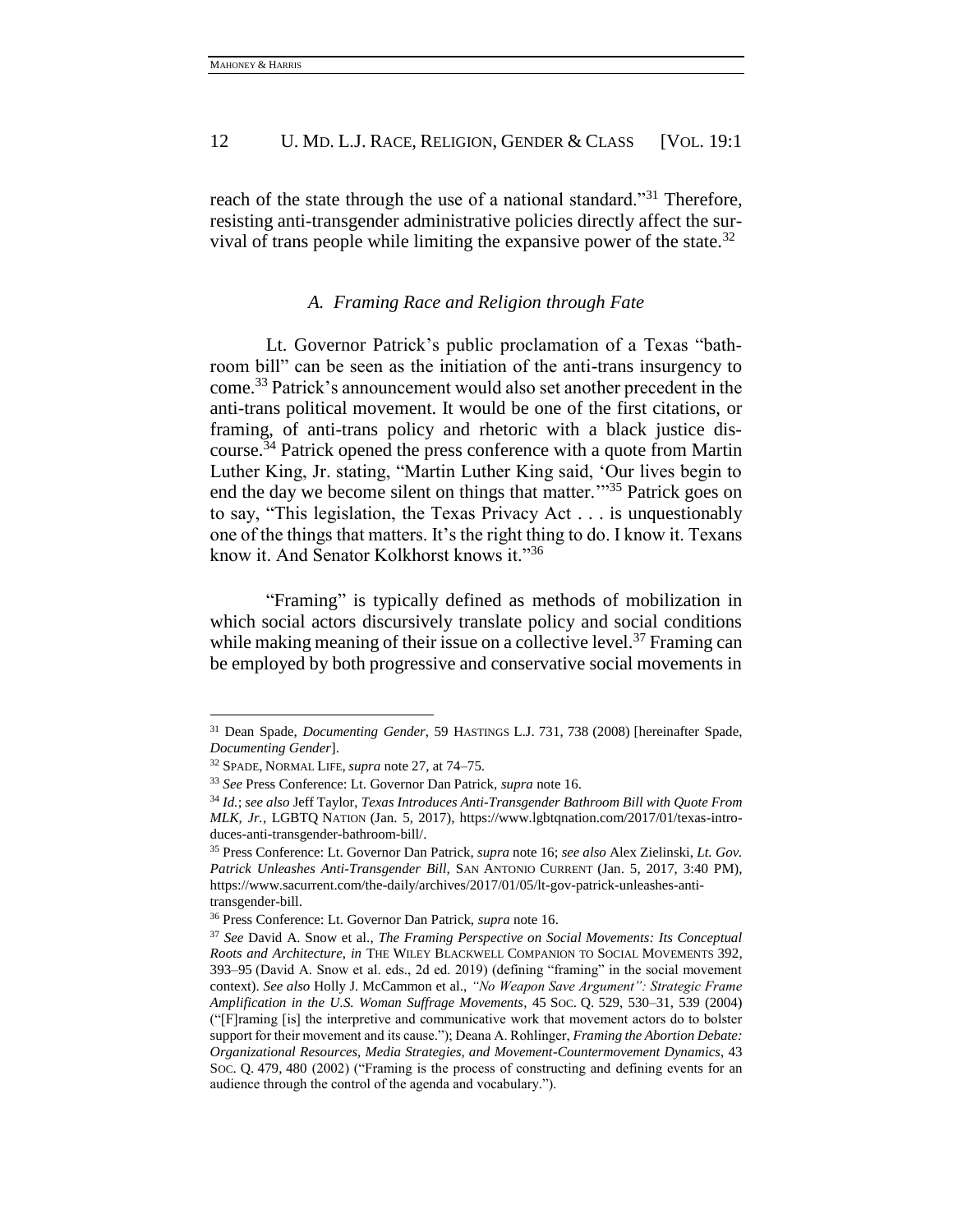$\overline{a}$ 

#### 2019] WHEN THE SPIRIT SAYS DANCE 13

efforts to enact political social change.<sup>38</sup> Often on a given issue, progressive and conservative framing are co-influential as movement actors continuously adjust and establish new frames to meet internal and external conditions to optimize their respective political and social trajectories.<sup>39</sup> Recently, in the political struggle over LGBT rights in the United States, some scholars have noted the deployment of raciallybased framing by both affirmative and oppositional movements.<sup>40</sup>

In other words, social actors on both sides of the political issue have conveyed their arguments based on historical conceptions of racial inequality and/or justice in the United States.  $41$  Though analogizing racial and queer politics in both approaches can often erase the experiences of queer people of color, this development is particularly interesting when framed by oppositional movements because it creates a disjunction between interrelated systems of oppression and civil rights—concealing the instability, inter-performative dynamics of race, sex and gender to construct multiracial coalitions or what Butler might call performative collectives.<sup>42</sup> Furthermore, these collectives are typically constructed through fate-linking strategies—political unity,

<sup>38</sup> *See, e.g.*, Rohlinger, *supra* note 37, at 483–84 (noting that oppositional groups "counter frame[]" issues or attempt to "undermine another organization's collective action framework"). *See* David S. Meyer & Suzanne Staggenborg, *Movements, Countermovements, and the Structure of Political Opportunity*, 101 AM.J. SOC. 1628 (exploring the "face-to-face confrontations" between opposing social movements).

<sup>39</sup> Meyer & Staggenborg, *supra* note 38, at 1647–53 (discussing the influence of the "strategies and tactics" have on opposing movements).

<sup>40</sup> *See* Darren E. Sherkat, *Intersecting Identities and Support for Same-Sex Marriage in the United States*, 4 SOC. CURRENTS 380, 395 (2017) (noting that "research shows that ethnicity plays a strong role in structuring how religious and political identities inform attitudes toward same-sex marriage, and also how gender and sexuality intersect with ethnicity and family factors to influence support for marriage equality"); Nancy D. Wadsworth, *Intersectionality in California's Same-Sex Marriage Battles: A Complex Proposition*, 64 POL. RES. Q. 200, 212 (2011) ("Battles over same-sex marriage are best understood through a lens of foundational intersectionality because an intersectional history of privilege and exclusion produced marriage as a political institution in the first place.").

<sup>41</sup> *See* Sherkat, *supra* note 40, at 383 (discussing how ethnicity "plays a crucial role in the ongoing political discussion of civil rights for GLBT persons" because of the "historical connection with dominant political, religions, and family institutions" which have held to "construct institutions like marriage"); Wadsworth, *supra* note 40, at 201 ("It is the foundational intersectionality of these categories—that is, their profoundly intertwined historical development—that best explains why marriage law has historically been written the way it has and why different citizens now choose to align via particular axes of identity.").

<sup>42</sup> *See* BUTLER, PERFORMATIVE THEORY OF ASSEMBLY, *supra* note 4, at 1–9 (describing the theory of plural performativity).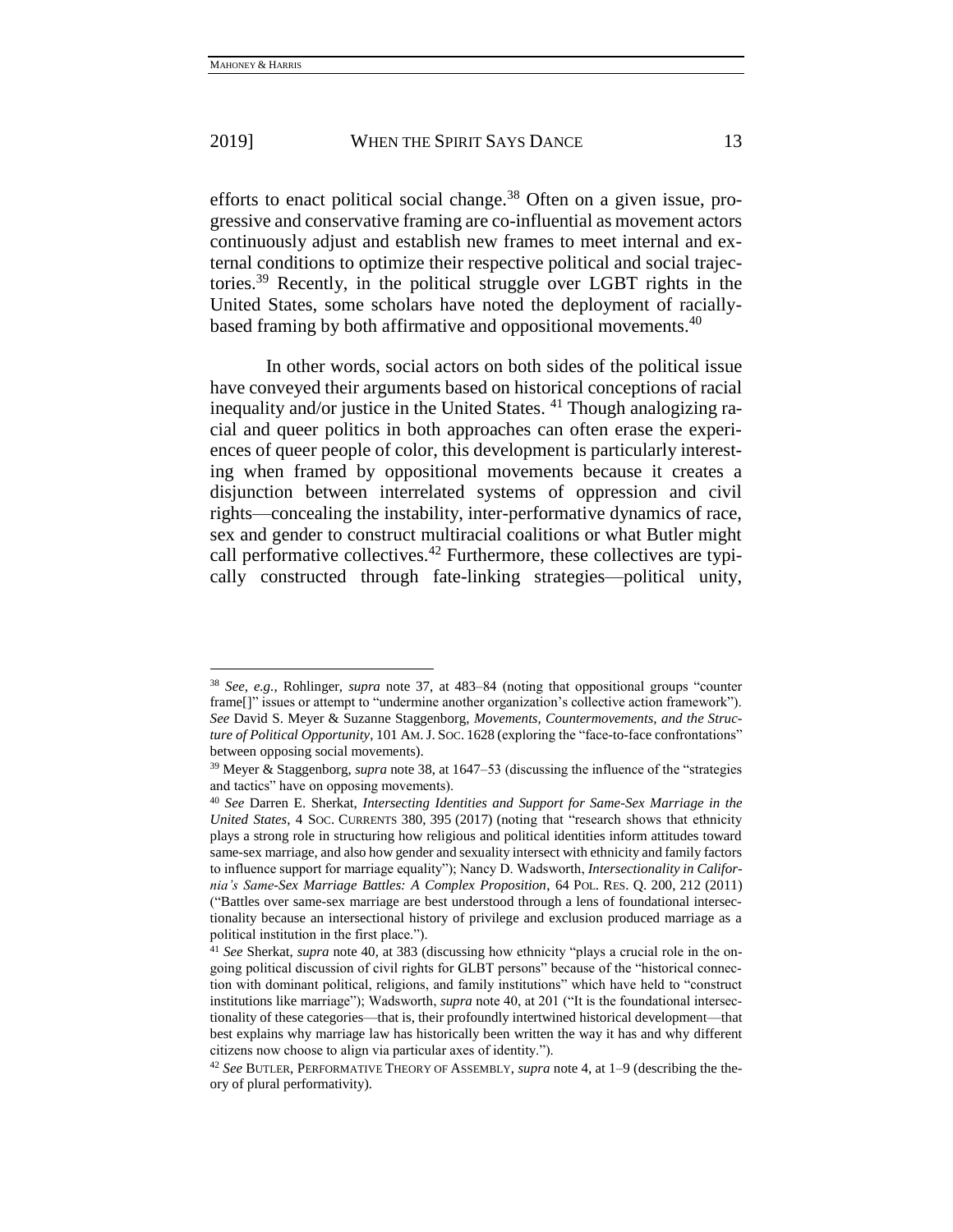alliance, and support predicated on framing how subjects see themselves and their destiny in relation to a defined "other."<sup>43</sup>

Lt. Governor Patrick's opening statement, thus, constitutes an emotional fate-linking strategy, which as Sara Ahmed writes, "work[s] by aligning subjects with collectives by attributing 'others' as the 'source' of our feelings."<sup>44</sup> Here, through an affective moral plea invoked in part by employing a King quote, support of the Texas Privacy Act is something "that matter[s]" to those who understand "rightness," or specifically, "righteousness" given the religious context of King.<sup>45</sup> The sentiment invites the listener to adopt "the one who knows and speaks," constituting the "us" and the legitimate subjects of the state through an emotional fear of the illegitimate others—those in opposition to the bill—who threaten "our lives" with their "silence" and complicity with "immorality."<sup>46</sup> As such, privacy, as indicated in the bill's title, is relegated to only the legitimate citizens of the state and constituted by the disclosure and surveillance of the "other."<sup>47</sup>

Precisely, as used here, "our lives" signify the nation-state and the white cis-heteropatriarchy that constitutes its sovereign body.<sup>48</sup> The recognition of unintelligible trans bodies, then, threaten to "end" our lives, or maybe reconstitute the state body and its hierarchies.<sup>49</sup> Furthermore, this narrative particularly invites people of color to the "collective" with its invocation of King, and subsequently, the Civil Rights Movement—a period of recognition and inclusion of racial minority difference into the national identity according to the configurations of the national body.<sup>50</sup> Patrick's use of this racial archive is in some ways

<sup>43</sup> Wadsworth, *supra* note 40, at 202, 206–09 (exploring the rhetorical fate-linking strategies used by both sides of California marriage equality battles).

<sup>44</sup> SARA AHMED, THE CULTURAL POLITICS OF EMOTION 1 (2d ed. 2015).

<sup>45</sup> *See* Press Conference: Lt. Governor Dan Patrick, *supra* note 16. Lt. Governor Patrick states that those who support the bill are on the "right side of the issue and the right side of history." *Id.*

<sup>46</sup> AHMED, *supra* note 44, at 1.

<sup>&</sup>lt;sup>47</sup> See id. (discussing how those who are ""not us'... endanger what is ours" and "threaten to take away from what 'you' have, as the legitimate subject of the nation").

<sup>48</sup> *See* Andrea Smith, *Heteropatriarchy and the Three Pillars of White Supremacy: Rethinking Women of Color Organizing*, *in* COLOR OF VIOLENCE: THE INCITE! ANTHOLOGY 66, 71–73 (INCITE! Women of Color Against Violence ed., 2016) ("Heteropatriarchy is the building block of the US empire. In fact, it is the building block of the nation-state form of governance.").

<sup>49</sup> *See* AHMED,*supra* note 44, at 12 (noting how one becomes the 'you' by "feel[ing] rage against those who threaten . . . to destroy 'the nation', which would signal the end of life itself").

<sup>50</sup> *See* John A. Powell, *Tracing the History of Racial Inclusion and Debunking the Color-Blind/Post-Racial Myth*, AM. BAR ASS'N (Sept. 26, 2018),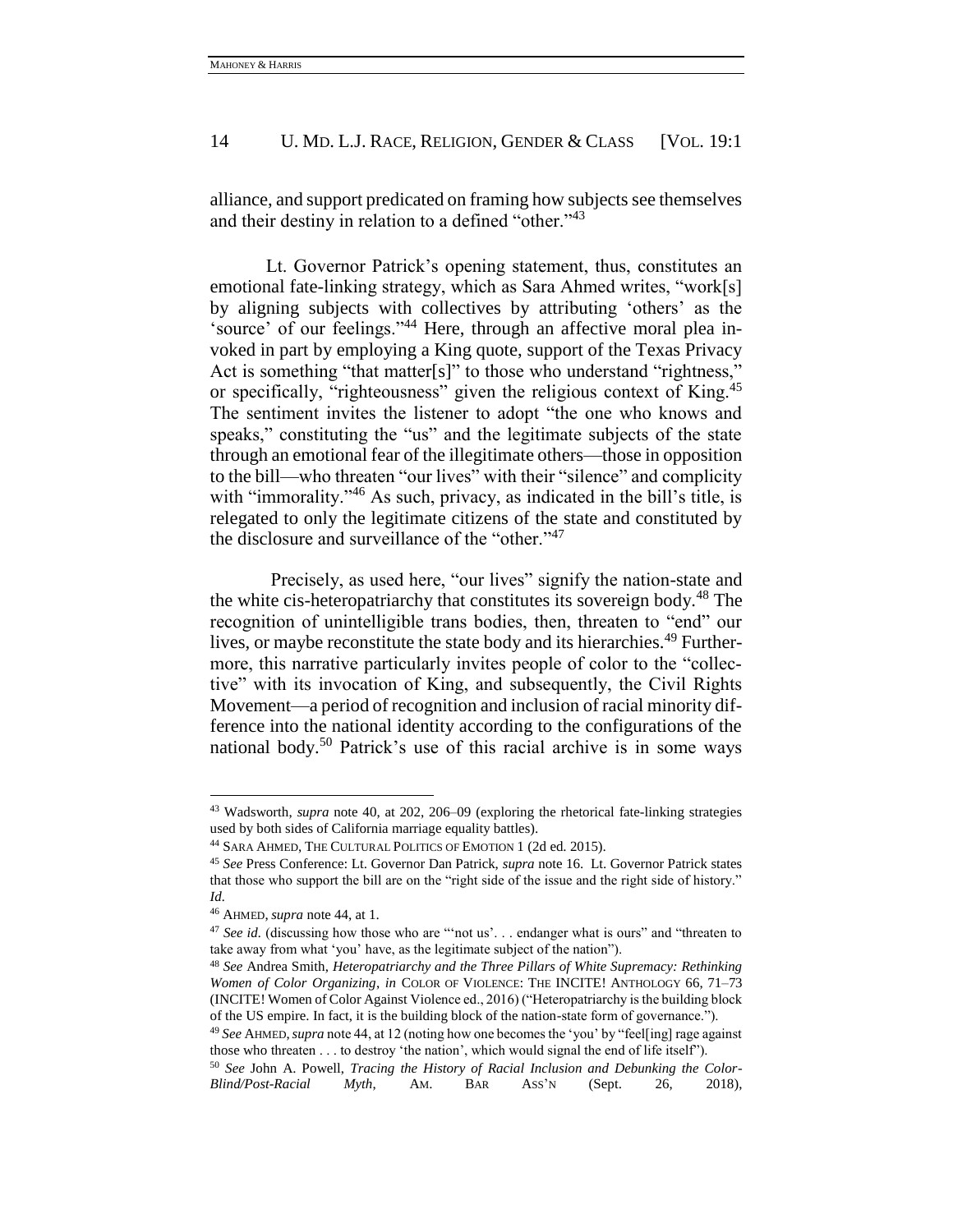emblematic of Spade's warning of a trans politics based solely on rights claims—once those rights are extended, previously excluded subjects can be employed by the state to progress its interest.<sup>51</sup>

However, this was not the only occasion where this type of racial framing was employed to progress anti-transgender public policy. During the week of February 7, 2017, two bills were introduced in the Tennessee legislature by State Senator Mae Beavers and Representative Mark Pody aimed at restricting the rights of LGBT people.<sup>52</sup> Senate Bill 752, labeled the Tennessee Natural Marriage Defense Act, contends that the state should only recognize marriage between one man and one woman,<sup>53</sup> and thus, requires the state to ignore the Supreme Court decision in *Obergefell v. Hodges* which outlawed discrimination against same-sex couples in marriage law.<sup>54</sup> The other bill, Senate Bill 771, authorizes public schools and universities to "require that a student use student restroom and locker room facilities that are assigned for use by persons of the same sex as the sex indicated on the student's original birth certificate."<sup>55</sup> Along with claiming that the *Obergefell v. Hodges*  decision is "a lawless opinion with no basis in American law or history,"<sup>56</sup> the introduction of Senate Bill 752 invokes both Martin Luther King, Jr. as well as the 1857 *Dred Scott*<sup>57</sup> decision in framing the antigay marriage legislation, having the ability to be framed in a way to appeal to multiracial coalitions of opposition.<sup>58</sup>

The Tennessee bills, as well as Texas Lt. Governor Patrick's press conference, construct an interesting paradoxical alignment with race, gender and sexuality. Siobhan Somerville examines the historical deployment of race and sexuality at the turn of the twentieth century in the United States to illustrate how the demarcation of bodies as either "homosexual" or "heterosexual" correlated with the categorizing of bodies as "black" and "white."<sup>59</sup> In doing so, Somerville was able to

https://www.americanbar.org/groups/crsj/publications/human\_rights\_maga-

zine\_home/2014\_vol\_40/vol\_40\_no\_1\_50\_years\_later/history\_racial\_inclu-

sion\_color\_blind\_myth/ (discussing the changes in racial inclusion over the past fifty years).

<sup>51</sup> *See* SPADE, NORMAL LIFE, *supra* note 27, at 43–44, 49.

<sup>52</sup> Bollinger, *supra* note 10.

<sup>53</sup> S.B. 0752, 110th Assemb. (Tenn. 2017).

<sup>54</sup> Obergefell v. Hodges, 135 S. Ct. 2584, 2607–08 (2015).

<sup>55</sup> S.B. 0771, 110th Assemb. (Tenn. 2017).

<sup>56</sup> S.B. 0752, 110th Assemb. (Tenn. 2017).

<sup>57</sup> Dred Scott v. Sandford, 60 U.S. 393 (1857).

<sup>58</sup> S.B. 0752, 110th Assemb. (Tenn. 2017).

<sup>59</sup> *See* SIOBHAN B. SOMERVILLE, QUEERING THE COLOR LINE: RACE AND THE INVENTION OF HOMOSEXUALITY IN AMERICAN CULTURE 166 (2000).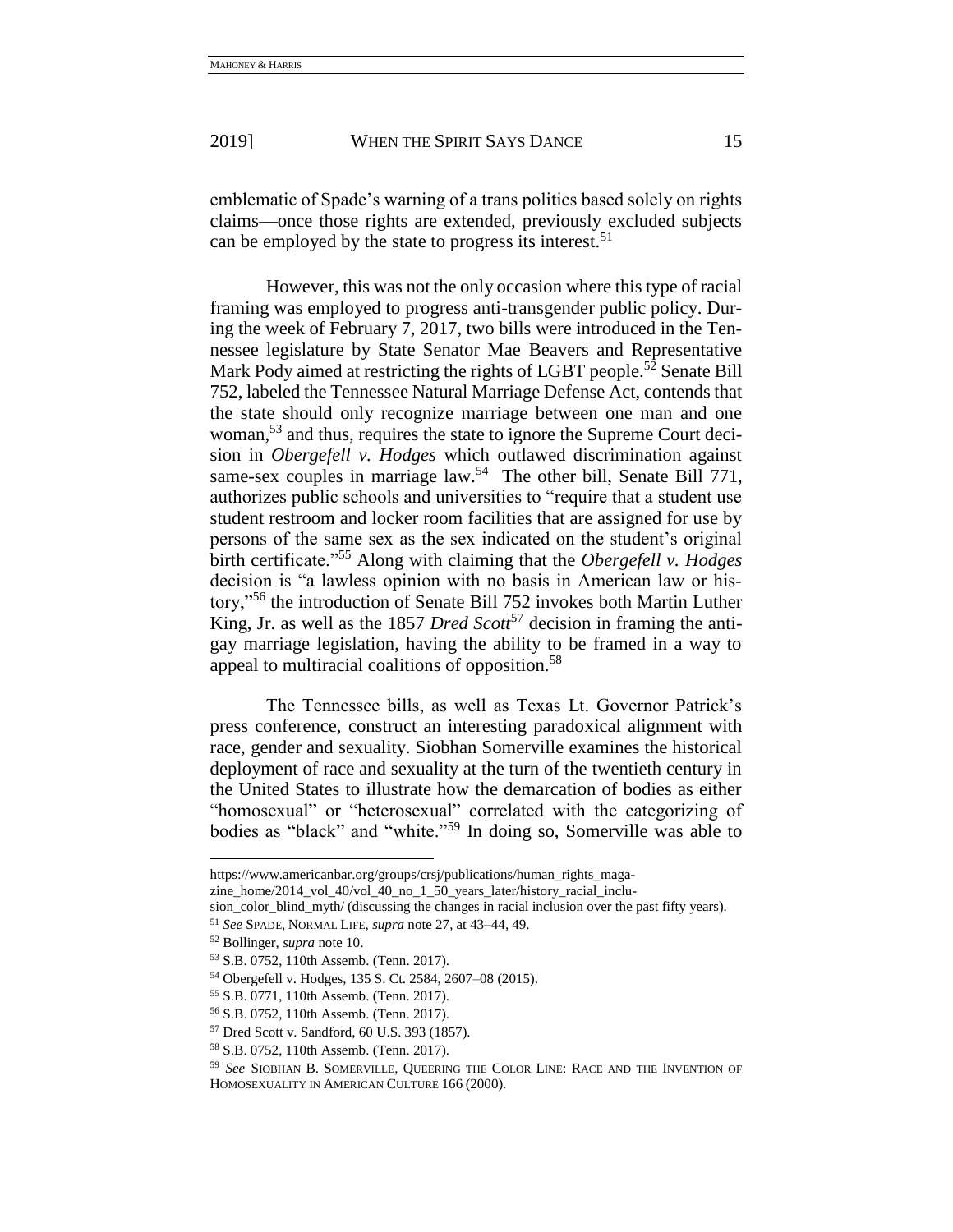"connect the ideological work of race to the historical emergence of models of homo- and heterosexuality at the turn of the century."<sup>60</sup> Produced through state knowledge regimes, specifically framed by racist eugenic ideology, sexual deviance or "abnormality" was adopted as an indicator of racial degeneration, and as a result, a trans-historical logic of race and sexuality emerged.<sup>61</sup> With this logic, progression or transgression of either race or gendered sexual norms is contingent on fixing, correspondingly, race or gendered sexuality to a stable or natural state.<sup>62</sup> This logic is deployed within the framing of the Tennessee and Texas anti-LGBT legislation.

The Tennessee bills leverage racial progress to conceptualize heterosexuality and gender conformity as (bio)logical, or thus, naturalized.<sup>63</sup> The nine-page introduction to Senate Bill 752 makes mention of "natural" marriage or law approximately twenty-five times. $64$  In the bill's framing, naturality is invoked as a means to challenge the *Obergefell v. Hodges*<sup>65</sup> United States Supreme Court decision, such as stating, "WHEREAS, the decision in Obergefell purporting to overturn natural marriage flies in the face of reality, the created order, and the law of nature, just as if the Court were to claim authority to strike down the law of gravity or other natural laws."<sup>66</sup> This discourse works as a regulatory idea in which over time it has produced a regulatory force for controlling the body through a compulsive heterosexuality.<sup>67</sup> Therefore, when you take the Tennessee bills together, the anti-gay marriage bill and the bathroom bill, collectively, the heteronormativity of the marriage bill incites a cultural intelligible gender and sex binary—giving credence to the bathroom bill's sex as assigned at birth or (bio)logical necessity.<sup>68</sup> Hence, in a legislative sense, Sharpe contends, "the

<sup>60</sup> *Id.* at 7.

<sup>61</sup> *Id.*

<sup>62</sup> *See* JUDITH BUTLER, GENDER TROUBLE: FEMINISM AND THE SUBVERSION OF IDENTITY 8 (2007) [hereinafter BUTLER, GENDER TROUBLE] ("What sense does it make to extend representation to subjects who are constructed through the exclusion of those who fail to conform to unspoken normative requirements of the subject?").

<sup>63</sup> Bollinger, *supra* note 10. *See generally* Karin A. Martin, *Normalizing Heterosexuality: Mothers' Assumptions, Talk, and Strategies with Young Children*, 74 AM. SOC. ASS'N 190 (2009) (noting that heteronormativity, "the everyday ways that heterosexuality is privileged and taken for granted as normal and natural," is a social problem).

<sup>64</sup> S.B. 0752, 110th Assemb. (Tenn. 2017).

<sup>65</sup> Obergefell v. Hodges, 135 S. Ct. 2584 (2015).

<sup>66</sup> S.B. 0752, 110th Assemb. (Tenn. 2017).

<sup>67</sup> BUTLER, GENDER TROUBLE, *supra* note 62, at 31.

<sup>68</sup> *See id.* at 24 ("The cultural matrix through which gender identity has become intelligible requires that certain kinds of 'identities' cannot 'exist' – that is, those in which gender does not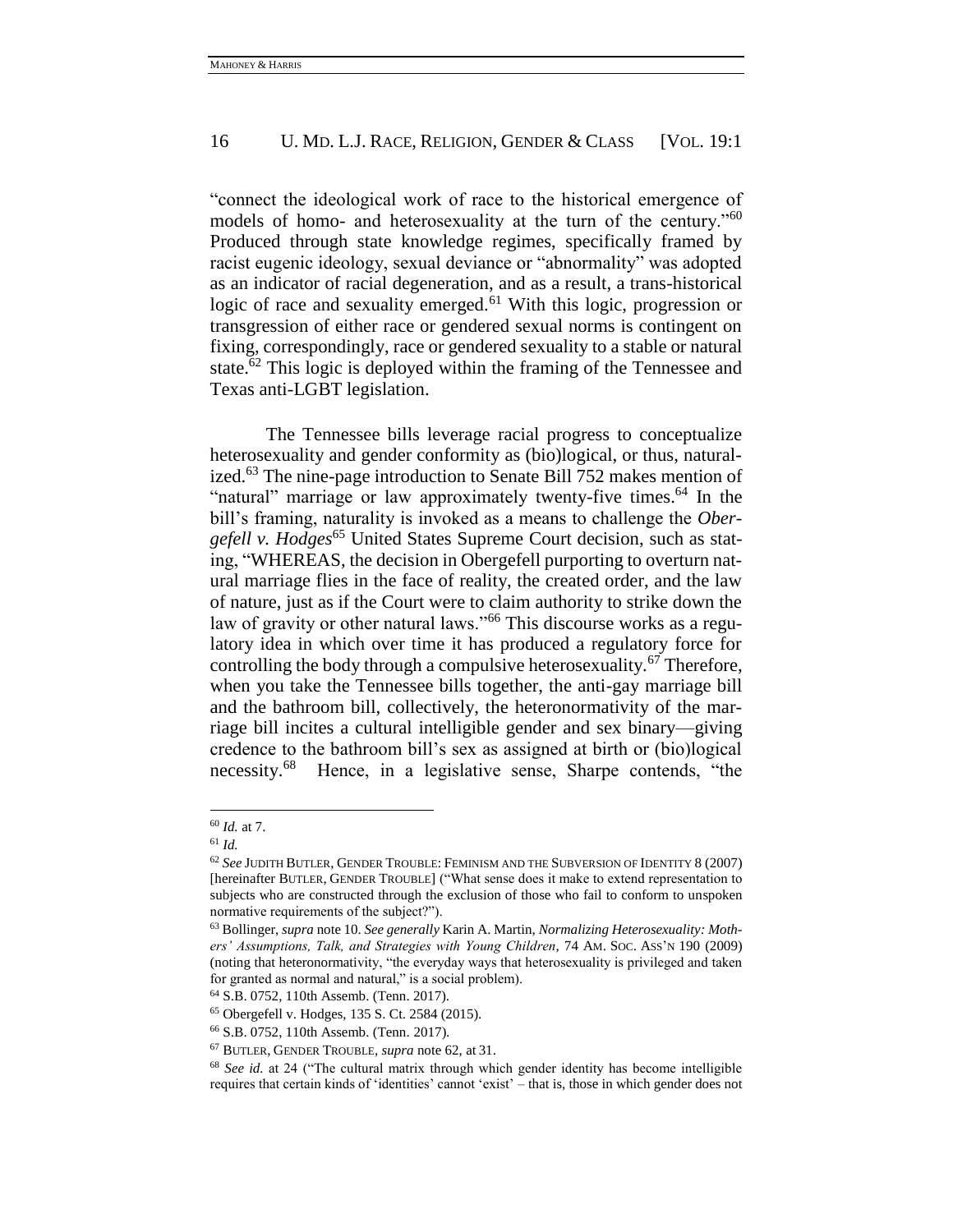homophobia of law proves important, if not central, to an understanding of the transgender/law relation."<sup>69</sup>

In order to consolidate this naturalizing logic of gender, sex and sexuality, race becomes central to the propagation. Race, in part, becomes necessary in this instance because the state is making a case against or to occlude the federal ruling, and therefore, needs precedence. Thus, historical legal cases in which social actors, or even states, have been defiant of the federal government on the basis of racial progress are employed in the framing of the bill.<sup>70</sup> The introduction to SB752 states:

> Whereas, Dr. Martin Luther King, Jr., in his famous 'Letter from a Birmingham Jail' stated, 'How does one determine whether a law is just or unjust? A just law is a man-made code that squares with the moral law or the law of God. An unjust law is a code that is out of harmony with the moral law.'<sup>71</sup>

The introduction goes on to cite Wisconsin and other states' nullification of the 1850 Fugitive Slave Act<sup>72</sup> and the 1857 *Dred Scott v. Sandford*<sup>73</sup> United States Supreme Court decision.<sup>74</sup> Going back to Somerville's race/gendered sexuality logic, race is enacted here in a way in which racial progression is a discursive device hailed for the exclusion of nonnormative gendered sexualities.<sup>75</sup> The Texas announcement enacts a similar, less explicit discursive scheme.<sup>76</sup> As discussed previously, the use of King and the moralistic racial justice rhetoric aligns racial progress and inclusion with the content of the bill—naturalizing its gendered effects. Both the Texas and Tennessee discourse produces a state-configured rendering of racial history in the United States that situate black political movements around ideas of national unity.<sup>77</sup> This

<sup>71</sup> *Id.*

follow from sex and those in which the practices of desire do not 'follow' from either sex or gender.").

<sup>69</sup> SHARPE, *supra* note 21, at 141.

<sup>70</sup> *See* S.B. 0752, 110th Assemb. (Tenn. 2017).

<sup>72</sup> Fugitive Slave Act of 1850, 9 STAT. 462 (1850).

<sup>73</sup> 60 U.S. 393 (1857).

<sup>74</sup> S.B. 0752, 110th Assemb. (Tenn. 2017).

<sup>75</sup> *See* SOMERVILLE, *supra* note 59, at 7.

<sup>76</sup> *See* Press Conference: Lt. Governor Dan Patrick, *supra* note 16.

<sup>77</sup> *See id.*; Bollinger, *supra* note 10.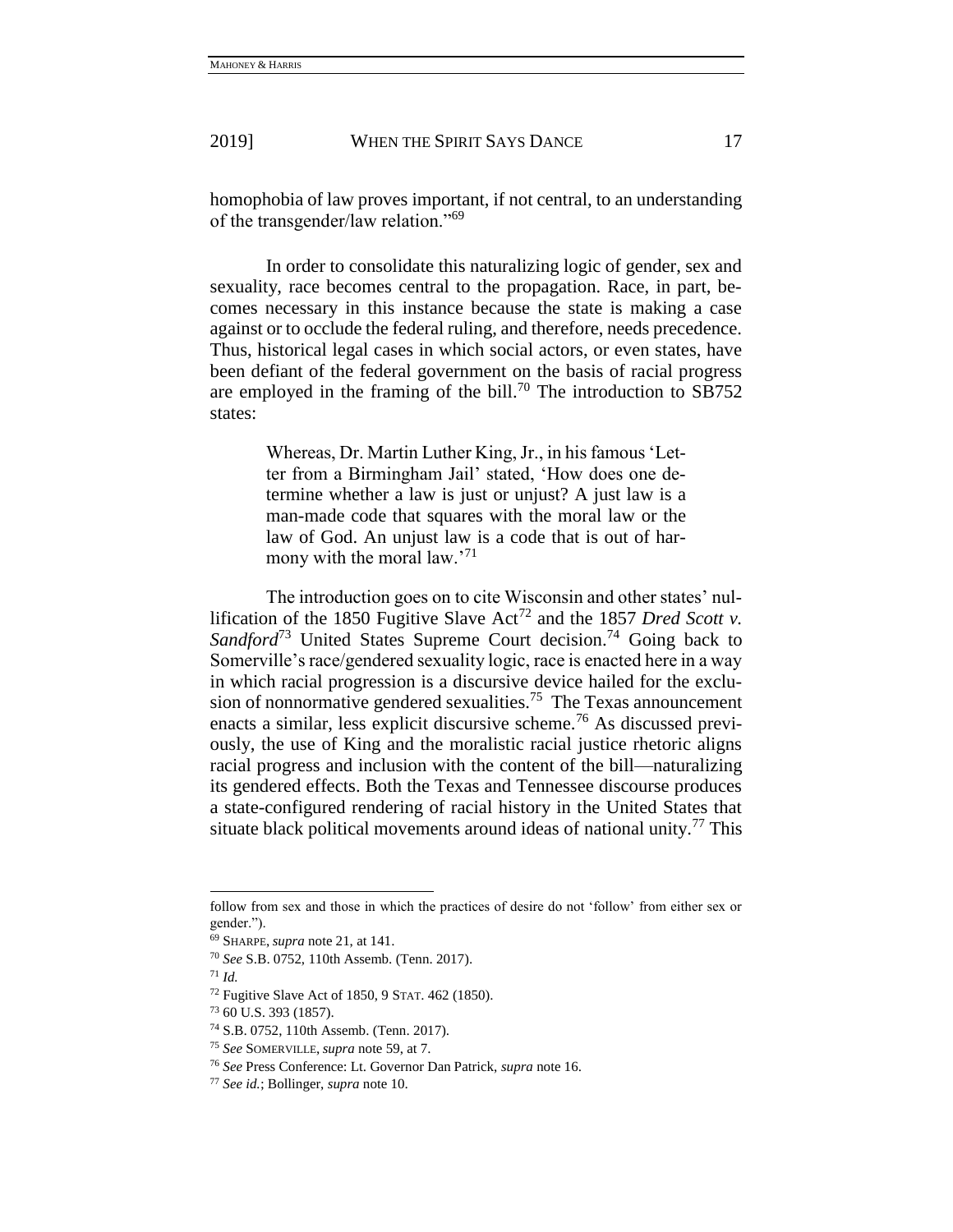ideology positions the state as the great protector and equalizer while absolving it of the forms of disparity and violence it produces.

*B. Constituting "The People"*

The Texas and Tennessee bills illustrate how anti-LGBT legislation can be framed racially (and religiously).<sup>78</sup> This is particularly interesting in terms of performative collectives.<sup>79</sup> The universalist discursive frames employed by state agents to promote these bills raise fundamental democratic questions of, "who are 'the people?'" and "what is 'popular will?"<sup>80</sup> Butler contends that whenever "the people" is invoked, whether implicitly or explicitly, the discourse works within a performative field of power where demarcations between legitimate and illegitimate citizens are made and inequalities and exclusions are reproduced.<sup>81</sup> Butler argues that to make meaning of public assemblies and demonstrations, "we have to read such scenes not only in terms of the version of the people they explicitly set forth, but in relations of power by which they are enacted."<sup>82</sup> Recognizing the connection and distinction between linguistic and bodily performativity, thus establishing "the people" as a discursive and material field of struggle, Butler asserts, "The gathering signifies in excess of what is said, and that mode of signification is a concerted bodily enactment, a plural form of performativity."<sup>83</sup> As such, performative collectives are by no means representative of a given population but have the ability to reinforce or subvert systems of intelligibility and legitimacy.<sup>84</sup>

This "plural form of performativity"<sup>85</sup> is especially evident in the gatherings in response to the Texas Privacy Act and the state's fatelinking approach.<sup>86</sup> On August 3, 2017, the *Houston Chronicle* reported more than 200 religious leaders from across Texas rallied at the State Capitol Building during a special legislative session in support of the

<sup>78</sup> *See* Press Conference: Lt. Governor Dan Patrick, *supra* note 16; Bollinger, *supra* note 10; *see also* S.B. 6, 85th Leg., Reg. Sess. (Tex. 2017).

<sup>79</sup> *See* BUTLER, PERFORMATIVE THEORY OF ASSEMBLY, *supra* note 4, at 7–8.

<sup>80</sup> *Id.* at 2–3.

<sup>81</sup> *Id.* at 3–5.

<sup>82</sup> *Id.* at 7.

<sup>83</sup> *Id.* at 8.

<sup>84</sup> *Id.* at 4–5, 19.

<sup>85</sup> BUTLER, PERFORMATIVE THEORY OF ASSEMBLY, *supra* note 4, at 8.

<sup>86</sup> Jeremy Wallace, *Faith Leaders Rally in Support of Bathroom Bill*, HOUSTON CHRON. (Aug.

<sup>3, 2017),</sup> https://www.houstonchronicle.com/news/houston-texas/houston/article/Faith-leadersrally-oppose-bathroom-bill-11733170.php#photo-13635257.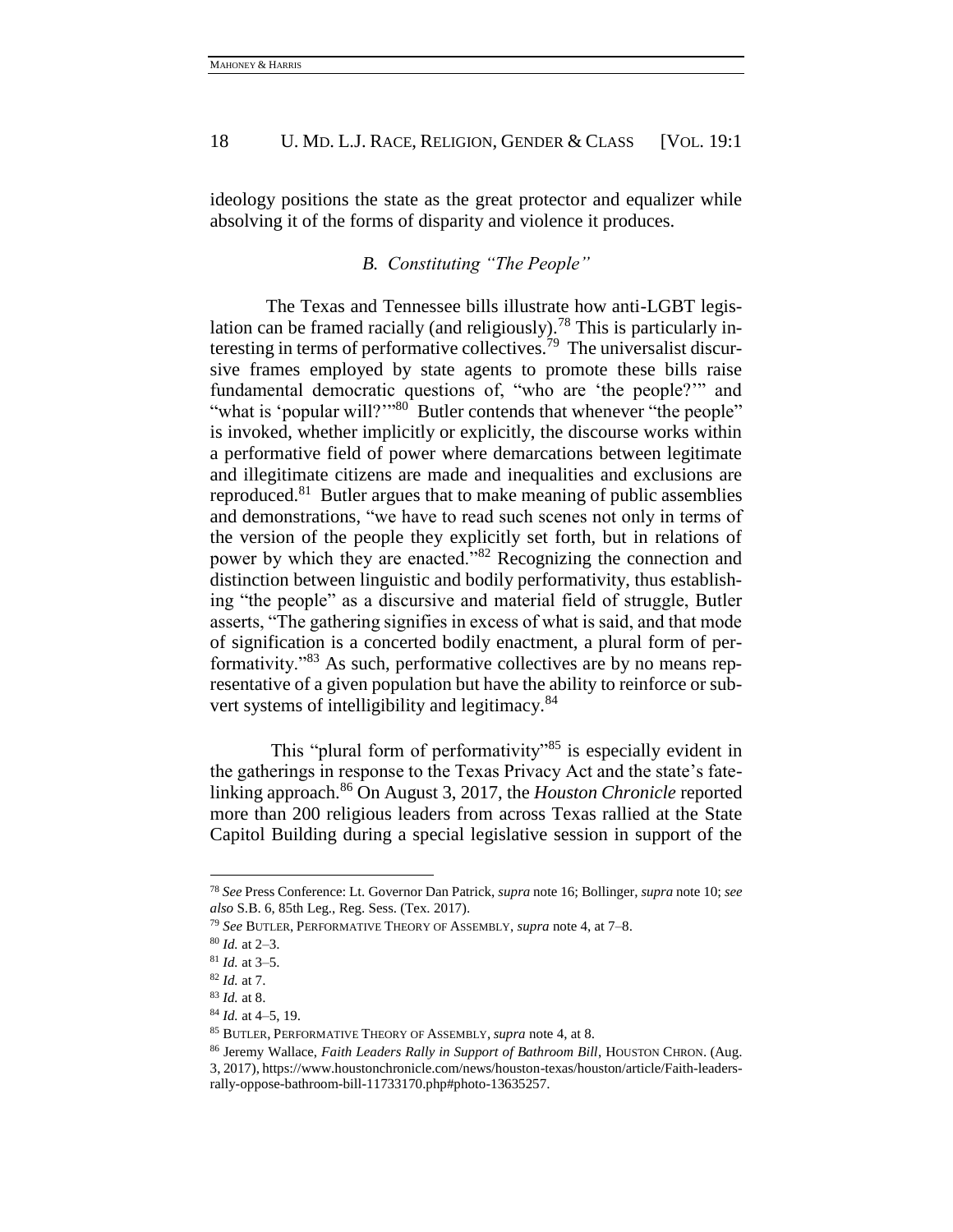bathroom bill which at the time had passed the Senate with revisions but stalled in the House where it would eventually die. $87$  The rally was organized by David Welch, a white conservative activist pastor and leader of the U.S. Pastors Council; however, the rally featured a predominate line up of black Christian clergy.<sup>88</sup> In opposition to challengers of the bill who framed their cause as a civil rights issue, the article asserts Welch intentionally wanted black church leaders to speak as a counterframing maneuver.<sup>89</sup> Just two days prior to this religious support rally, a rally was held at the capital by religious leaders opposed to the bill.<sup>90</sup> As indicated in their open letter to legislators, the bathroom bill supporters perceived some opponents as "hijacking the righteous cause of civil rights."<sup>91</sup> Rev. Bill Owens, one of the rally speakers and leader of the Coalition of African American Pastors, claiming to have marched with Martin Luther King Jr., states, "I marched to be able to go to the school of my choice, to get a job that I was qualified for . . . I did not march one foot, one yard, one mile for men to go into women's restrooms."<sup>92</sup> These sentiments are further fortified by conservative Christian rhetoric, as Dallas Pastor Stephen Broden contends "we are engaged in a spiritual warfare here" because opponents of the bill encourage "doctrines of demons."93

The state fate-linking discourse, as articulated by Texas Lt. Governor Patrick, can be seen by this performative collective as a hegemonic device with material effects.<sup>94</sup> The state's power is consolidated by its ideological construction of "the people" through "the production of an interlocking system of ideas which persuades people of the rightness of any given set of often contradictory ideas and perspectives."<sup>95</sup> Religion works as a mediator for this racial and heteronormative ideological fate-linking process.<sup>96</sup> The state-produced memorializing rhetoric, then, constructs and affirms racial memories and collective identities, thereby through citational acts, where particular bodies coalesce

l

<sup>92</sup> *Id.*

<sup>87</sup> *Id.*; *see also* Associated Press, *How the Texas 'Bathroom Bill' Keeps Faltering*, L.A. TIMES (Aug. 15, 2017), https://www.latimes.com/nation/nationnow/la-na-texas-bathroom-bill-20170815-story.html.

<sup>88</sup> Wallace, *supra* note 86.

<sup>89</sup> *Id.*

<sup>90</sup> *Id.*

<sup>91</sup> *Id.*

<sup>93</sup> *Id.*

<sup>94</sup> *See* BUTLER, PERFORMATIVE THEORY OF ASSEMBLY, *supra* note 4, at 19–20 (discussing the struggle over "legitimation" and the "hegemonic struggle over who 'we' are").

<sup>95</sup> JUDITH HALBERSTAM, THE QUEER ART OF FAILURE 17 (2011).

<sup>96</sup> *See* Wadsworth, *supra* note 40, at 203.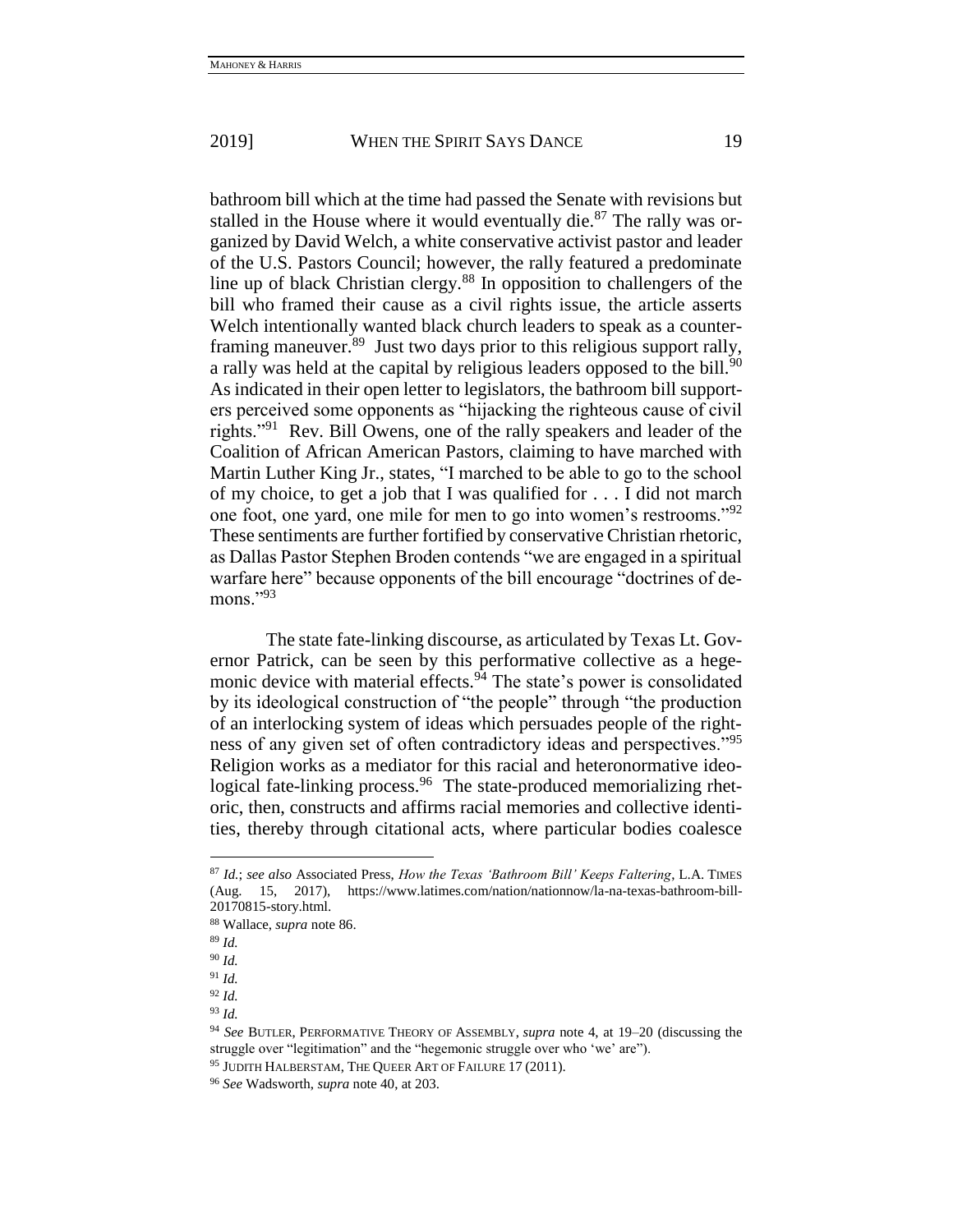under the state discursive regimes, conditioned by state knowledges and histories.<sup>97</sup>

Like the fate-linking operations Nancy Wadsworth found in the political battle over California's Proposition 8, a 2008 ballot initiative to abolish same-sex marriage rights, anti-LGBT organizers formed multiracial coalitions—often more effectively than their challengers—by relying on religion as a cultural connector between unlikely racial collaborators.<sup>98</sup> These coalitions are "superficial" or "short-term" because they rarely manifest in addressing anti-racist politics.<sup>99</sup> Though the black male pastors reference the anti-racist work of the Civil Rights Movement, the alliances they have formed with Welch and other white conservative evangelicals will likely never work to address systemic racism.<sup>100</sup> Furthermore, the race/gendered sexuality logic present in the framing of the bills erases queer people of color as it essentializes blackness and employs a conservative religious metrics to ordain morality and il/legitimate subjectivity.<sup>101</sup>

The implications of such racial framing, building multiracial, or specifically in this case, black and white biracial coalitions in support of anti-transgender policies, raises questions about what Butler describes as "expressions of popular will".<sup>102</sup> As Butler states, "Who really are 'the people'? And what operation of discursive power circumscribes 'the people' at any given moment, and for what purpose?"<sup>103</sup> Indeed,

 $\overline{a}$ 

<sup>103</sup> *Id.* at 3.

<sup>97</sup> *See* G. Mitchell Reyes, *Memory and Alterity: The Case for an Analytic of Difference*, 43 PHIL. & RHETORIC 222, 223, 227 (2010) (discussing how "remembrance offers resources for transforming individuals into citizens, and the rhetoric of public memory that constitutes community" and how public memory "emphasize[s] the political motives behind its recollection and mobilization in the present").

<sup>98</sup> Wadsworth, *supra* note 40, at 209 ("[A]lthough religion is often the implicit anchor of this commonality, as evidenced by group affiliations, the discursive strategy of referencing heterosexuality [or, heteronormativity in this case] as a cultural tradition allows race or culture, and *not* religion, to do the political legwork.").

<sup>99</sup> *Id.* at 208.

<sup>100</sup> *See* Wallace, *supra* note 86; *see also* Nancy Wadworth, *Race-ing Faith and Fate: The Jeremiad in Multiracial "Traditional Marriage" Alliances*, 1 RACE/ETHNICITY: MULTIDISCIPLINARY GLOBAL CONTEXTS 313, 332 (2008) (concluding that the "shared interest and independent resource bases" of multiracial faith-based alliances "does not mean these alliances serve racial justice or, indeed, are 'multiracial' coalitions in any substantive way . . . [as they are] strategic and temporary, [and] appear to be no mechanisms within them that challenge white members to address racial privilege, or that allow members to address racial differences between themselves").

<sup>101</sup> *See* BUTLER, PERFORMATIVE THEORY OF ASSEMBLY, *supra* note 4, at 6 (discussing how demarcation and "exclusion" leads to only "partial[] recogni[tion]" of 'the people'").

<sup>102</sup> *Id.* at 2.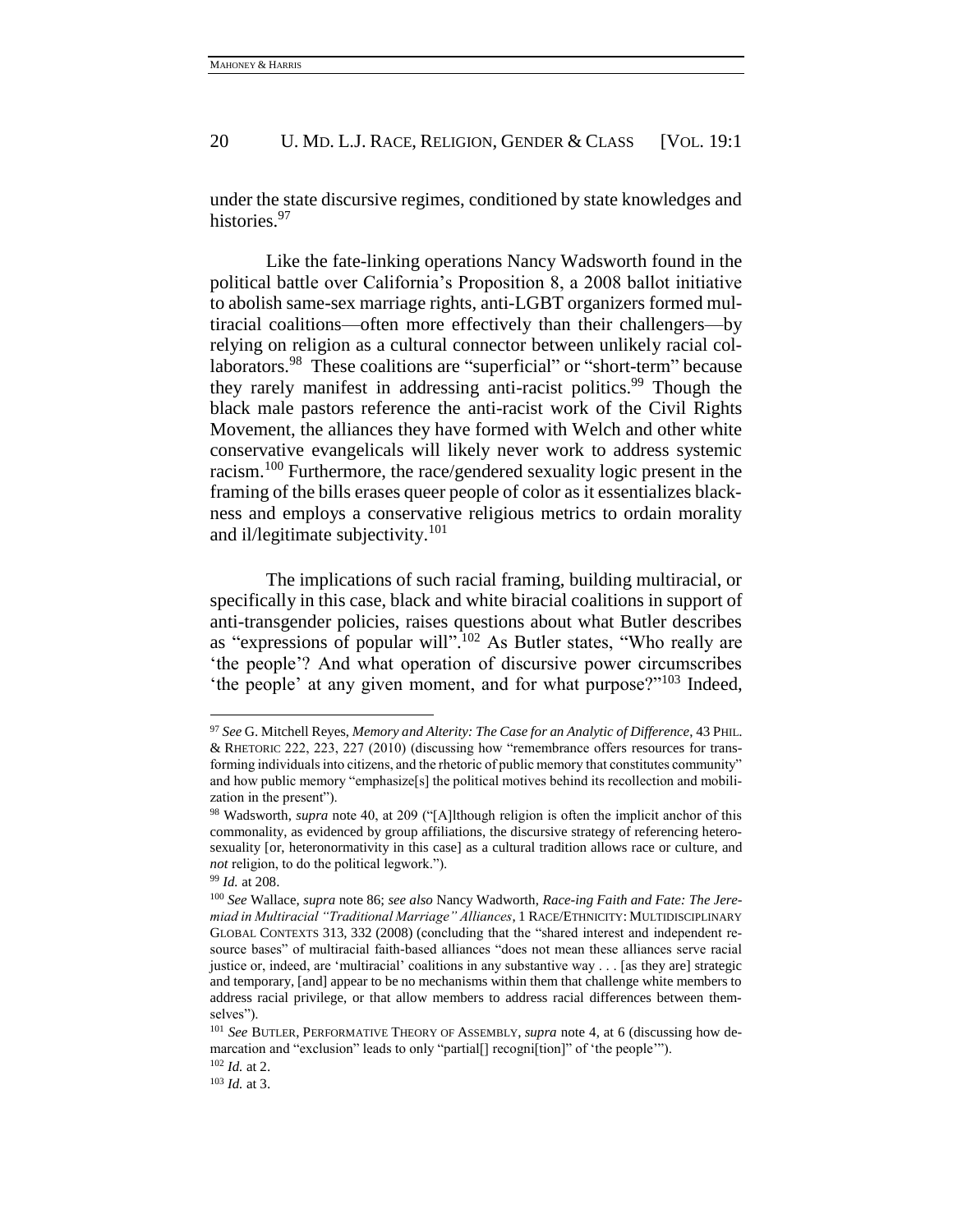establishing who "the people" are is a strategic discursive act of garnering power and control, one in which race has come to play a significant role in the post-civil rights era.<sup>104</sup> Particularly in conservative moments as outlined here, in a period of supposed "color-blindness"—a dominate ideology that claims the United States has rectified its tensions over the color line—the presence and inclusion of people of color has come to signify a claim at "the people."<sup>105</sup> In a sense, people of color are commodified in the "discursive wager" to demarcate who are not "the people" (i.e., queer people).<sup>106</sup> Therefore, as Butler states, "the act of delimitation operates according to a performative form $107$  in which the "full" recognition of people of color is constituted restrictively within national terms, reproducing inequality in their alignment with "the people."<sup>108</sup>

As a result, these multiracial coalitions in opposition to trans rights must be called into question as to "whether such movements can be interpreted as true or promising examples of the popular will."<sup>109</sup> Furthermore, given the discursive logic we have examined here, we must ask what type of public assembly brings into view abject bodies, "one that asserts and instates the body in the midst of the political field, and which, in its expressive and signifying function, delivers a bodily demand for a more livable set of economic, social, and political conditions?"<sup>110</sup> Hence, we are seeking an assembly that enacts a critical trans politics— "that is, a trans politics that demands more than legal recognition and inclusion, seeking instead to transform current logics of state, civil society security, and social equality."<sup>111</sup>

#### *C. Archiving Race*

This racial justice discursive maneuver cannot be solely reduced to legal or tactical strategy.<sup>112</sup> Instead, it demonstrates how power

<sup>104</sup> *Id.* at 6.

<sup>105</sup> EDUARDO BONILLA-SILVA, RACISM WITHOUT RACISTS: COLOR-BLIND RACISM AND THE PERSISTENCE OF RACIAL INEQUALITY IN AMERICA 1–4 (5th ed. 2018); *see* SPADE, NORMAL LIFE, *supra* note 27, at 43 (noting the concept of "'colorblindness' undermines the possibility of remedying the severe racial disparities in the United States").

<sup>106</sup> BUTLER, PERFORMATIVE THEORY OF ASSEMBLY, *supra* note 4, at 4.

<sup>107</sup> *Id.* at 6.

<sup>108</sup> *Id.* at 3–4.

<sup>109</sup> *Id.* at 7.

<sup>110</sup> *Id.* at 11.

<sup>111</sup> SPADE, NORMAL LIFE, *supra* note 27, at 1.

<sup>112</sup> *Id.* at 8, 50.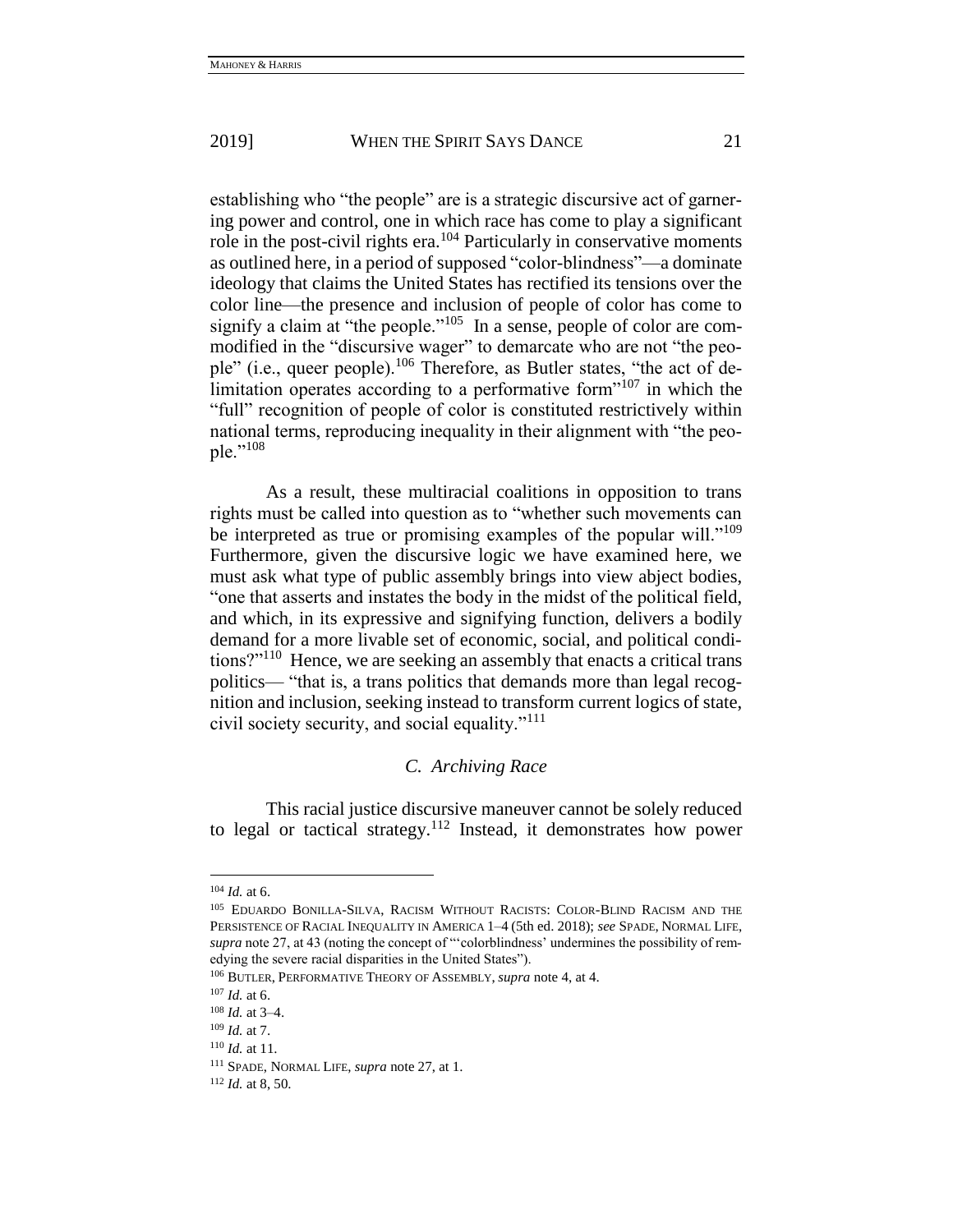operates as a complex, multidimensional force.<sup>113</sup> Employing Michel Foucault's biopower conceptualization of discipline of the body and regulation of population, $114$  Spade argues this framework is useful in tracing how life chances are disproportionately distributed through trans populations contact with administrative systems that promote certain forms of life over and against others.<sup>115</sup>

Spade goes on to adapt Foucault's framework and define disciplinary power as "how racism, transphobia, sexism, ableism, and homophobia operate through the norms that produce ideas about types of people and proper ways to be."<sup>116</sup> The political intervention of bathroom bills and the fate-linking discursive techniques employed by the state respectively represent forms of population and disciplinary power. Taken together, Spade has found that support for population interventions like bathroom bills have relied on social and political mobilization through "racist and sexist images that construct ideas of 'us' and 'them'—a national population that needs protection and constitute others who are cast as threats and drains to that population."<sup>117</sup> In the case of Texas, as we have discussed, this has meant making trans people a threat to "legitimate" citizens' "privacy."<sup>118</sup>

However, what's unique about the Texas and Tennessee framing is that instead of relying on racialized-gendered imagery, they employ a state racial archival history—invoking a collective memory—through the predominate use of Martin Luther King, Jr. Roderick Ferguson outlines how power reached a new configuration during the mid-twentieth century political uprisings in the United States.<sup>119</sup> Here, the United States higher education system acted as an archival intermediary using state epistemic logics to reframe minoritized subjects. Specifically, through the establishment of interdisciplinaries like black studies, Ferguson states, "the interdisciplines were both the midwives and the children of affirmative and regulatory modes of power."<sup>120</sup> The inclusion of

<sup>113</sup> *Id.* at 2–3.

<sup>&</sup>lt;sup>114</sup> Foucault's theory of biopower is "that one must proceed with caution to avoid simply supporting a strategy of power while thinking oneself rebellious." Mark Kelly, *Michael Foucault: Political Thought*, INTERNET ENCYC. OF PHIL., https://www.iep.utm.edu/fouc-pol/#H7.

<sup>115</sup> SPADE, NORMAL LIFE, *supra* note 27, at 50–51.

<sup>116</sup> *Id.* at 52.

<sup>117</sup> *Id.* at 59.

<sup>118</sup> *See supra* text accompanying notes 42–51.

<sup>&</sup>lt;sup>119</sup> RODERICK FERGUSON: THE REORDER OF THINGS: THE UNIVERSITY AND ITS PEDAGOGIES OF MINORITY DIFFERENCE 4–8 (2012).

<sup>120</sup> *Id.* at 111.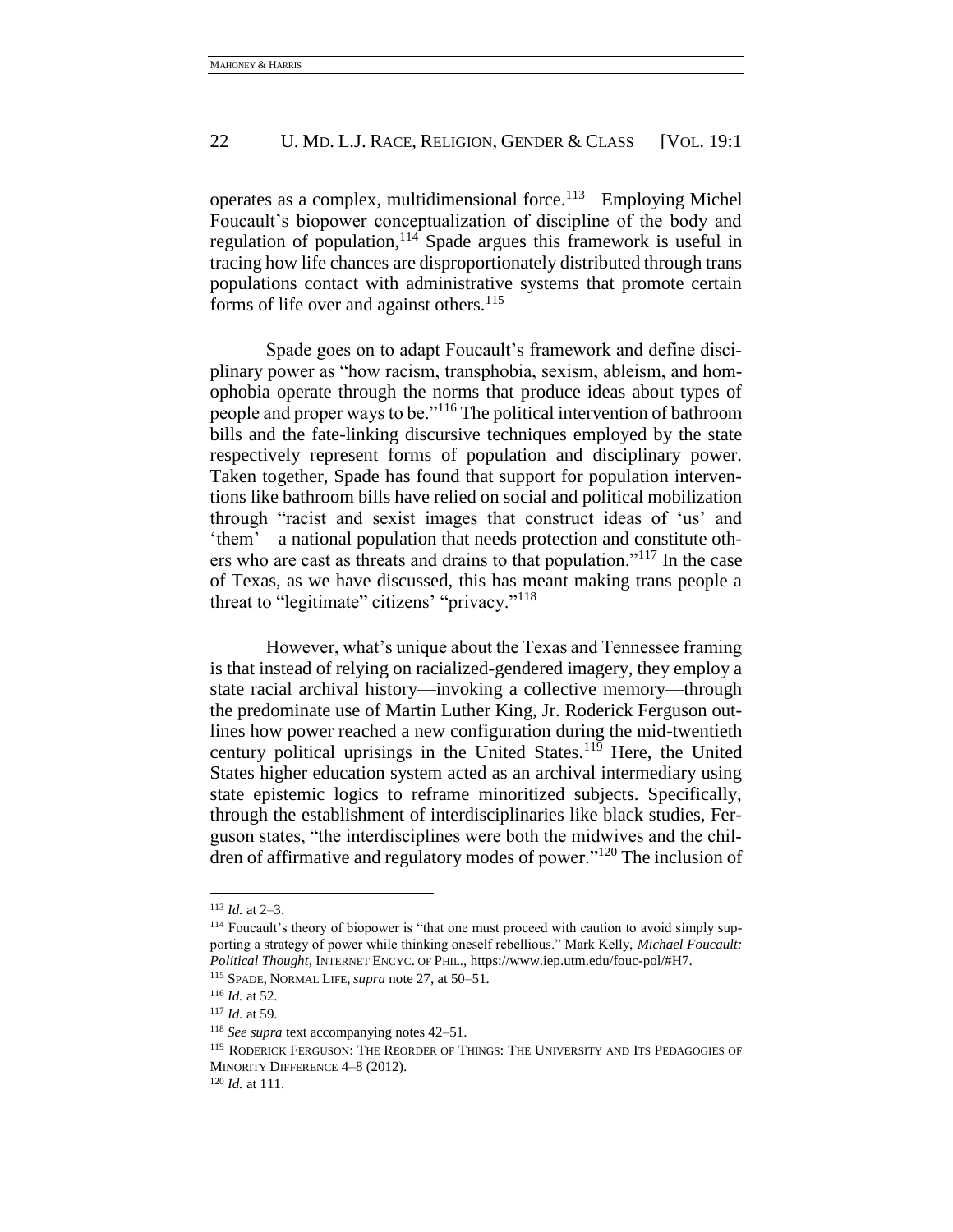minority difference in the landscape of the university, expanded the university's reach to once "nonuniversity" communities.<sup>121</sup> As such, the social movements of the 1960s and their interdisciplinary counterparts, transformed ideas of responsibility for marginalized communities.<sup>122</sup>

There are two primary ways a state archival racial history has manifested.<sup>123</sup> One, it is true that the Civil Rights Movement integrationist and survivalist standpoint, particularly as conceptualized through King, was not affirming of sexual freedom and homoerotic agency.<sup>124</sup> However, the notions of responsibility that undergirded the movement were informed by the knowledge/power regimes of the Western academy—a process in which "deviant" and "perverse" sex and sexuality demarcated race, and thus, incited regulation of gender and sexuality in the public image of black people by African American leaders seeking full recognition and protection under the law.<sup>125</sup> Ferguson argues the movement's ideology "evoked the historic function of the university as the domain for defining responsibility according to the dictates and errands of the national identity."<sup>126</sup> Therefore, the moral, liberal appeal of the bathroom bills in a racial justice context obscures the United States nation-state's historical and contemporary role in gendered racialization. $127$ 

Secondly, King has become memorialized, and thus, institutionalized within the academy and the nation through the archival networks of the social movements of the 1960s.<sup>128</sup> Scholars argue that King has been relegated to a tactical and rhetorical figure within a romanticized

<sup>121</sup> *Id.*

<sup>122</sup> *Id.* at 111–12.

<sup>123</sup> Ashley Farmer, *Archiving While Black*, CHRON. HIGHER EDUC. (July 22, 2018), https://www.chronicle.com/article/Archiving-While-Black/243981. <sup>124</sup> *Id.* at 136.

<sup>&</sup>lt;sup>125</sup> CATHY J. COHEN, THE BOUNDARIES OF BLACKNESS: AIDS AND THE BREAKDOWN OF BLACK POLITICS 72–73 (1999).

<sup>126</sup> FERGUSON, *supra* note 119, at 136.

<sup>127</sup> *See* Mark L. McPhail & David A. Frank, *Racing the Trump Card: Rhetorics of Whiteness and the Politics of Adaptive Resistance After Obama*, 36 RHETORIC REV. 282, 282–83 (2017) (noting how Obama's election "represented a superficial embrace of 'acceptable' blackness, a racial rapprochement that ignored and obscured the nation's long history of racial violence and victimization beneath the veil of 'postracial' possibilities").

<sup>128</sup> Brandon M. Terry & Tommie Shelby, *Martin Luther King, Jr. and Political Philosophy*, *in*  TO SHAPE A NEW WORLD: ESSAYS ON THE POLITICAL PHILOSOPHY OF MARTIN LUTHER KING,JR., 1, 2 (Tommie Shelby & Brandon M. Terry eds., 2018) ("[D]espite King's having been memorialized so widely and quoted so frequently, serious study and criticism of his writings, speeches, and sermons remain remarkably marginal and underdeveloped within philosophy, political theory, and the history of political thought . . . .").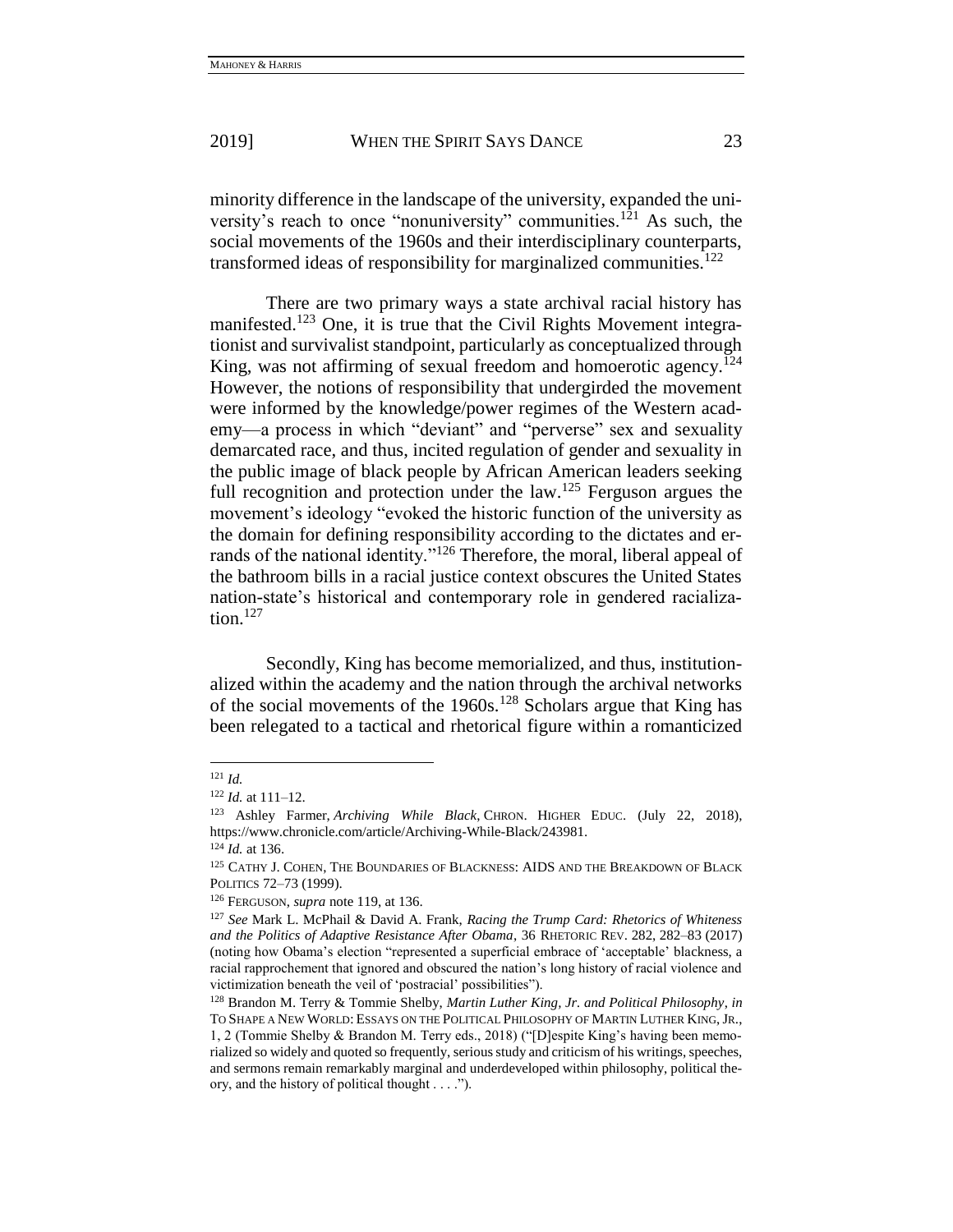master narrative of the Civil Rights Movement in which "the defining meaning . . . is understood as derivative of long-standing American ideals, enshrined within the founding documents, and thus most crucially realized via the impassioned insistence that America simply live up to its creed."<sup>129</sup> In this case, King's institutionalization has resulted in a contradictory effect—his glorification and management, in that, little to no intellectual work has been done to understand King theoretically in both a historical and contemporary political framework.<sup>130</sup>

How people remember or make meaning of historical events or persons is a critical element of disciplinary power.<sup>131</sup> As Foucault states:

> Since memory is actually a very important factor in struggle…if one controls people's memory, one controls their dynamism. And one also controls their experience, their knowledge of previous struggles…It's vital to have possession of this memory, to control it, administer it, tell it what it must contain. $132$

As such, the state fate-linking discourse enacts a form of disciplinary power that conceals the state knowledge/power regimes and disseminate a neutralized commemoration of our racialized past.<sup>133</sup> The ahistorical fate-linking practices of the state serve to bolster a contemporary colorblind ideology—one largely grounded in an abstract liberalism that decontextualizes racial inequality.<sup>134</sup> This "new" racial ideology operates in part based on how blackness is defined through narrow conceptions of gender, sexuality, and religion.<sup>135</sup> In this case, the interpellation of the state historico-political liberal discourse facilitates a conjoining of traditionally disparate racial and religious bodies predicated on the exclusion and erasure of queerness, particularly queer people of color. $136$ 

<sup>129</sup> *Id.* at 3.

<sup>130</sup> *See generally* Terry & Shelby, *supra* note 128, at 3–5 (arguing that King is "uniquely vulnerable to having the richness and complexity of his thought ignored").

<sup>131</sup> *See* LINDA ELDER ET AL., STUDENT GUIDE TO HISTORICAL THINKING, THINKER'S GUIDE LIBR. 1, 5 (2012).

<sup>132</sup> Michel Foucault & Cahiers du Cinema, *Film and Popular Memory: An Interview with Michel Foucault*, 11 RADICAL PHIL. 24, 25–26 (Martin Jordin trans., 1975) (1974).

<sup>133</sup> MICHEL FOUCAULT, THE FOUCAULT READER 204–05 (Paul Rabinow ed., 1984).

<sup>134</sup> BONILLA-SILVA, *supra* note 105, at 100–04.

<sup>135</sup> *See* COHEN, *supra* note 125, at 42.

<sup>136</sup> Jafari S. Allen, *Black/Queer/Diaspora at the Current Conjuncture*, 18 GLQ: J. LESBIAN & GAY STUD. 212, 217 (2012).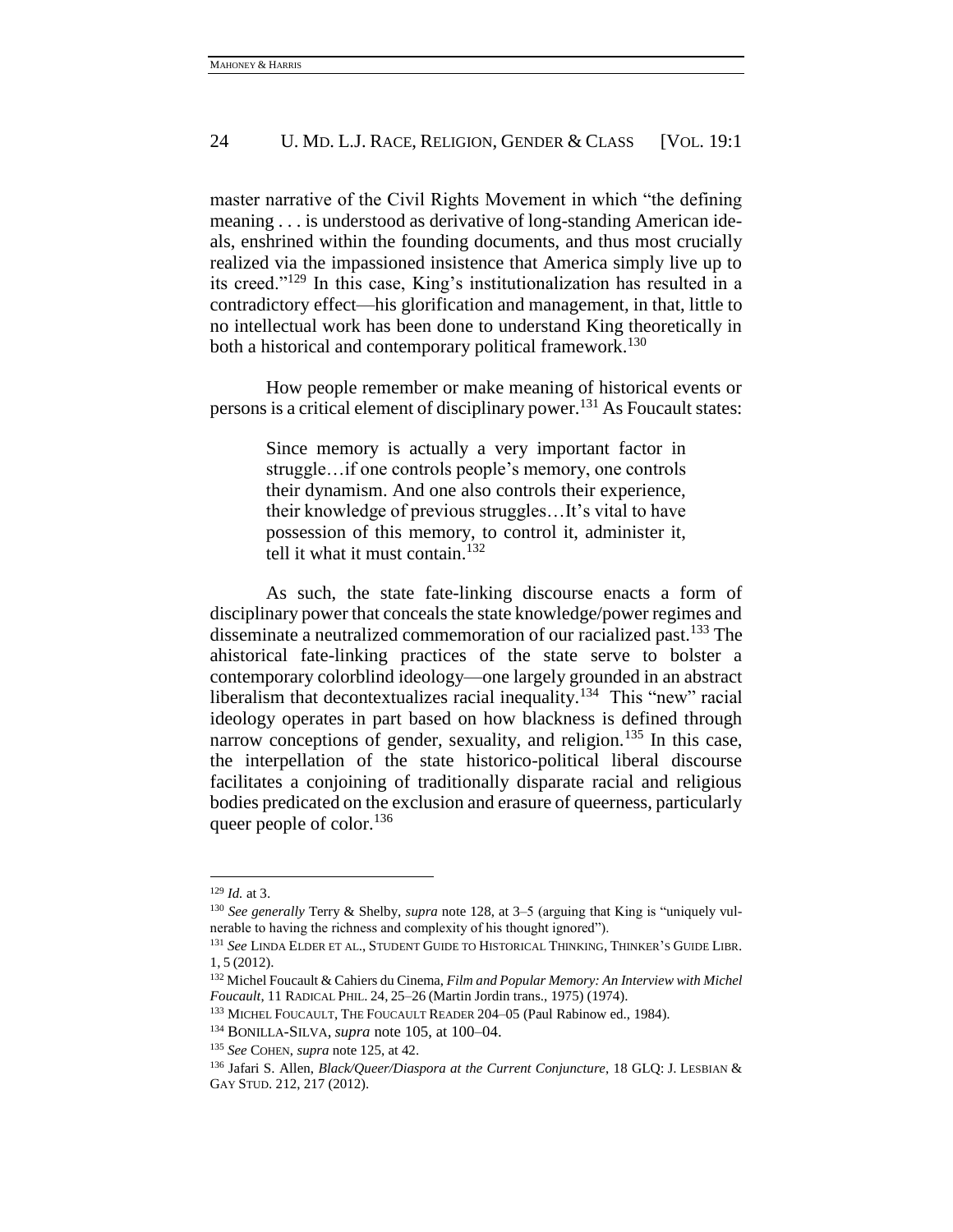As a result, this hegemonic ideology rests on complex interlocking systems of race, gender, sexuality, and religion. $137$  In essence, this state racial justice archival and framing—which we can think of as one form of state documentation—intersects with the state's administrative function to do the "invisible work of naturalizing" gender classification through another form of state documentation—birth certificates via bathroom bills.<sup>138</sup> Conceptually, we might consider the textual conjoining of gender documentation with racial documentation in state fatelinking discourse as an amendment.<sup>139</sup> Chandan Reddy conceptualizes amendments as a way to think about how state violence is formulated through race, sexuality, and United States globalism.<sup>140</sup> Bathroom bills, and their racial justice framing, "modify and authorize the prior textual body, it is because only through their frames can the body continue to figure as meaningful."<sup>141</sup> In this fashion, the bathroom bill discourse amends the state archival of race because it is through a regulated gendered sexuality that race is absorbed and used by the state.<sup>142</sup> In return, this amendment logic consolidates a state-building project of national standardization of gender that extends the reach of the state in the name of "privacy" and "security" of legitimate citizens while legitimizing violence towards trans people.<sup>143</sup> Therefore, to think about a performative collective that enacts a critical trans politics, it must destabilize the structural components of this amendment and its specific historical, political, and epistemological alignment of race, gender, sexuality and religion. $144$ 

#### III. DISIDENTIFYING KING: A QUEER OF COLOR CRITIQUE

It seems that if we are to provide a disjuncture in this state archival amendment, we must reclaim the black queer subject in our historical and contemporary memory and consciousness.<sup>145</sup> Here, reclaiming the black queer subject would reconstitute a racial history and

<sup>137</sup> *Id.* at 214.

<sup>138</sup> Spade, *Documenting Gender*, *supra* note 31, at 738.

<sup>139</sup> *See* CHANDAN REDDY, FREEDOM WITH VIOLENCE: RACE, SEXUALITY, AND THE US STATE 17  $(2011)$  (noting that "in our contemporary moment, sexuality is an iteration of – an amendment to and of  $-$  race").

<sup>140</sup> *Id.* at 14–17.

<sup>141</sup> *Id.* at 15.

<sup>142</sup> Vincent J. Samar, *The Right to Privacy and the Right to Use the Bathroom Consistent with One's Gender Identity*, 24 DUKE J. GENDER L. & POL'Y 33, 54–55 (2016).

<sup>143</sup> *Id.* at 51–53.

<sup>144</sup> *See* Elena Kiesling, *The Missing Colors of the Rainbow: Black Queer Resistance*, 11 EUR.J. AM. STUD. 1, 4, 16–17 (2017).

<sup>145</sup> *See id.* at 16–17.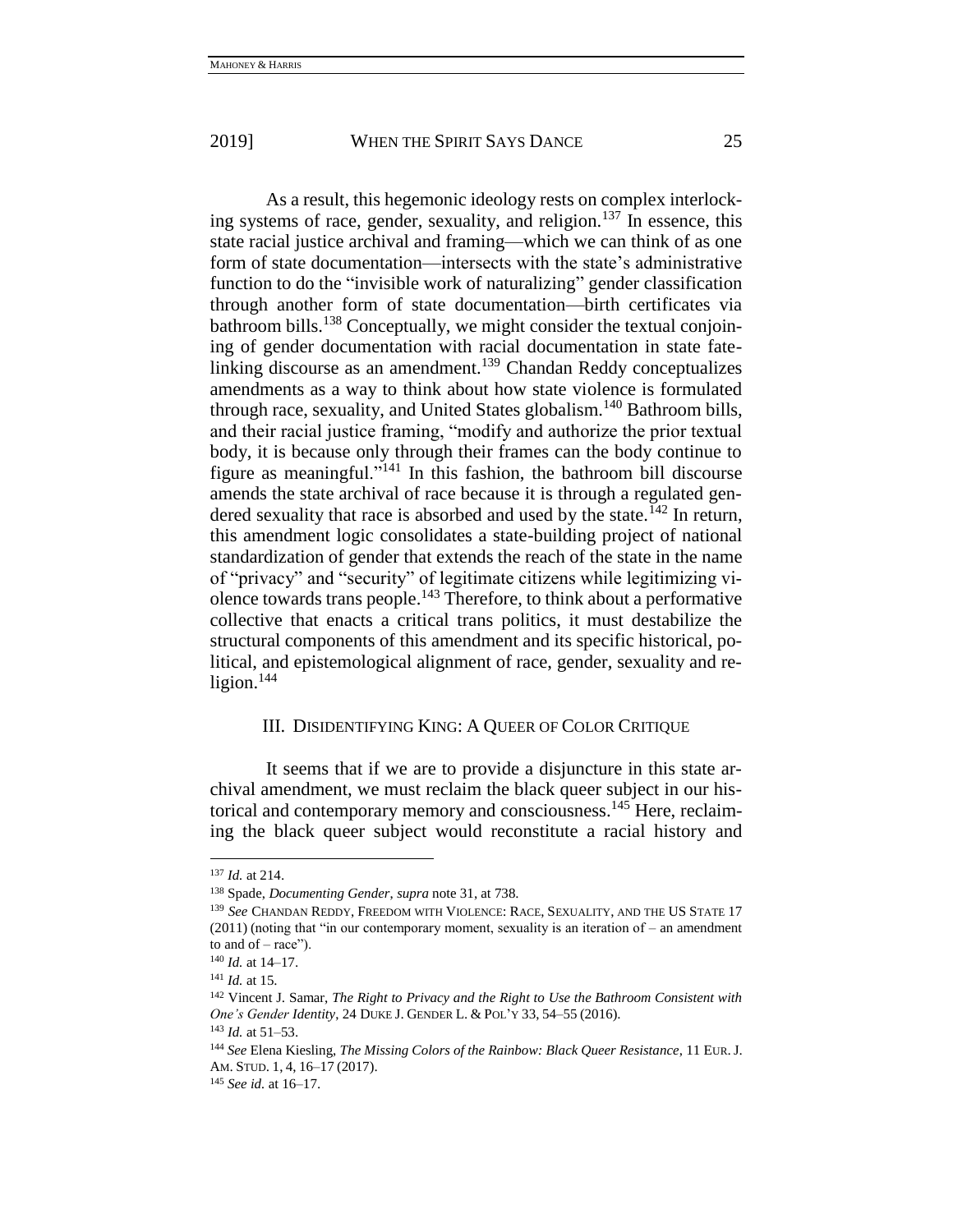memory not void of sexual and gender variance but predicated on such.<sup>146</sup> Insights from Ferguson's seminal text, *Aberrations in Black:*  Toward a Queer of Color Critique, is integral to our analysis.<sup>147</sup> Ferguson illustrates how women of color and queer of color critiques have been essential to challenging liberal conceptions of the "black experience" that have been interpellated by state heteropatriarchal epistemologies and regulated gendered sexualities.<sup>148</sup> Ferguson states, "These subjects present history as the intersections of race, nation, class, *and* gender and sexuality. . . .[T]he gender and sexual regulations that descended on women and queers of color compelled critical interventions that would illuminate a more 'total picture."<sup>149</sup> By positioning women and queers of color as subjects of knowledge from which to critique, is to "dismiss the theoretical services of identity politics. Instead of identity driving critical interventions, the heterogeneous formations that make up the social drive critical interventions."<sup>150</sup> Thus, women and queer of color subjects reveal and reconceive the racialized, sexualized, and gendered configuration of the state racial archive, fate-linking rhetoric and religious-based performative collectives.<sup>151</sup>

A queer of color critique, then, works on these social formations from within—employing the components of their very logic.<sup>152</sup> As Ferguson theorizes, as a critical intervention concerned with historical materialism (i.e., social formations), a queer of color critique is predicated on disidentification.<sup>153</sup> Citing José Muñoz's theory of disidentification, Ferguson states:

> If to disidentify means to '[recycle] and [rethink] encoded meaning' and 'to use the code [of the majority] as raw material for representing a disempowered politics of positionality that has been rendered unthinkable by the dominate culture'…Queer of color analysis disidentifies with historical materialism to *rethink* its categories and how they might conceal the materiality of race, gender,

<sup>146</sup> *Id.* at 13.

<sup>147</sup> *See* RODERICK A. FERGUSON, ABERRATIONS IN BLACK: TOWARD A QUEER OF COLOR CRITIQUE (2004).

<sup>148</sup> *Id.* at 142–43.

<sup>149</sup> *Id.*

<sup>150</sup> *Id.* at 143.

<sup>151</sup> *Id.*

<sup>152</sup> *Id.* at 2–3.

<sup>153</sup> FERGUSON, *supra* note 119, at 4–5.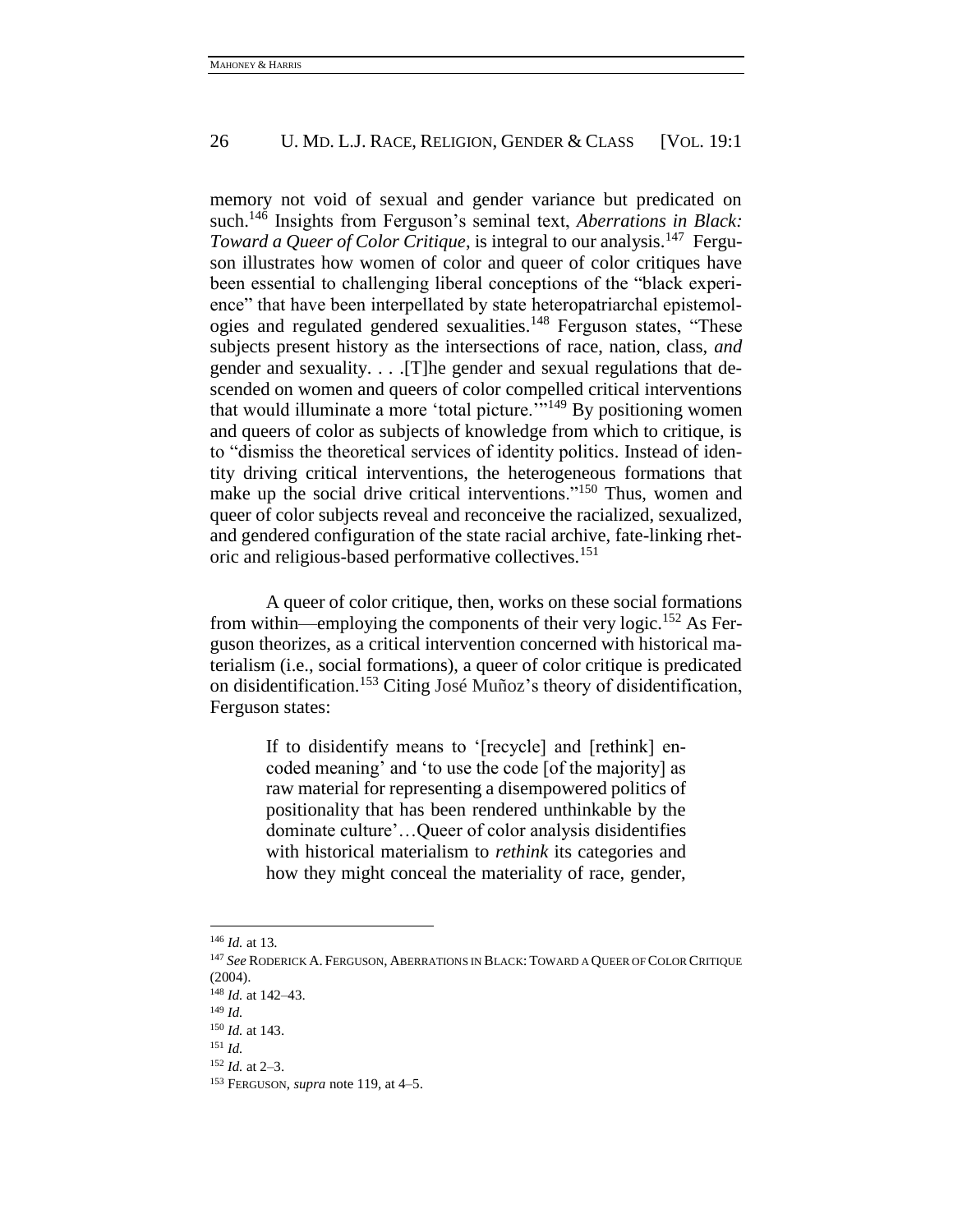and sexuality. In this instance, to disidentify in no way means to discard.<sup>154</sup>

We see a queer of color critique as a way to re-envision the social logic of state anti-transgender racial justice discourse and its performative collectives—thus, undermining the social relations that undergird their claims at "the people."<sup>155</sup>

To disidentify with the state logic would be to disidentify with King. Or more specifically, how the state has archived King, to *rethink* the memorializing logic that employs religion to connote a naturalizing arrangement where race normalizes gender and sexuality.<sup>156</sup> In the introduction to *Disidentifications: Queers of Color and Performance of Politics*, Muñoz illustrates the power of queer of color public performances to retrieve, and even reconceive, historical memory.<sup>157</sup> While witnessing a disidentifying performance by lesbian Cuban and Puerto Rican-American artist, Marga Gomez, where she reenacts and reconfigures a stereotypical depiction of the first "lady homosexuals" she encountered on a TV show as a child, Muñoz is rendered to a reflective state.<sup>158</sup> Muñoz is able to recall similar childhood experiences, including seeing the show Gomez viewed and others like it and the feelings of terror, pleasure and desire in these early deviant depictions of the queer subject.<sup>159</sup> However, after further research, Muñoz realizes that he had likely not seen the show Gomez re-depicted—the show aired eight years before he was born.<sup>160</sup> Instructive here, is the ability of queer of color identity performances-in-difference to alter historical recollection to "offer the minoritarian subject a space to situate itself in history and thus seize social agency."<sup>161</sup> As we seek to theoretically reconfigure the historical logics of the state, it is only made possible through the practical survival strategy of public and counter-public performance of queer of color disidentification.<sup>162</sup>

<sup>154</sup> *Id.*

<sup>155</sup> *Id.* at 3.

<sup>156</sup> *Id.* at 2–4.

<sup>157</sup> JOSÉ ESTEBAN MUÑOZ, DISIDENTIFICATIONS: QUEERS OF COLOR AND THE PERFORMANCE OF POLITICS 1–5 (1999).

<sup>158</sup> *Id.*

<sup>159</sup> *Id.* at 4.

<sup>160</sup> *Id.*

<sup>161</sup> *Id.* at 1.

<sup>&</sup>lt;sup>162</sup> *Id.* ("Her performance permits the spectator, often a queer who has been locked out of the halls of representation or rendered a static caricature there, to imagine a world where queer lives, politics, and possibilities are representable in their complexity.").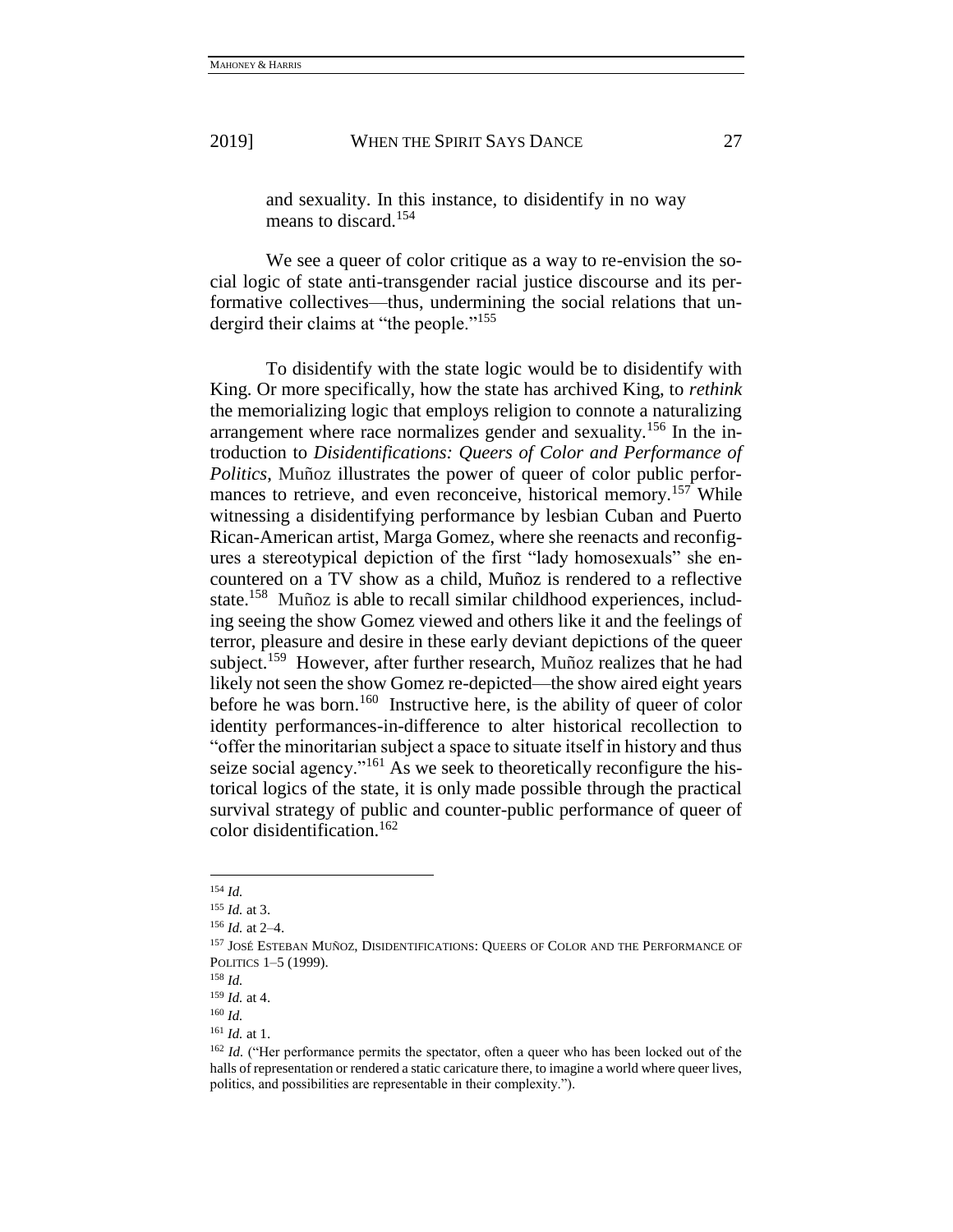#### *A. Embodied Justice: A New Queer Womanist Logic*

If we are to disidentify with that state appropriated King to restore the black queer body in our socio-historical consciousness, then we must first understand how queerness is situated in mainstream Christian practices in the United States. Far from a separation of church and state, hegemonic religious-based values and ethics within the United States are closely intertwined with every branch of the public realm.<sup>163</sup> Dominant expressions of Christianity infiltrate the way policy is constructed and inform public notions of just and unjust and moral or immoral.<sup>164</sup> Policy is often constructed without interrogating and confronting the problematics within these moral perceptions.<sup>165</sup> Oueerness as a category of *other*hood becomes trapped in this corrupt understanding of morality and emerges as a deviant subsection of an otherwise "righteous" society.<sup>166</sup> Therefore, queerness is treated as a thing that must be controlled in both the private and public realms for the continuation of a moral society and for the protection of its "legitimate" citizenry.<sup>167</sup>

Queer bodies, seen as a politico-religious issue, struggle to manumit themselves from governmental control.<sup>168</sup> This obscurement between hegemonic Christian moral ethics and the artificially-secular realm of government, allow for there to be the simultaneous existence of hate crime legislation and anti-transgender policy formation.<sup>169</sup> In other words, it allows for a society where it is considered immoral (and thus illegal) to actively injure the body of a queer person physically while considering it morally and politically acceptable to control that body and dictate where, when and how it may enter.<sup>170</sup> The queer body is controlled physically, and the queer person is portrayed as a sexually

<sup>163</sup> Elizabeth Bernstein & Janet R. Jakobsen, *Sex, Secularism and Religious Influence in US Politics*, 31 THIRD WORLD Q. 1023, 2023–24 (2010).

<sup>164</sup> *See id.* at 1025 (discussing the controversies between the role of religion and law and politics within the American "'way of life'").

<sup>&</sup>lt;sup>165</sup> See id. at 1030 (commenting on how tracing the development of policy can shift the definition towards a "singular focus on gender and sexuality").

<sup>&</sup>lt;sup>166</sup> See id. at 1032 (examining moderate Christianity and locating "social problems in deviant individuals rather than mainstream institutions").

<sup>167</sup> *See* Yuvraj Joshi, *Respectable Queerness*, 43 COLUM. HUM. RTS. L. REV. 415 (2012) (proposing that "public recognition of gay people and relationships is contingent upon their acquiring a respectable social identity that is actually constituted by public performances of respectability and by privately queer practices").

<sup>168</sup> Roderick A. Ferguson, *Race-ing Homonormativity: Citizenship, Sociology, and Gay Identity*, *in* BLACK QUEER STUDIES: A CRITICAL ANTHOLOGY 52, 60 (E. Patrick Johnson & Mae G. Henderson eds., 2005).

<sup>169</sup> *See* Bernstein & Jakobsen, *supra* note 163, at 1025–26.

<sup>170</sup> *Id.* at 1027.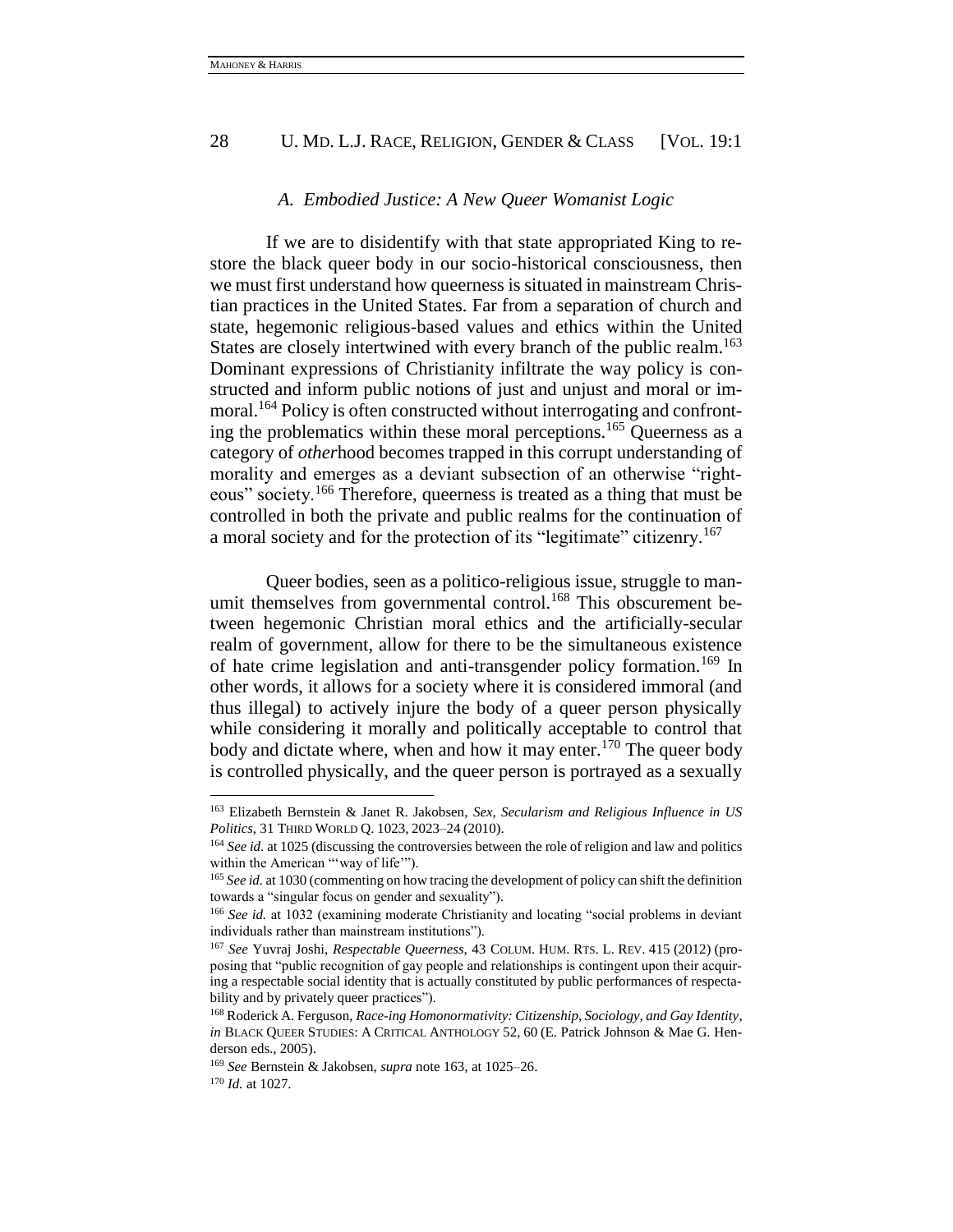degraded predator as a means of justifying that control and power over the other.<sup>171</sup> In extension, if the trans person is portrayed as dangerous, that perception can then be used to inform and frame policy that attempts to literally control the physical being. $172$ 

In a sense, hegemonic Christianity and a generalized fear of difference, housed within the constructs of a white hetero-patriarchal society is how societal monsters are made.<sup>173</sup> Those marginalized by the intersecting oppressive forces of racism, cissexism, and heterosexism, become victims of imaginations run rampant about the other, while simultaneously attempting to delineate the self.<sup>174</sup> Christian hegemonic patriarchy, and transphobia, especially as it relates to the feminine, cloaks itself under the guise of paternalistic protection.<sup>175</sup> Fear of the other (real or imagined) allows for the focus to be on "what could happen" versus reality – a person simply trying to use the restroom that matches their gender identity.<sup>176</sup> This is further complicated by the white socio-historical practice of creating racialized monsters who are portrayed as sexually deviant predators, indiscriminate of gender.<sup>177</sup>

The reproduction of hegemonic Christian theology is occasionally confronted, but all too often adopted within black church spaces.<sup>178</sup>

<sup>171</sup> JOEY L. MOGUL ET AL., QUEER (IN)JUSTICE: THE CRIMINALIZATION OF LGBT PEOPLE IN THE UNITED STATES 31 (2011).

<sup>172</sup> *See id.* at 31–33.

<sup>173</sup> *See* SOPHIA ROSE ARJANA, MUSLIMS IN THE WESTERN IMAGINATION 12 (2015) ("Monsters serve an important function in the construction of identity as characters against which we define ourselves . . . . The creation of monsters is a political act, and monsters are political creatures."). <sup>174</sup> *See* J.E. Sumerau & Eric Anthony Grollman, *Obscuring Oppression: Racism, Cissexism, and the Persistence of Social Inequality*, 4 SOC. RACE & ETHNICITY 322, 323 (2018) (defining "obscuring oppression" as the "ways people maintain racist patterns, meanings, and structural arrangements by appealing to existing norms, code words, and negative depictions of racial minorities without mentioning race explicitly, and 'benign sexism,' or the ways people maintain sexist and cissexist patterns, meanings, and structural arrangements by appealing to gendered traditions, stereotypes, and assumptions about socially constructed distinctions between cisgender womanhood and manhood").

<sup>175</sup> J.E. Sumerau et al., *Contemporary Religion and the Cisgendering of Reality*, 3 SOC. CURRENTS 293, 307 (2016) (noting how "cisnormative version[s] of reality promoted by many contemporary religions . . . provides symbolic 'weaponry' for enforcing heteronormativity and patriarchy within and beyond any given religion").

<sup>176</sup> Sumerau & Grollman, *supra* note 174, at 325, 333.

<sup>177</sup> Eric Lott, *Love and Theft: The Racial Unconscious of Blackface Minstrelsy*, 39 REPRESENTATIONS 23, 30 (1992).

<sup>178</sup> *See* LEWIS V. BALDWIN, THE VOICE OF CONSCIENCE: THE CHURCH IN THE MIND OF MARTIN LUTHER KING, JR. 4–5 (2010) (analyzing Martin Luther King's attitude toward the church); KELLY BROWN DOUGLAS, SEXUALITY AND THE BLACK CHURCH: A WOMANIST PERSPECTIVE 89– 91 (1999) (noting that "not unlike others who condemn homosexuality, the Black community appeals to the Bible").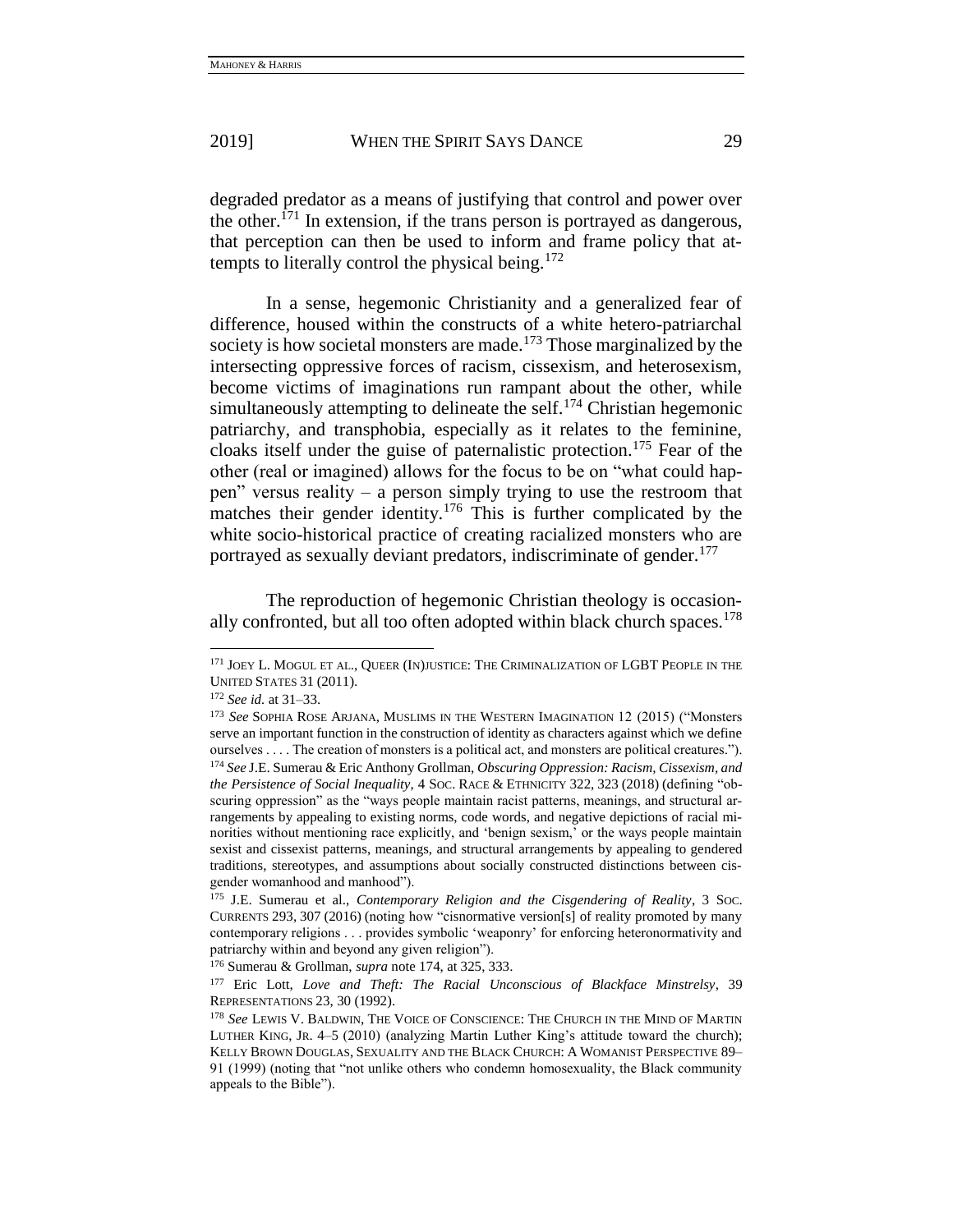The Civil Rights Movement, with its emphasis on responsibility, or respectability politics, based on state normalizing logics predicated on race, gender, sexuality, and religion, effected the tolerance the black church, as a movement, had for queer people in general, including its own members.<sup>179</sup> In part, this is because of the emphasis the Civil Rights Movement put on racial progress, irrespective of other supporting identities.<sup>180</sup> Bayard Rustin, the main organizer for the 1963 March on Washington, is perhaps the most now-well-known historical figure who was integral to the movement, but due to his sexuality, was often relegated.<sup>181</sup> However, there have been others. Prophet Jones, a black queer minister who led one of the largest congregations in Detroit in the 1940s, had his congregation disbanded when the Civil Rights movement came to Detroit.<sup>182</sup> At that point, civil rights leaders declared that Prophet Jones' sexual perversions would hinder black peoples' pursuit of full citizenship.<sup>183</sup> The archiving of King by the state erases these queer black lives from the collective memory of the black liberation struggle as well as black religious life.<sup>184</sup>

The black church and the state have used King in not dissimilar ways.<sup>185</sup> The black church defied the states harmful racial discourses while gaining power through assimilation within the hegemonic ethics of the state at large.<sup>186</sup> In a theological sense, the black church has corroborated with the state archival of King.<sup>187</sup> In general, King is symbolically referenced in the black church, but few black churches, back then and now, actually practice the type of radical black liberation theology

<sup>179</sup> *See* DOUGLAS, *supra* note 178 at 88–89 (explaining the pervasive homophobia that was and still is present in the Black community).

<sup>180</sup> *Id.* at 89.

<sup>181</sup> *See* JOHN D'EMILIO, THE LOST PROPHET: THE LIFE AND TIMES OF BAYARD RUSTIN 1–3 (2004) (introducing Bayard Rustin, an "enormous contribut[or]" to racial equality who has been neglected in history books because of his sexual orientation).

<sup>182</sup> MARLON M. BAILEY, BUTCH QUEENS UP IN PUMPS: GENDER, PERFORMANCE, AND BALLROOM CULTURE IN DETROIT 12–13 (2013).

<sup>183</sup> Thaddeus Russell, *The Color of Discipline: Civil Rights and Black Sexuality*, 60 AM. Q. 101, 114–15 (2008).

<sup>184</sup> *Id.* at 116–18, 124.

<sup>185</sup> *Id.* at 112–14.

<sup>186</sup> Rinaldo Walcott, *Outside in Black Studies: Reading from a Queer Place in the Diaspora*, *in*  BLACK QUEER STUDIES: A CRITICAL ANTHOLOGY 90, 92–93 (E. Patrick Johnson & Mae G. Henderson eds., 2005).

<sup>187</sup> *See* Paul R. Garber, *Black Theology: The Latter Day Legacy of Martin Luther King, Jr.*, 2 J. INTERDENOMINATIONAL THEOLOGICAL CTR. 100 (2018) (discussing the "real ties that bind Black theology and King together").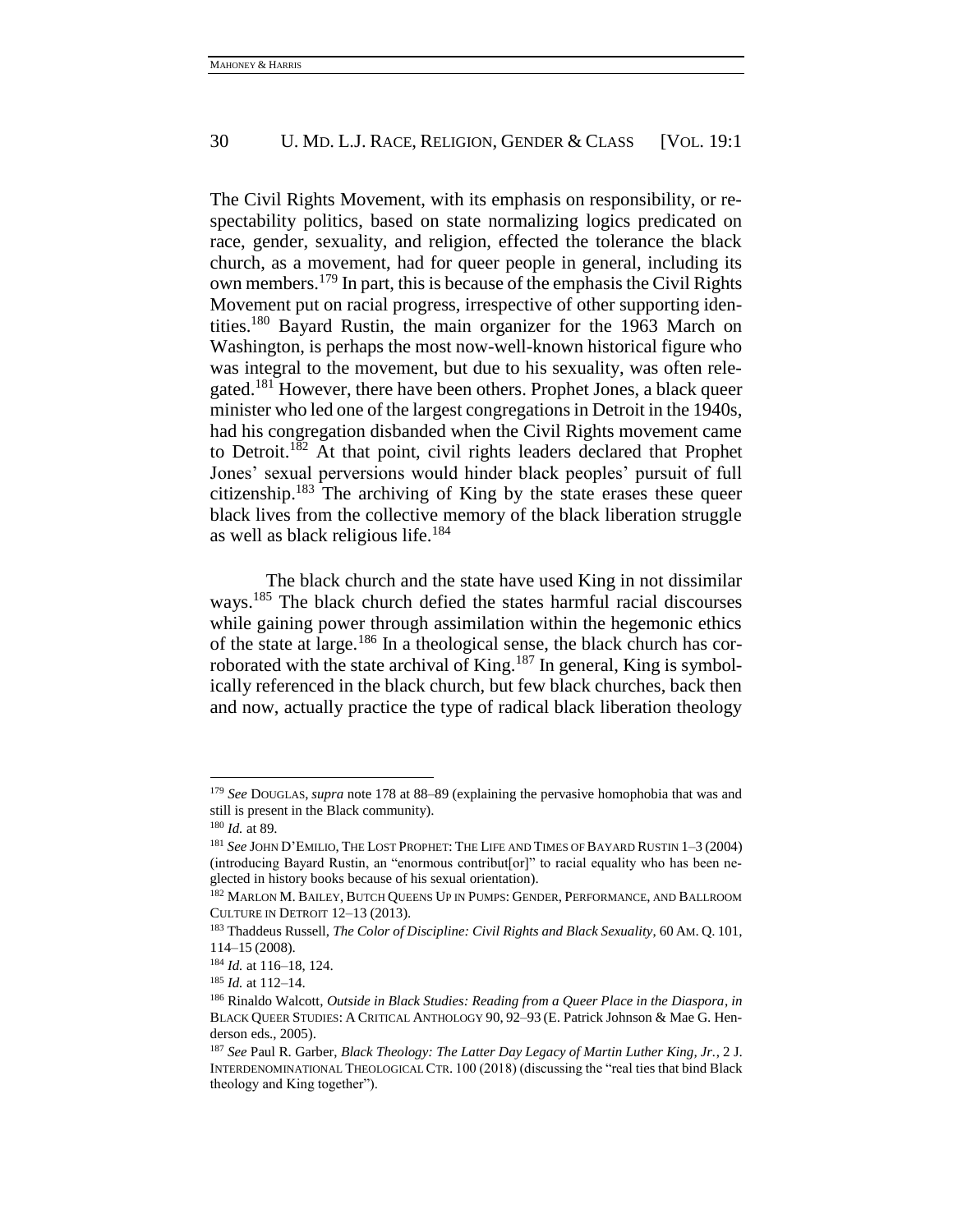preached by King.<sup>188</sup> The King most seen in the black church is the liberal state mediated King, predicated largely on respectability politics.<sup>189</sup> The politics of respectability have allowed the black church to condemn images of black men as dangerous creatures with aberrant sexualities, who, because of their imagined animalistic nature, have out of control heterosexual appetites; but do not force them to denounce the racialized gender injustice being done to transgender black people.<sup>190</sup> E. Patrick Johnson highlights the complex relationship between black queer people and the black church.<sup>191</sup> For many, the black church is a refuge from the racism experienced within daily life, yet for queer black people, the church as a source of hope falls short.<sup>192</sup> The church must "name us and claim us if we are to obtain any liberation within our own communities."<sup>193</sup> Black church doctrines are rooted in a theology of liberation yet have not, on any large scale, recognized the queer body as a site in need of liberation.<sup>194</sup>

Womanist theologians have worked to redeem black theologies of liberation to women and queer people by asserting new interpretations of traditions and ideologies.<sup>195</sup> Womanist theologians have done this through revising where possible, or calling out when necessary, practices that do not serve all black people and black women in particular.<sup>196</sup> Queer womanist theologian Pamela Lightsey writes, "to many, the black pervert is the most dangerous to the American ideal. Because the black conservative bourgeoise has joined the attack on our personhood. Black LGBTQ persons cannot allow the discourse to be controlled such that our existence within the black community is denied or

<sup>&</sup>lt;sup>188</sup> *Id.* at 112–13 (arguing that King's legacy is "not yet known, but it may well be bound up with . . . developing new Black theologies"); James H. Cone, *Black Theology and the Black Church: Where Do We Go From Here?*, 27 CROSSCURRENTS 147, 151–52 (1977)

<sup>189</sup> Garber, *supra* note 187, at 103–04.

<sup>190</sup> *See* Mikaela Pitcan et al., *Performing a Vanilla Self: Respectability Politics, Social Class, and the Digital World*, 23 J. COMPUTER-MEDIATED COMMUNICATION 163, 165 (2018) (defining respectability politics and how it "reinforces within-group stratification to juxtapose a respectable us against a shameful other, such as unrespectable Black people or promiscuous gay men"). <sup>191</sup> E. Patrick Johnson, *"Quare" Studies, or (Almost) Everything I Know About Queer Studies I Learned From My Grandmother*, BLACK QUEER STUDIES: A CRITICAL ANTHOLOGY 125, 149 (E. Patrick Johnson & Mae G. Henderson eds., 2005).

<sup>192</sup> *Id.*

<sup>193</sup> *Id.*

<sup>194</sup> Kendric Coleman, *The Difference Safe Spaces Make: The Obstacles and Rewards of Fostering Support for the LGBT Community at HBCUs*, 6 SAGE OPEN 1, 2–4 (2016) (discussing the Black church's perspective of homosexuality and the need for "liberating biblical discourse" that is "abusive" to homosexual men).

<sup>&</sup>lt;sup>195</sup> EMILIE M. TOWNES, WOMANIST ETHICS AND THE CULTURAL PRODUCTION OF EVIL 2 (2006). <sup>196</sup> *Id.* at 149.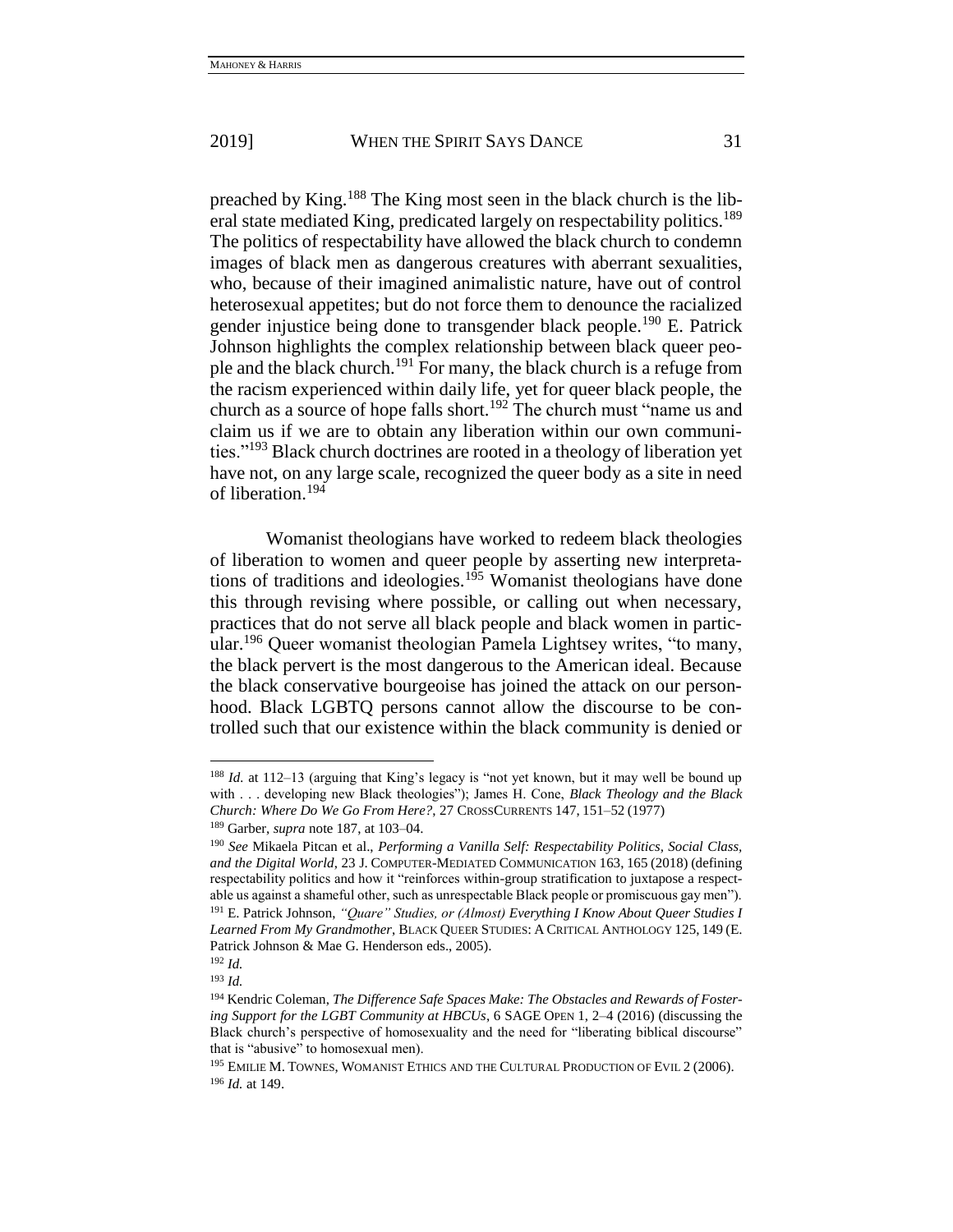made invisible."<sup>197</sup> Black conservatives have joined white conservative coalitions on the basis of what they consider the right kind of black body – one which has a normative gendered-sexual expression and gender identity.<sup>198</sup> Black conservative Christian leaders are on borrowed power by joining the white conservative political leaders in their attempt to control the discourse about transgender lives.<sup>199</sup> To be sure, the utilization, and in part creation, of black queer-phobia is part and parcel to black exploitation by whites in power.<sup>200</sup>

Womanist theologian M. Shawn Copeland insists that the body makes visible what cannot be seen, it is the mediator between the public and private self.<sup>201</sup> The body is the human sacrament and it is through embodiment that we experience freedom, "through engagement and communion with other embodied selves."<sup>202</sup> Copeland posits that the Christian church has forgotten the body of Jesus, the body with flesh, with genitals – with sexuality and gender.<sup>203</sup> If the church remembered and saw the physical body of the historical Jesus as a signifier of the sacredness of sex, gender, and sexualities they would be able to approach other bodies with compassion.<sup>204</sup> This queer womanist theologizing allows for the employment of a new logic.

Womanist theologians attempt to disrupt harmful gender-based doctrines, while not separating completely from, black liberation theology and black churches.<sup>205</sup> The tendency for black church doctrines to preach a doctrine of containment when it comes to the body, has created a distrust of all bodies, but especially the bodies of those who the veryhuman-trinity of dominant religion, socially constructed moral systems, and empire have deemed deviant.<sup>206</sup> Copeland purports that black church teachings that are based in queer-phobia "exposes us to the

<sup>&</sup>lt;sup>197</sup> PAMELA R. LIGHTSEY, OUR LIVES MATTER: A WOMANIST QUEER THEOLOGY 31 (2015). <sup>198</sup> *See* Wallace, *supra* note 86.

<sup>199</sup> *See* DOUGLAS, *supra* note 178, at 139–43 (finding the "the Black church has been "shamefully unresponsive to [issues of sexuality] even while it provides a sacred canopy for sexist and heterosexist structures and behavior").

<sup>&</sup>lt;sup>200</sup> *Id.* at 142 (arguing that a "sexual discourse of resistance is needed also to help Black men and women recognize how the White cultural exploitation of Black sexuality has corrupted Black people's concept of themselves, one another, and their God").

<sup>&</sup>lt;sup>201</sup> M. SHAWN COPELAND, ENFLESHING FREEDOM: BODY, RACE, AND BEING 7 (2010). <sup>202</sup> *Id.* at 8.

<sup>203</sup> *Id.* at 62–65.

<sup>204</sup> *Id.*

<sup>205</sup> *Id.* at 62–65, 89.

<sup>206</sup> *Id.* at 74–77.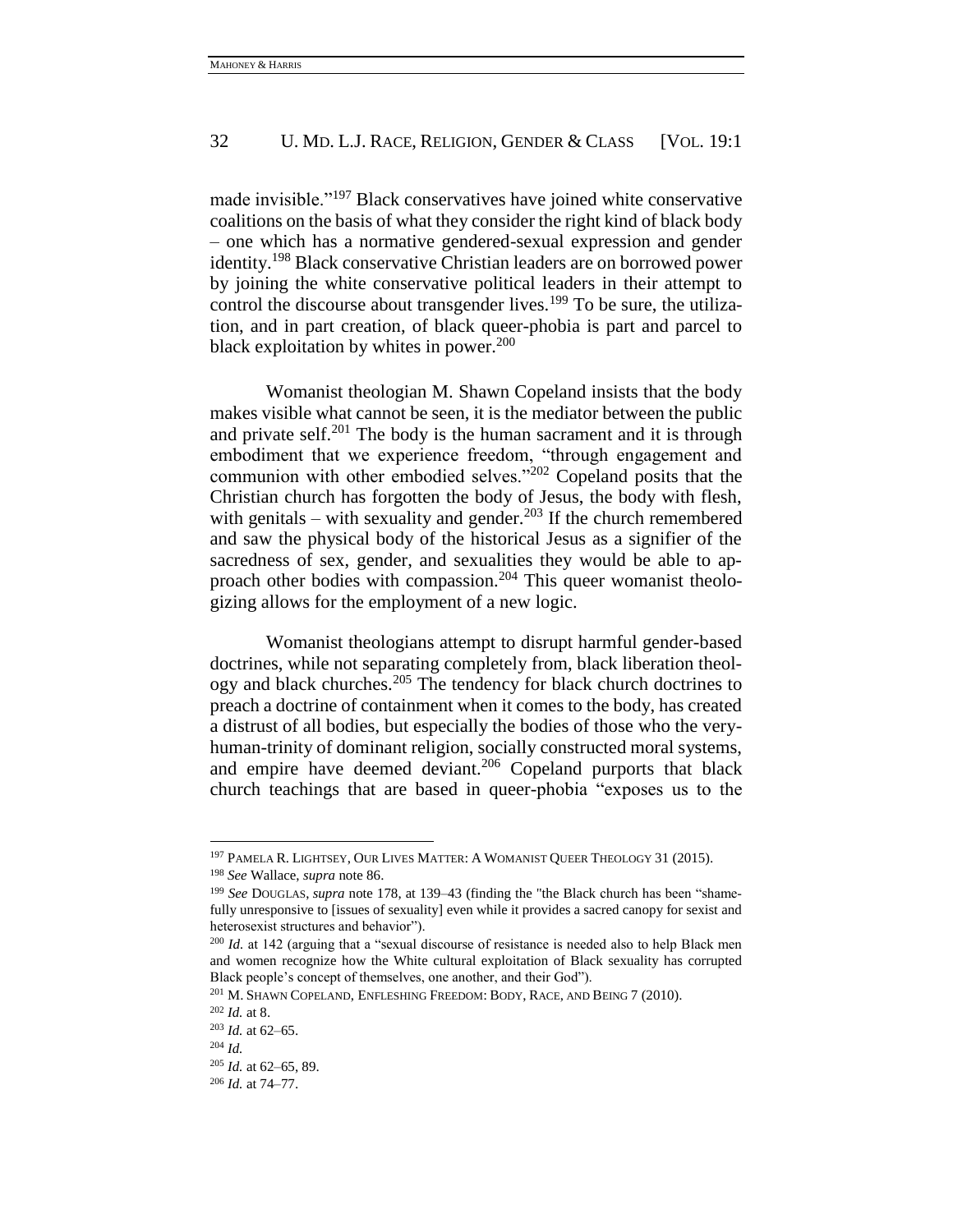manipulation of agents of empire."<sup>207</sup> True liberation would come, according to Copeland, with a re-imagining of the body of the historical Jesus as a body in alignment with the bodies of the oppressed.<sup>208</sup> Just as reimagining a black Christ heals the anthropological impoverishment of black bodies according to black liberation theologians, Copeland insists a queer Christ is capable of healing the impoverishment of queer bodies.<sup>209</sup> Copeland situates the historical Jesus of Nazareth as stationed at the heart of all Christian theologies of liberation, and places him on the side of the poor, excluded, and despised. $210$ 

The black church, rooted in the politically-infused liberation theology of Rev. King, does not, or chooses not, to see the connection between one form of racialized gender violence – fear of black men – and another - fear that transwomen are trying to cause harm through gender deceit.<sup>211</sup> Black churches have served as change agents for their communities since their founding on issues of racism as well as poverty and other forms of exploitation.<sup>212</sup> However, conservative black church leaders have largely remained silent on issues of gender and sexuality, or worse, have spoken in defense of patriarchy, cissexism, and queer/transphobia.<sup>213</sup> While King drew connections between the interlocking oppressions of racism, poverty, and war (i.e., "the triple evils"), he did not locate gender and sexuality regulation as integral to these evils;<sup>214</sup> therefore, it is no wonder that church leaders who rely on a shared collective memory of King's theological politics do not feel a need to address injustice based on gender and sexuality. Theologian Karen Guth offers a feminist ethicist perspective on how to approach King's apparent silence within his justice ministry. $215$  Guth advocates for a (re)reading of King in order to re-understand King's political theology of non-violence as community building.<sup>216</sup> According to Guth, at

<sup>207</sup> COPELAND, *supra* note 201, at 77.

<sup>208</sup> *Id.* at 77–78.

<sup>209</sup> *Id.* at 78–81.

<sup>210</sup> *Id.* at 83–84.

<sup>&</sup>lt;sup>211</sup> Garber, *supra* note 187, at 106 (noting James H. Cone's comment that King "'demonstrate[d] that the 'soul' of the black community is inseparable from liberation but always liberation grounded in Jesus Christ'").

<sup>212</sup> Cheryl Townsend Gilkes, *Plenty Good Room: Adaptation in a Changing Black Church*, 558 ANNALS AM. ACAD. OF POL. & SOC. SCI. 101, 103 (1998).

<sup>213</sup> PATRICIA HILL COLLINS, BLACK SEXUAL POLITICS: AFRICAN AMERICANS, GENDER, AND THE NEW RACISM 88–89 (2004).

<sup>214</sup> Karen V. Guth, *Reconstructing Nonviolence: The Political Theology of Martin Luther King Jr. After Feminism and Womanism*, 32 J. SOC'Y CHRISTIAN ETHICS 75, 75 (2012).

<sup>215</sup> *Id.* at 76.

<sup>216</sup> *Id.* at 80–81.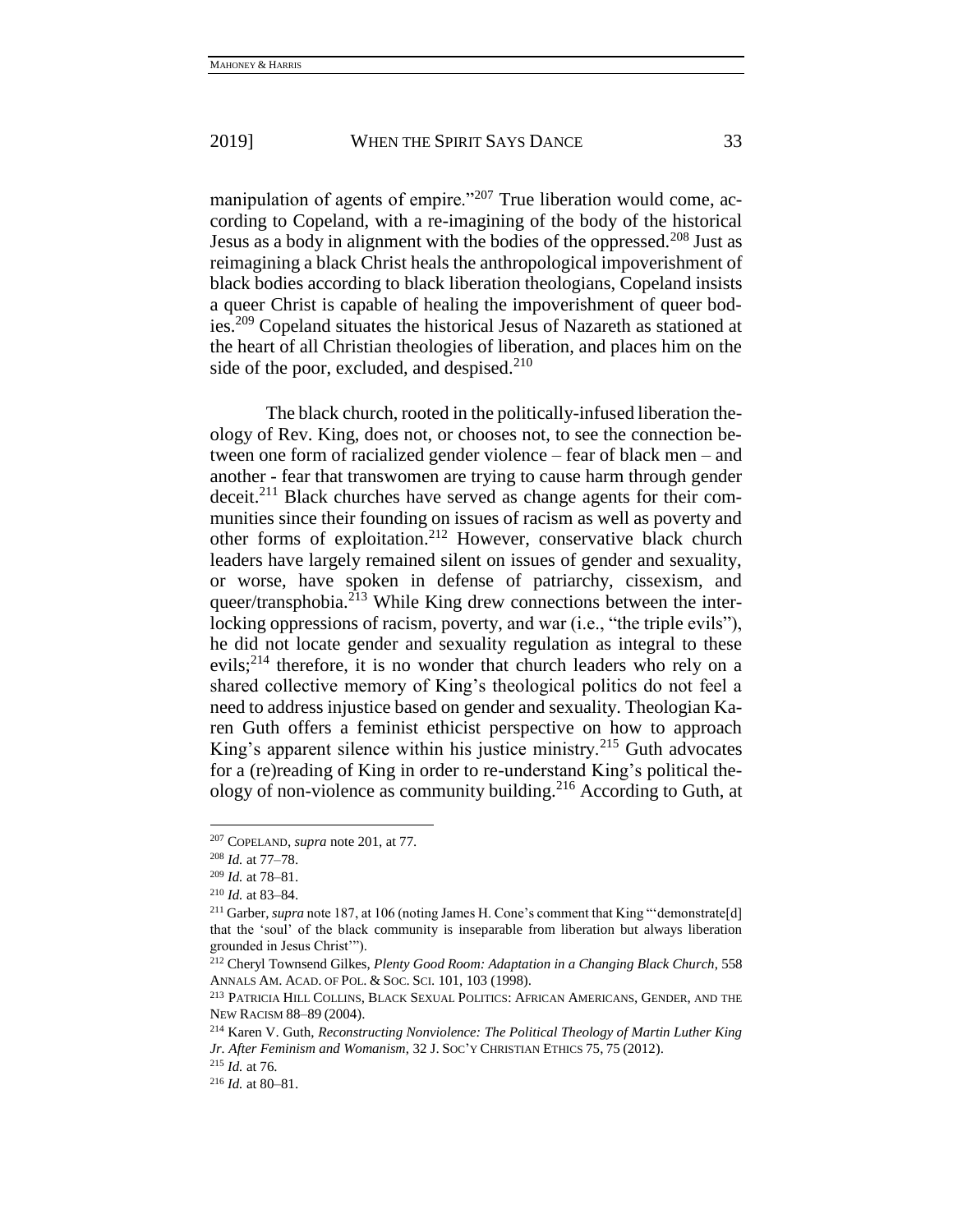the core of King's understanding of the concept of agape, or divine love, was an active love that had the capacity to create community, sustain justice, and provoke self-love for those who have been dehumanized by oppression.<sup>217</sup> It was this kind of love-in-action that fueled King's political theology.<sup>218</sup>

Guth highlights King's commitment to the creative capacity of agape, and his belief in its ecclesiastical possibilities, where churches could become creative communities that hold community creating practices as the goal of their political mission.<sup>219</sup> This theological responsibility to divine love as expressed through relationality, creativity, and community formation was the full expression of an agapeic love - a love enacted.<sup>220</sup> Guth defines King's hermeneutical understanding of agape love as self-loving, reciprocal, and passionate; while identifying the creative capacity of agape love as the center of King's justice ministry.<sup>221</sup> This was the foundation of his political ecclesiology: one that allows for imagining churches as divine co-creators of just communities.<sup>222</sup>

Guth finds that King's articulations of agapeic love shares commonalities with womanist theological thought.<sup>223</sup> King's vision resonates with the emphasis womanists place on relational community building, as well as a politics of love born out of creativity that is both divine – as co-creators with God - and learned through survival as oppressed people.<sup>224</sup> It is this commitment to creative community building, intersectional analysis, and love-in-action that is at odds with the appropriation of his rhetoric for the purposes of limiting movement, marginalizing, and regulating trans bodies.<sup>225</sup> Furthermore, what is interesting here, is that King found the three systematic "evils" monstrous <sup>226</sup> not people of color, poor people, and victims of American imperial violence. Though it ultimately made him susceptible to state archival and

<sup>217</sup> *Id*.

<sup>218</sup> *Id.* at 84.

<sup>219</sup> *Id.* at 86.

<sup>220</sup> Guth, *supra* note 214, at 83.

<sup>221</sup> *Id.* at 84–85.

<sup>222</sup> *Id.* at 88.

<sup>223</sup> *See generally id.*

<sup>224</sup> *Id.* at 84–85.

<sup>225</sup> *See* Koritha Mitchell, *Love in Action: Noting Similarities Between Lynching Then and Anti-LGBT Violence Now*, 36 CALLALOO 689, 690–92 (2013).

<sup>226</sup> *See Martin Luther King Jr. Saw Three Evils in the World: Racism Was Only the First*, THE ATLANTIC, https://www.theatlantic.com/magazine/archive/2018/02/martin-luther-king-hungryclub-forum/552533/ (last visited Apr. 26, 2019). The article is an excerpt of a speech originally titled "America's Chief Moral Dilemma" from 1967. *Id.*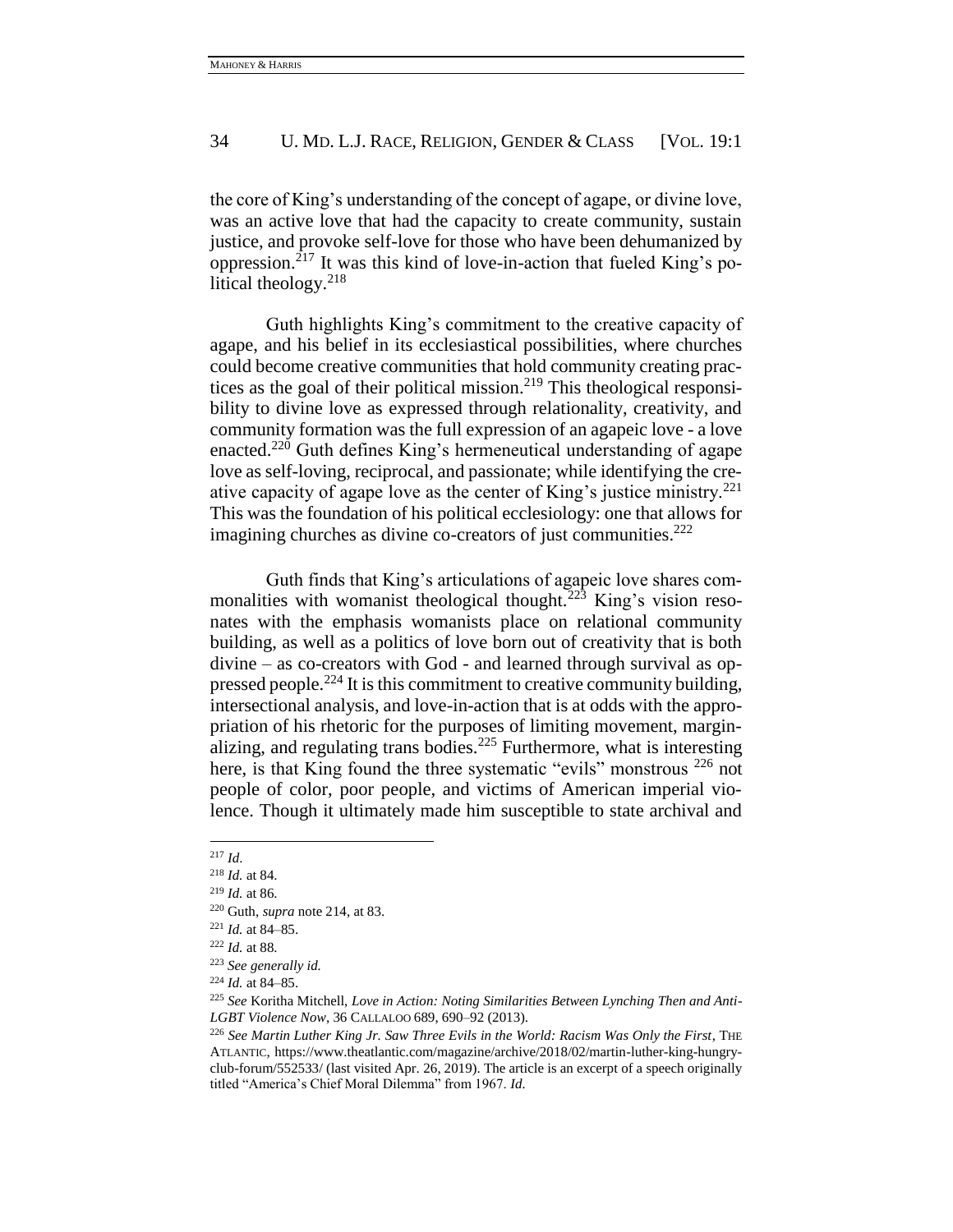appropriation for disparate and seemly dichotomous causes of justice and equality, this shows King's theology was oriented radically different than hegemonic Christianity and the state even as he employed their gender and sexual logics for normalizing effects. As a result, designating womanist theology as a way of reading or shading King reveals the intersections of race, gender, sexuality, and nation as the elements of social relations in which theology, knowledge and memory are formed.

#### *B. An Action*

We are able to re-conceptualize the semiotics of King in a queer womanist tradition due to a form of prophetic performative witnessing. In March of 2016, Micky Bradford, a black transwoman, tired from peacefully protesting outside of the then governor of North Carolina, Pat McCrory's, mansion all day had a change of tactic.<sup>227</sup> Bradford was protesting House Bill 2, more officially short-titled the Public Facilities Privacy and Security Act, which stated that transgender people have no legal right to use any public bathroom that does not coincide with the gender recorded on their birth certificate.<sup>228</sup> The bill, which defines biological sex as the physical condition of being male or female, also took away the rights previously held by individual cities in North Carolina to enforce their own standards and caused them to overturn any city-wide anti-discrimination policies that conflicted with House Bill  $2^{229}$  In May of 2016, former Governor Pat McCrory was sued by the United States Department of Justice, citing that House Bill 2 violates Title VII of the Civil Rights Act and the Violence Against Women Act.<sup>230</sup> A year later, in March of 2017, the section of the bill pertaining to bathroom usage in publicly owned buildings was repealed and replaced with House Bill  $142^{231}$ 

<sup>227</sup> Jorge Rivas, *A Beautiful Act of Resistance in the Face of a Terrible Law in North Carolina*, SPLINTER NEWS (Mar. 25, 2016, 9:33 PM), https://splinternews.com/a-beautiful-act-of-resistance-in-the-face-of-a-terrible-1793855827.

<sup>228</sup> H.B. 2, 2016 Leg., 2d Extra Sess. (N.C. 2016); Tal Kopan & Eugene Scott, *North Carolina Governor Signs Controversial Transgender Bill*, CNN (Mar. 24, 2016, 11:12 AM), https://www.cnn.com/2016/03/23/politics/north-carolina-gender-bathrooms-bill/index.html.

<sup>229</sup> Kopan & Scott, *supra* note 228.

<sup>230</sup> David A. Graham, *'State-Sponsored Discrimination': Loretta Lynch Takes on North Carolina's Bathroom Bill*, THE ATLANTIC (May 9, 2016), https://www.theatlantic.com/politics/archive/2016/05/state-sponsored-discrimination-loretta-lynch-takes-on-north-carolinashb2/481986/.

<sup>231</sup> H.B. 142, 2017 Leg., Reg. Sess. (N.C. 2017). *See* Eliott C. McLaughlin, *North Carolina's HB142: Repeal? Compromise? What Does It All Mean?*, CNN (Mar. 30, 2017, 2:38 PM), https://www.cnn.com/2017/03/30/us/north-carolina-hb2-repeal-hb142-explainer/index.html.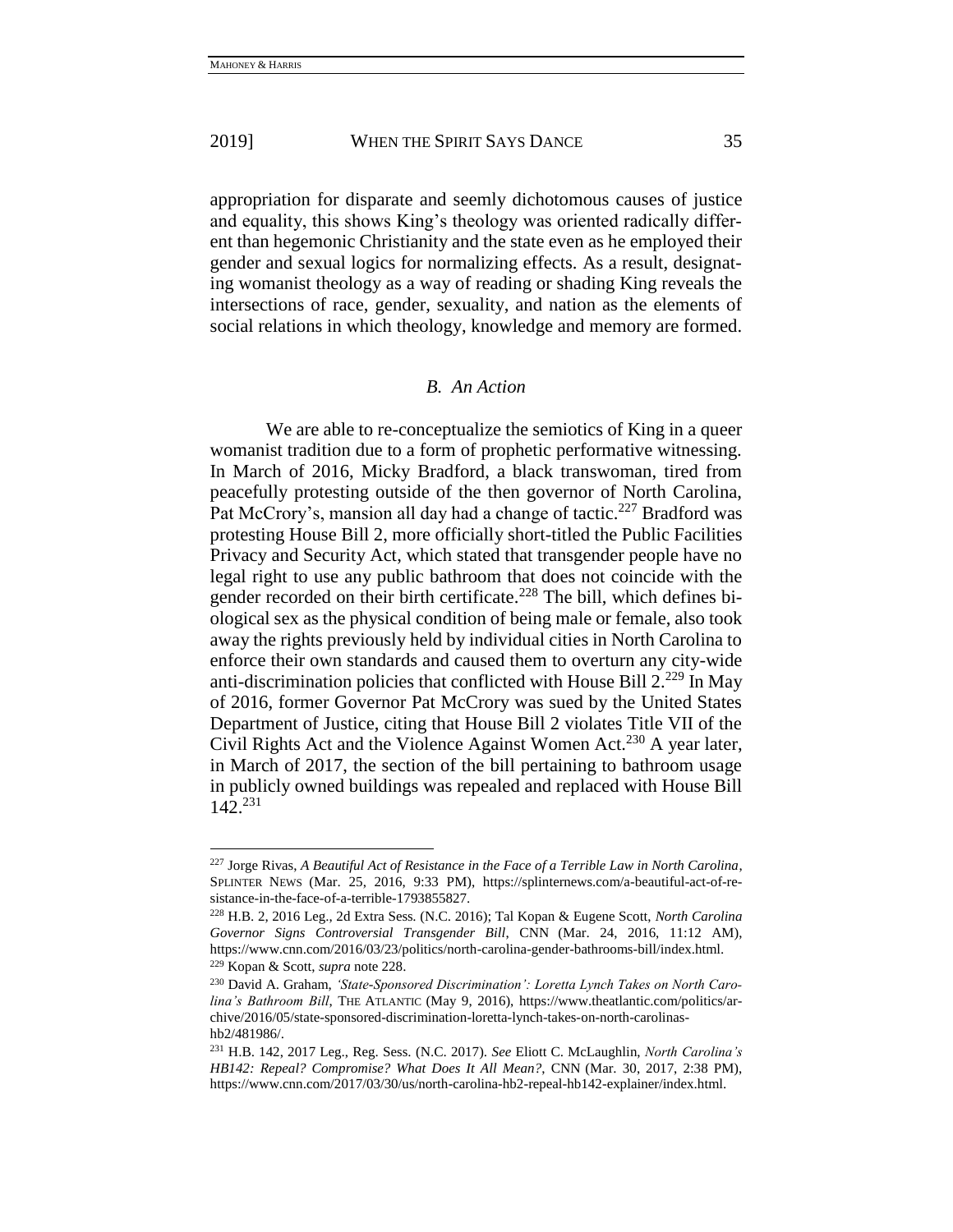Although House Bill 142 replaces some of the most egregious elements of House Bill 2, it is by no means designed as a protection against discrimination, leaving many LGBT activists still entrenched in the battle for basic protections and rights as any other protected class would be under state and federal law.<sup>232</sup> Fighting against discrimination is what brought many activists to participate in actions, such as the one Micky Bradford engaged in that day in 2016.<sup>233</sup> Stationed outside of the governor's mansion, Bradford and other activists collected in opposition of newly passed H.B.2.<sup>234</sup> In an interview later that week, Bradford was quoted as saying, "I was tired. The most I could do was dance away my anger, frustration, and sadness."<sup>235</sup> A video posted to social media, and later shared in an online article on Splinter News, depicts the moment of exhaustion turned protest dance.<sup>236</sup>

The video was taken at the end of the day and it is dark out, but the street lamps are on operating as stage lights.<sup>237</sup> Bradford is flanked by uniformed police at both sides while several more are behind her and line the collective.<sup>238</sup> The police are a somber and discordant contrast to the exuberance of the dance.<sup>239</sup> The chanting and cheering of the crowd doxologize Bradford while dissociating from and un-recognizing the police.<sup>240</sup> Bradford stated, "it's important to see a black transwoman be unafraid of police and policing."<sup>241</sup> Bradford is seen wearing a mini dress and boots, her brown skin gleaming under the street lights, and she is dancing, although not just dancing.<sup> $242$ </sup> To be specific, Bradford is vogueing, or what Marlon Bailey might call new way vogueing with its mix of traditional African diasporic dance with house, hip-hop, and vocal chants.<sup>243</sup> Vogueing was created by queer people from predominately black and brown working-class communities and is performed at specialized balls.<sup>244</sup>

<sup>232</sup> McLaughlin, *supra* note 231.

<sup>233</sup> Rivas, *supra* note 227.

<sup>234</sup> *Id.*

<sup>235</sup> *Id.*

<sup>236</sup> *Id.*

<sup>237</sup> *Id.*

<sup>238</sup> Rivas, *supra* note 227.

<sup>239</sup> *Id.*

<sup>240</sup> *Id.*

<sup>241</sup> *Id.* <sup>242</sup> *Id.*

<sup>243</sup> BAILEY, *supra* note 182, at 174–75.

<sup>244</sup> Amy Herzog & Joe Rollins, *Editors' Note: House Style*, 41 WOMEN'S STUD. Q. 9, 9–13 (2012).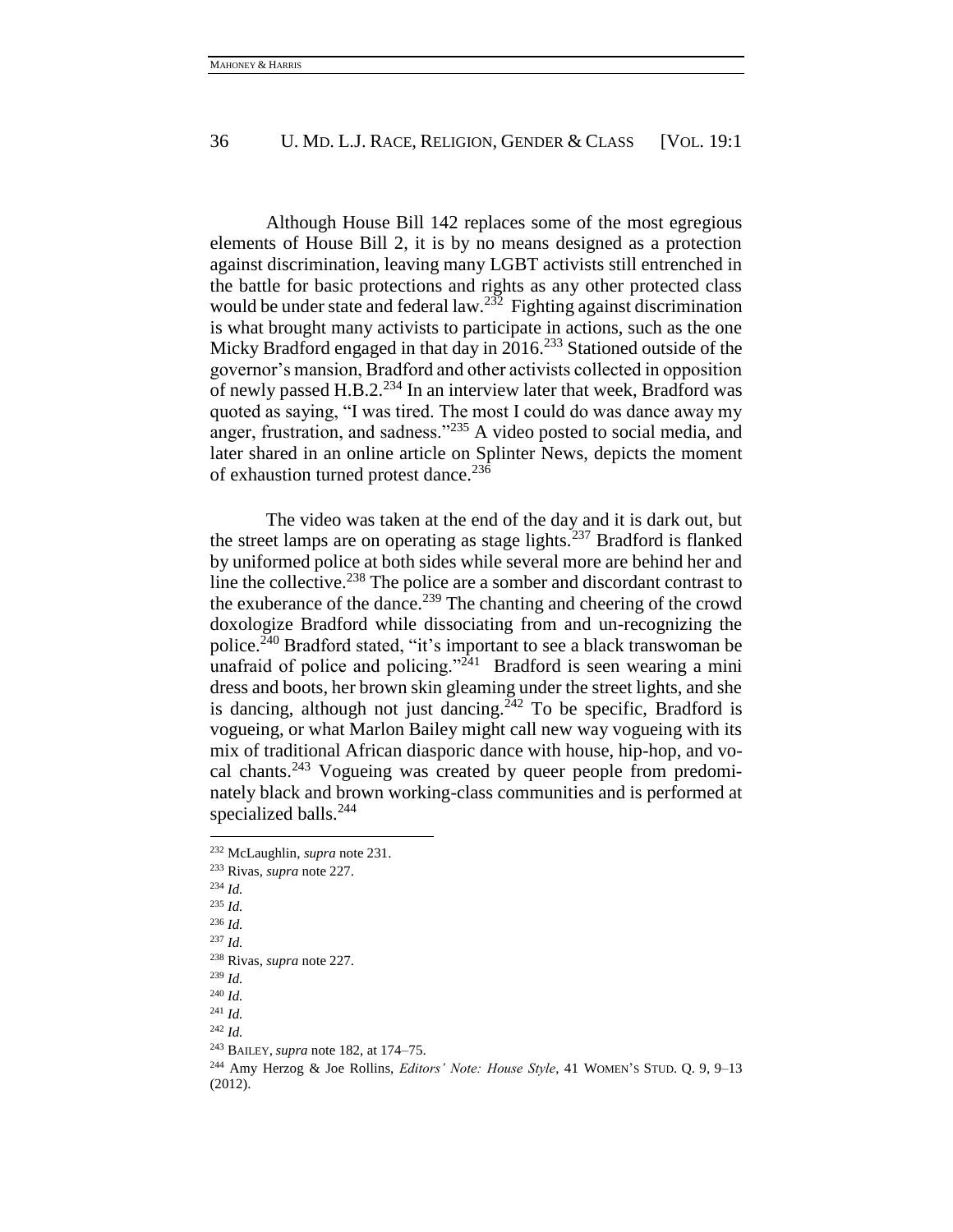Ball culture includes vogueing, fashion -made, salvaged or otherwise obtained - performing with a focus on self-presentation, and belonging to a ball house.<sup>245</sup> For those, who for reasons of hetero/cissexism, racism and poverty who may have lost all or partial of their homes and communities, ball culture provides other-homes, other-mothers, and other ways of belonging.<sup>246</sup> House ball culture participates in the performance of collective and individual sexual, gendered, and racialized identity amidst social and economic marginalization.<sup>247</sup> All the while, participating in material culture which has long been a means of forming notions around citizenship -who belongs where and to whom do they belong.<sup>248</sup> When Bradford began to vogue, she was doing more than just dancing after a long day of protesting. To vogue is to signify to home and to citizenship; it is a way to claim belonging through the use of coded language and performative significations.<sup>249</sup> What might look like just dance to the police who are standing around is yet understood to those who can *read* this particular code as a form of claiming space and place, participating in an act of self-performance and identity display, and ultimately experiencing rejuvenating joy while throwing shade. $250$ 

Micky Bradford is participating in what Johnson would identify as a "quare" performance-in-resistance.<sup>251</sup> E. Patrick Johnson, utilizing the definitional style and formula created by Alice Walker in *In Search of Our Mother's Gardens* in 1983, defines what it means to be quare, a black vernacular expression of queer.<sup>252</sup> It is to be both black and queer.<sup>253</sup> Quare is an LGBT black person who does not identify with the relationship between queer and whiteness as already assumed and naturalized.<sup>254</sup> It is an intersectional reality that is always both queer and black, black and queer, and never just one or the other.<sup>255</sup> "Quare,"

<sup>245</sup> *Id.* at 10.

<sup>246</sup> *Id.* at 9–10.

<sup>247</sup> BAILEY, *supra* note 182, at 4–5.

<sup>248</sup> *Id.*

<sup>&</sup>lt;sup>249</sup> *Id.* at 89–91 (discussing how ballroom members "undertake a labor of kin to create an alternative social and community sphere through a reformulation of kinship").

<sup>250</sup> *Id.* at 180.

<sup>251</sup> Johnson, *supra* note 191, at 125.

<sup>252</sup> *Id.* 

<sup>&</sup>lt;sup>253</sup> Id. ("[Quare] denotes excess incapable of being contained within conventional categories of *being*. […] one who *thinks* and *feels* and *acts*, [and sometimes "acts up"]; committed to struggle against all forms of oppression – racial, sexual, gender, class, religious, etc."). <sup>254</sup> *Id.*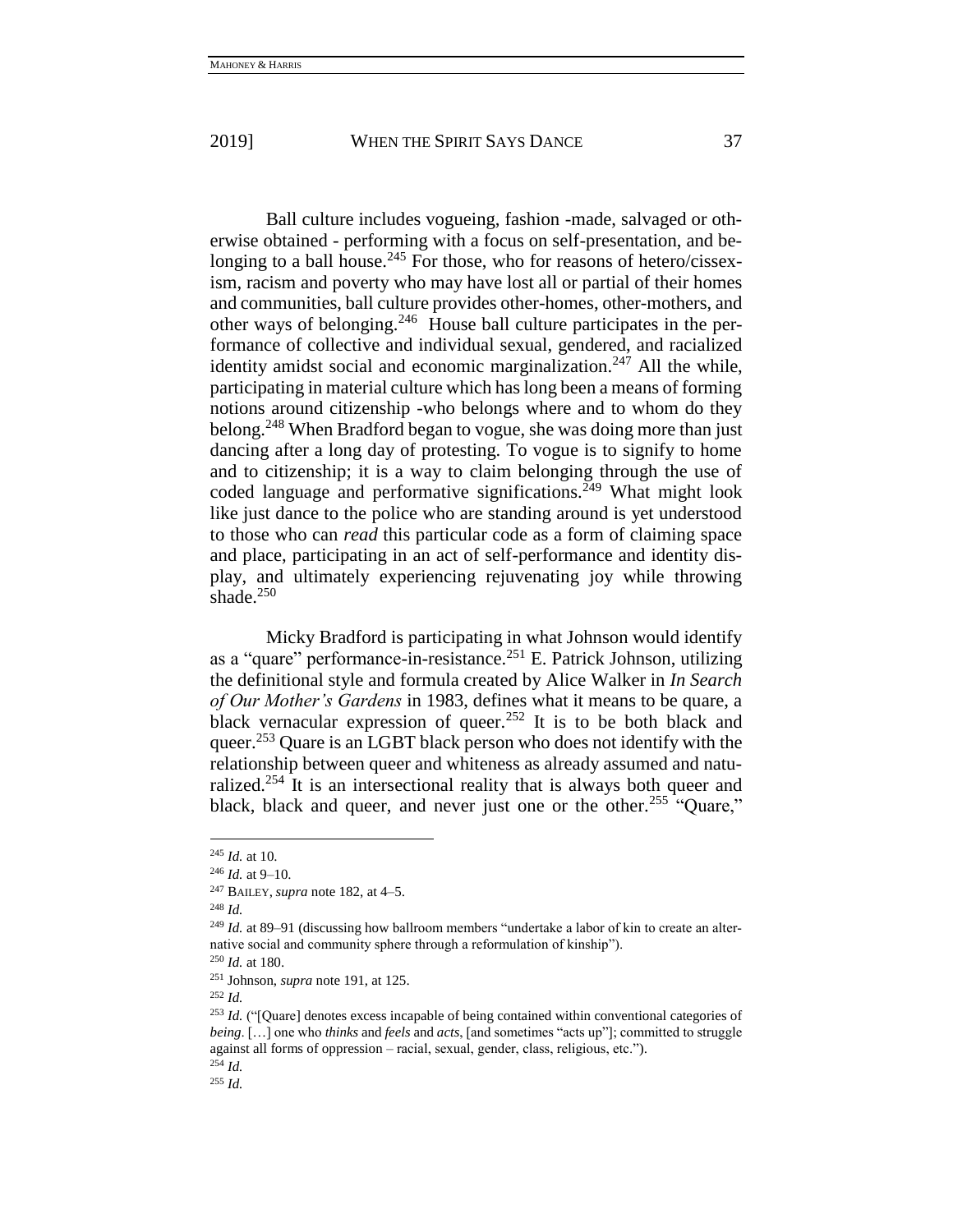Johnson writes, "is to queer, as reading is to throwing shade."<sup>256</sup> Instead of the image of black transwomen as victim or predator, we see her dancing. The queering and coding of space is a transformational act as it is expressed through the body. Space is created through a series of actions by subjects; the queering of space through a performance-inresistance by a marginalized "other", offers a new, complex, and multidimensional interpretation of space. In a performance-in-resistance, the body is being used to queer the space on its own terms. This is what we mean by a prophetic performative witnessing; the body is used as a discursive method of re-remembering that is able to transport the spectator to a different space and time.<sup>257</sup> Specifically, recalling and reconciling the paradoxical experience of the black queer subject in the black church, this performance, as Muñoz discovered, works within our own internal narratives of self-formation.<sup>258</sup> It is an act of public reflexivity that can be both personally restorative and socially transformative.

#### *C. Theory in the Flesh*

A theory in the flesh "means one where the physical realities of our lives – our skin, color, the land or concrete we grew up on, our sexual longings – all fuse to create a politic born out of necessity."<sup>259</sup> E. Patrick Johnson advances a theory in the flesh and emphasizes its ability to call out diversity within and among race, gender and sexuality while simultaneously accounting for how racism and classism affect how we experience and theorize the world.<sup>260</sup> Theory is a "way of seeing that allows us to apprehend our world in different and potentially productive ways."<sup>261</sup> Theories in the flesh adjoin theory and practice through an embodied politic of resistance: this politic of resistance is manifest in vernacular traditions such as performance and verbal art.<sup>262</sup> Movement – being able to move, literally in the body, despite, in resistance to, and through oppression  $-$  is a form of resistance. Embodied theory resists

<sup>256</sup> *Id.*

<sup>257</sup> Johnson, *supra* note 191, at 141.

<sup>258</sup> MUÑOZ, *supra* note 157, at 1–5.

<sup>259</sup> THIS BRIDGE CALLED MY BACK: WRITINGS BY RADICAL WOMEN OF COLOR 19 (Cherríe Moraga & Gloría Anzaldúa eds., 4th ed. 2015).

<sup>260</sup> Johnson, *supra* note 191, at 127.

<sup>261</sup> Phillip Brian Harper, *The Evidence of Felt Intuition: Minority Experience, Everday Life, and Critical Speculative Knowledge*, *in* BLACK QUEER STUDIES: A CRITICAL ANTHOLOGY 106, 120 (E. Patrick Johnson & Mae G. Henderson eds., 2005).

<sup>262</sup> Johnson, *supra* note 191, at 127.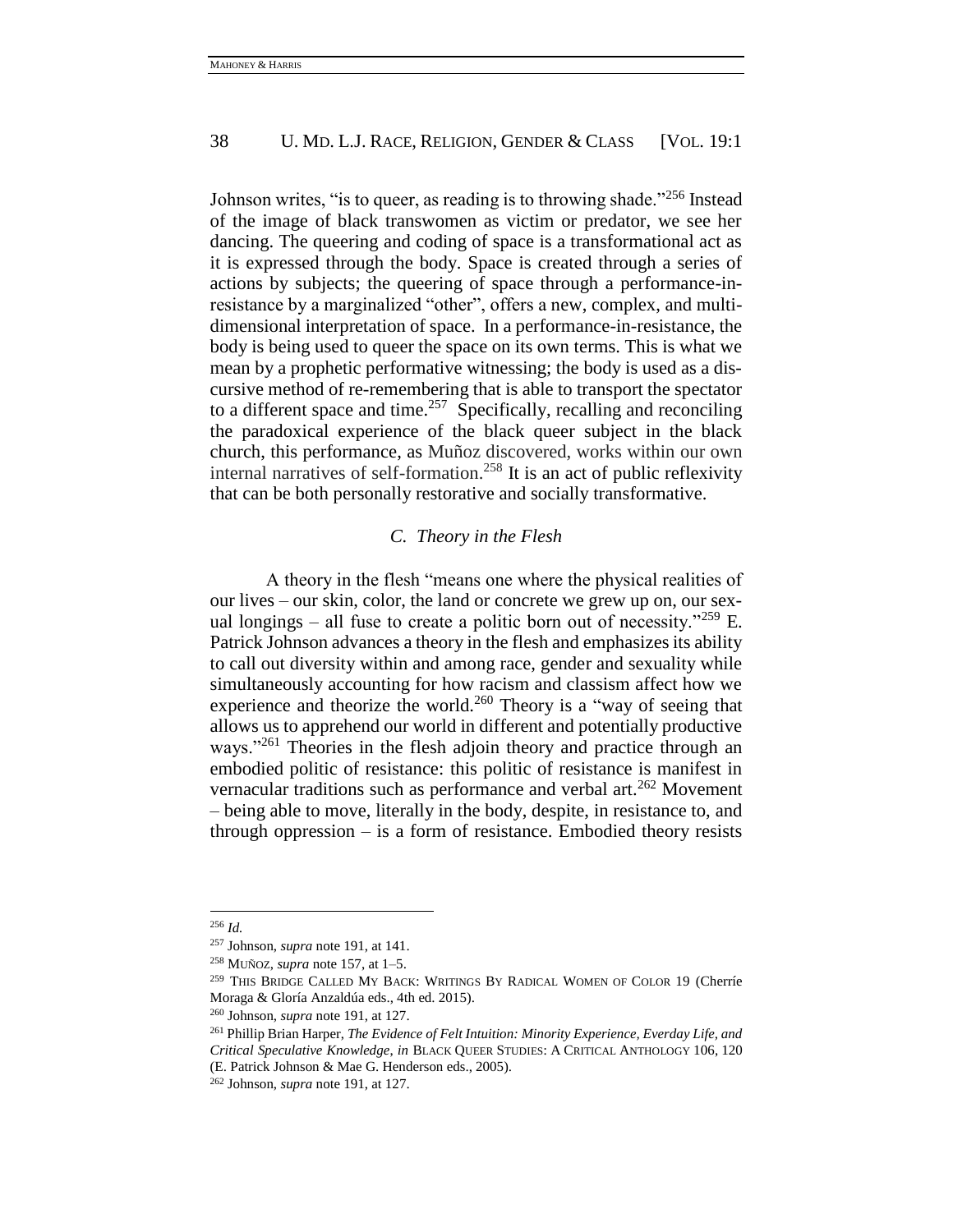restraints that are designed to control and limit the movement of subjugated bodies.<sup>263</sup>

It is through embodiment, a fundamental criterion of a theory in the flesh, that liberatory practices can be grounded. King's use of nonviolence in the form of embodied action was an expression of agency which had transformative capabilities. Likewise, a performance as an act of protest and as an expression of justice has the transformative power of creating and coding space. Controlling images of the marginalized through state semantic maneuvers and through stirring up of collective re-memory of the civil rights era can only go on as long as it is not disrupted and confronted by the actual body.

We can, then, read Micky Bradford's performance-in-resistance as a disidentification with the contemporary memory of queer politics. Bradford's defiant vogue in the face of state violence and surveillance harkens back to the roots of the radical queer politics of the 1960s and 1970s, what Spade calls the "bottle-throwing resistance to police brutality and the claiming of queer sexual public space"<sup>264</sup> that originated with Compton's cafeteria and New York's Stonewall riots and with groups like Street Transvestite Action Revolutionaries (STAR).<sup>265</sup> This type of radical queer politics, rooted in anti -imperial, -racist, -capitalist and patriarchal politics, stands in deep contrast to the lesbian and gay politics of today, whose primary focus is a conservative quest for inclusion and recognition in United States institutions through nonprofit professionalization (not street organizing).

Further, Bradford's performance-in-resistance signifies a "quaring" of the black charismatic patriarchal messianic leader trope produced through hegemonic historical imagery associated with the African American civil rights struggle.<sup>266</sup> Erica Edwards insists these tropes inform contemporary performative iterations of black leadership that:

<sup>263</sup> *See* Stephanie M.H. Camp, *The Pleasures of Resistance: Enslaved Women and Body Politics in the Plantation South, 1830-1861*, 68 J. S. HISTORY 533, 541–42 (2002) (discussing how women have used their body in resistance).

<sup>264</sup> SPADE, NORMAL LIFE, *supra* note 27, at 30.

<sup>265</sup> *Street Transvestite Action Revolutionaries Found STAR House*, NSWP, https://www.nswp.org/timeline/event/street-transvestite-action-revolutionaries-found-starhouse (last visited Apr. 26, 2019); Leslie Feinberg, *Street Transvestite Action Revolutionaries*, WORKERS WORLD (Sept. 24, 2006, 11:53 PM), https://www.workers.org/2006/us/lavender-red-73/.

<sup>266</sup> ERICA R. EDWARDS, CHARISMA AND THE FICTIONS OF BLACK LEADERSHIP 6 (2012).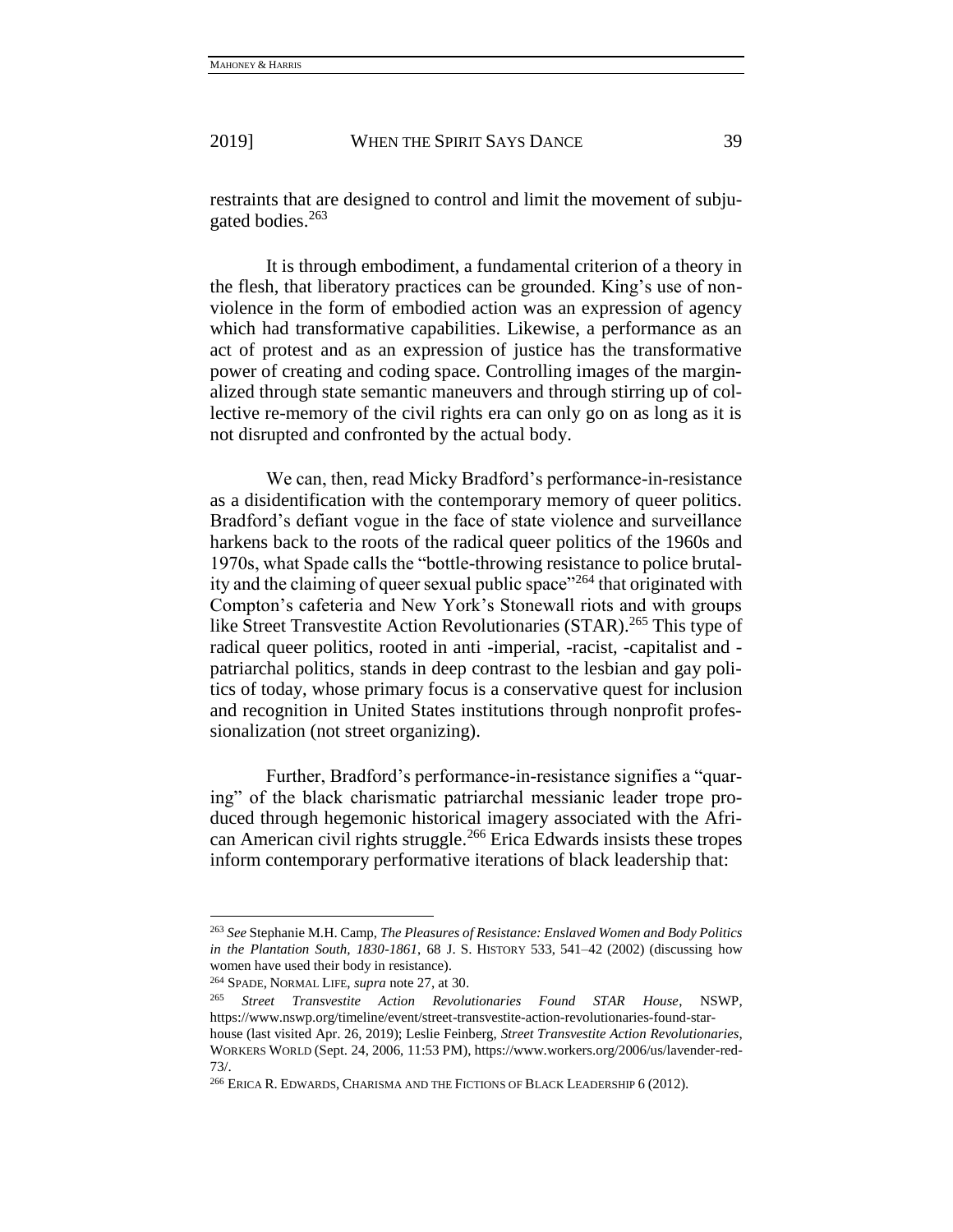normalizes a charismatic aesthetic, a specific organization of symbolic elements that fabricate and produce political authority that includes elements as banal as the podium; the positioning of the leader in front...or above the collective; the deployment of music to create a collective ethos of resistance and change; calling upon or silencing women to authorize masculine power; the habits of black sermonizing; and the call-and-response format of black improvisatory speech.<sup>267</sup>

Bradford's performance simultaneously invests in and challenges this trope by centering her black queer feminine body in a staging that typically leaves her absent.<sup>268</sup> Though Bradford is the sole frontperson, in a political context where black trans women are disproportionately subjected to violence, "the act of performing . . . in public takes on ever multiplying significance."<sup>269</sup> Instead of a rhetorical sermon behind a podium or pulpit, she takes to the street to sermonize through provisional dance, with a call-and-response that ties the black church house to the black queer ball house.<sup>270</sup> Undoubtedly, Bradford's performance disidentifies the King figure emblematic of the black charismatic scenario, signifying a more grounded, democratic and gendered diverse historicity.

Bradford's performance subverts the normative power structure conceptualized by the center and margins. If the body is the site of the trauma, the body must also be a site of ontological/epistemological power.<sup>271</sup> Embodied critical praxis creates agency and is an act of protest which has the transformative power of creating forced audiences which subverts the typical and directional power of gaze – the direction in which one will be seen or not be seen. Queering public spaces into stages creates something capable of being and becoming diasporic, as in, able to expand and change, but consisting of a central core - a home and citizenship. When a performance by the marginalized creates an audience out of those who typically control the gaze, it borrows the power of gaze. It makes the powerful temporary observers of the societal disempowered. The marginalized are no longer gazed upon against their wishes but reclaim their own images. It creates an ontological Being – being seen as a form of radical quare aesthetics. It brings the ball to the

<sup>267</sup> *Id.* at 19.

<sup>268</sup> Rivas, *supra* note 227.

<sup>269</sup> MUÑOZ, *supra* note 157, at 1.

<sup>270</sup> Rivas, *supra* note 227. *See supra* Part III.B.

<sup>271</sup> Johnson, *supra* note 191, at 129.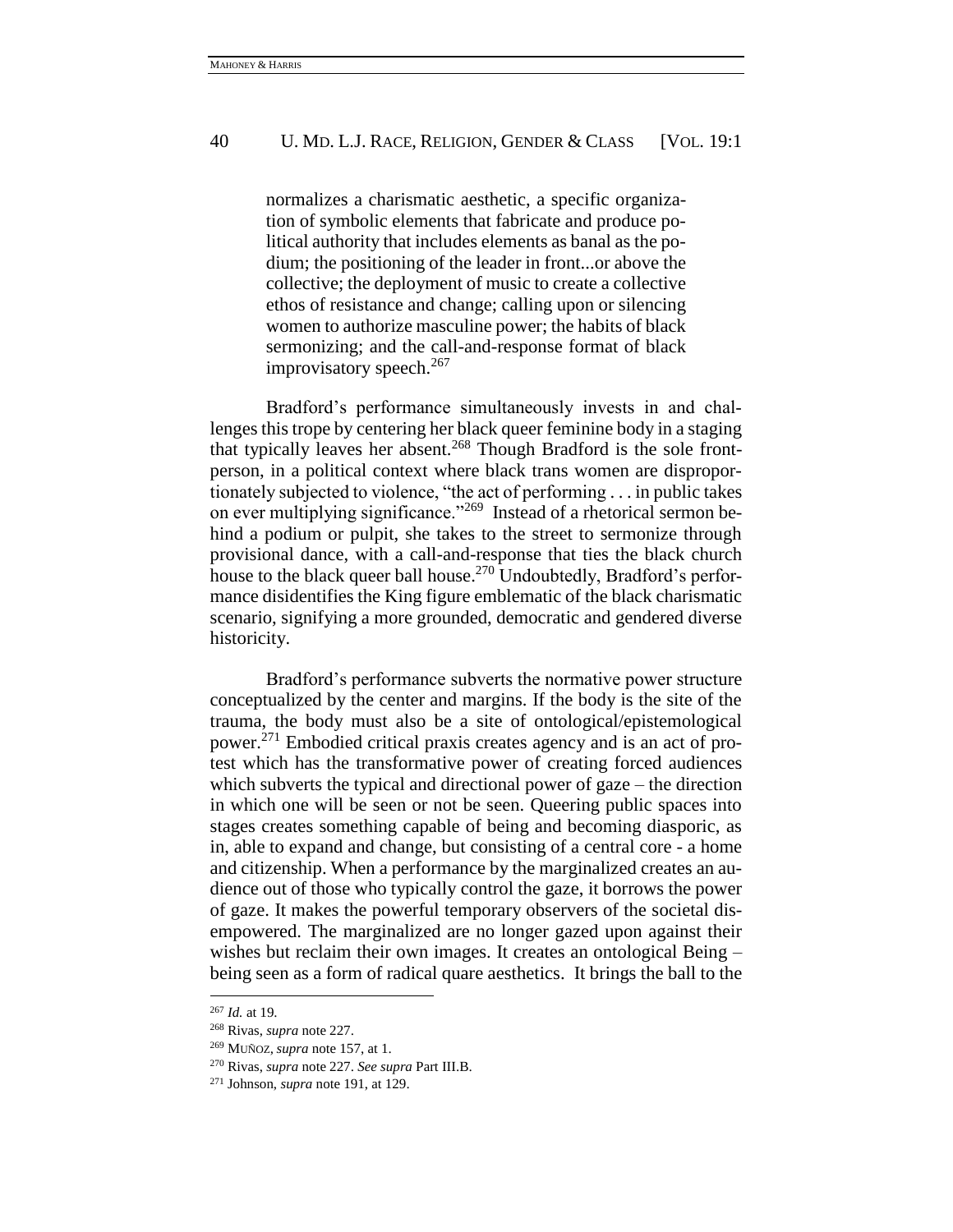battlefield and places the ball within the same lineage as other performed resistance practices, such as the gospels and the blues.

Creative quare and theological imagination through performative acts can resurrect and reclaim the body using stratagems of joy. Bodies that are rendered blurred, or less intelligible, can be made into focus through new representations that combat the negative images created by the authors of anti-trans policies. Black feminism birthed much of quare notions of praxis, which "At the heart of [B]lack feminist praxis is a push to make the lives of disappeared [B]lack women matter." $272$ Performance as praxis is capable of enacting the Black womanist theological practice of "going back to get" what we have lost. Thus, Bradford's performance constitutes a counter-performative collective that restages our collective racial justice memory, and thus, undermines the state anti-transgender racial discourse and its fate-linking framework. The charismatic scenario illustrates how historical knowledge can be configured in the body—channeling the old to make sense of the new.<sup>273</sup> This quare embodied performance, through this citational practice, reconstitutes the power and logics of these hegemonic narratives—displacing demarcations between the recognized and unrecognized. By conjuring up and recasting the radical queer politics and the black charismatic politics of the past, Bradford's performance constructs a performative collective that employs the black queer body to create a continuity between movements that are often recalled in isolated fashion to propagate assemblies predicated on the erasure of queer people of color. Put differently, Bradford's performance reveals the fragility of the assemblies produced around state discursive claims of popular will while assembling and signifying black trans bodies, "we are not disposa $ble. "274"$ 

#### **CONCLUSION**

Although King has been distorted and rendered into extra-historical intelligibility to make it appear that both sides of the debate are suffering a civil rights injustice; it can easily be made obvious who really suffers from anti-transgender policy formation and conservative discourses that create profane others/monsters out of trans persons. Micky Bradford stated, "the biggest hurdle to being a fully integrated

<sup>272</sup> Kai M. Green, *Troubling the Waters: Mobilizing a Trans\* Analytic*, *in* NO TEA, NO SHADE: NEW WRITINGS IN BLACK QUEER STUDIES 65, 80 (E. Patrick Johnson ed., 2016).

<sup>273</sup> EDWARDS, *supra* note 266.

<sup>274</sup> BUTLER, PERFORMATIVE THEORY OF ASSEMBLY, *supra* note 4, at 18.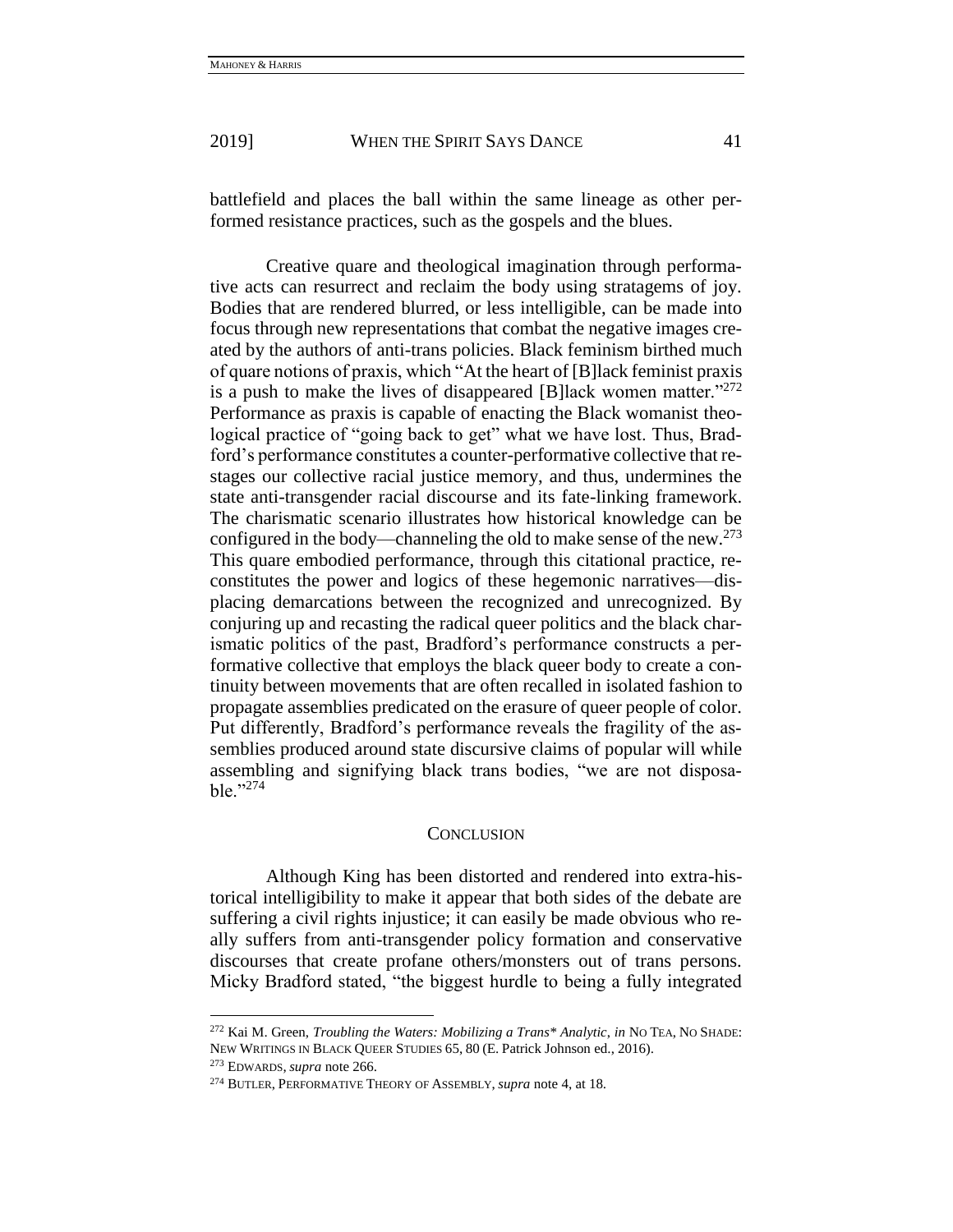member of society for trans folks is simply just to not die young. I'm 26 and I fight everyday to one day live to see 35 which is the average age for a black transwoman in the south."<sup>275</sup> During the writing of the conclusion of this article, 3 black trans women were brutally killed in Shreveport, Chicago and Philadelphia; that means, for 2018, as of now, there have been 19 trans lives forcefully ended; 13 of which have been black trans people.<sup>276</sup>

Continued acts of resistance are necessary even after antitransgender bathroom bills fail. The bills themselves are dangerous, but even when they are not passed or sustained, ideological damage is done.<sup>277</sup> This impacts policy as these harmful ideological forms construct and define the conceptual category of gender, as well as maintain false dichotomies between what is considered just or unjust politically; as well as what is moral or immoral ideologically; and profane or sacred theologically.<sup>278</sup> The racial and religious framing of cissexist policies pit oppressions against one another, erasing the queer people of color central to liberation work before, during, and long after the civil rights movement.<sup>279</sup>

Understanding Micky Bradford's performance-in-resistance as not only a political act, but a theological act is a hermeneutical-counter to the discursive maneuvers of conservative multi-racial coalitions that erase black trans persons from black theological memory.<sup>280</sup> This rereading allows for the body of black transwomen to be seen as possessing spiritual agency, demarcating them from the illegitimate *monster* or profane other and claiming them as part of the sacred legitimate. The discourse surrounding these bills inform our collective memory of the theological and political past; how we remember what we remember informs policy as it substantiates the way we frame political aims and agendas. Micky's *quare* performance, thus, gives new meaning to Sessions' closing remarks to the ADF and his claims at "the people," *truly* "every American has a right to believe, worship, and exercise their faith

<sup>275</sup> Emanuella Grinberg & Dani Stewart, *3 Myths That Shape the Transgender Bathroom Debate,* CNN (March 7, 2017), www.cnn.com/2017/03/07/health/transgender-bathroom-lawfacts-myths/index.html.

<sup>276</sup> Tonja Renée Stidhum, *Three Young, Transgender Women Were Killed in the Past Week*, BLAVITY, https://blavity.com/two-young-transgender-women-were-killed-within-hours-ofone-another (last visited Apr. 26, 2019).

<sup>277</sup> *See supra* Part II.

<sup>278</sup> *Id.*

<sup>279</sup> *See supra* Part II-C.

<sup>280</sup> *See supra* Part II-B.